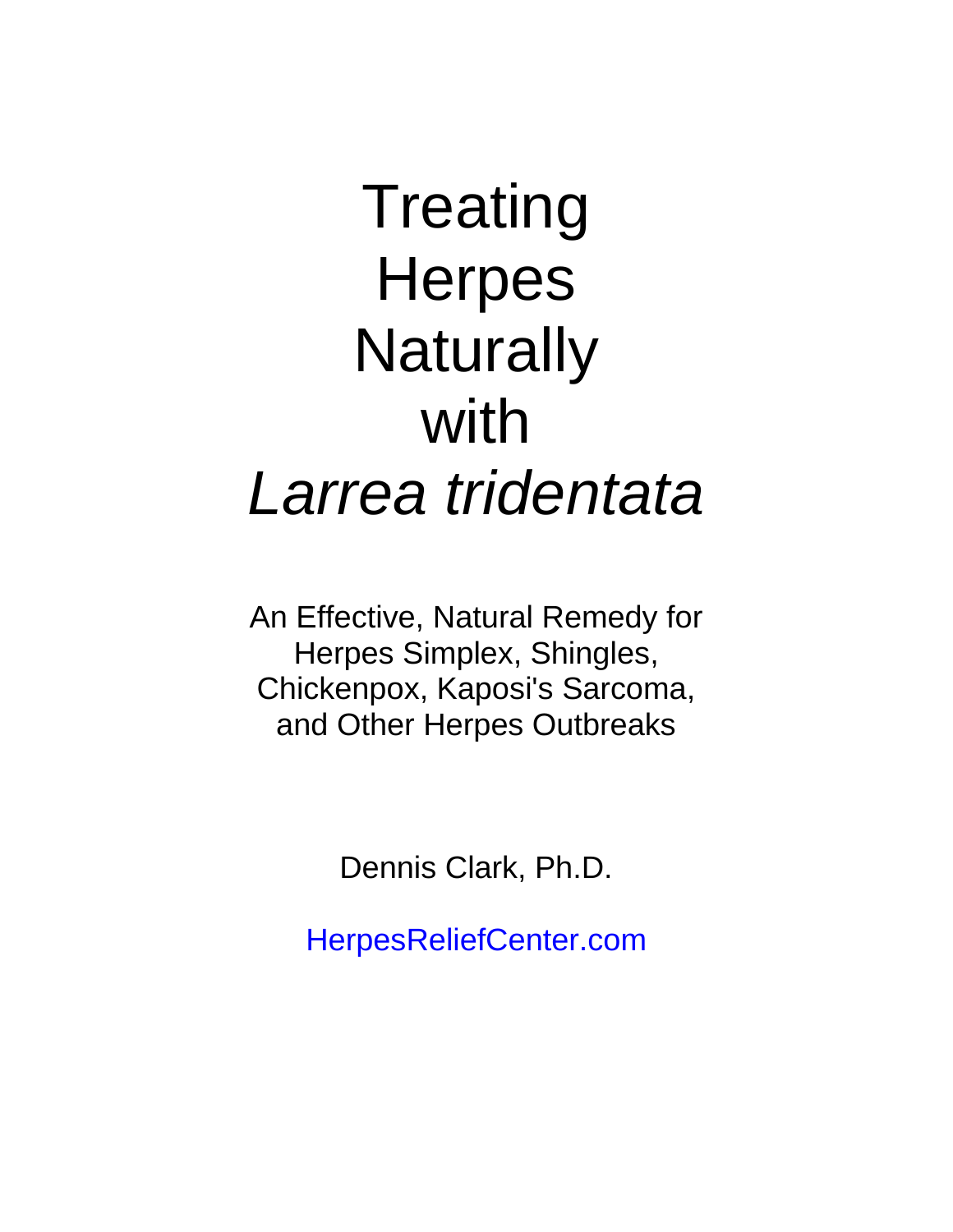## NOTICE

The purpose of this book is to increase your knowledge about a natural remedy for herpes. It is not intended as medical advice and it is not meant to diagnose or treat any individual's health problems. You should not discontinue any course of medical treatment or undertake any new treatment without first consulting your own healthcare practitioner.

## TREATING HERPES NATURALLY WITH LARREA TRIDENTATA

Copyright © 2010 by Dennis Clark. All rights reserved.

No part of this book may be reproduced in any form without the written consent of the author.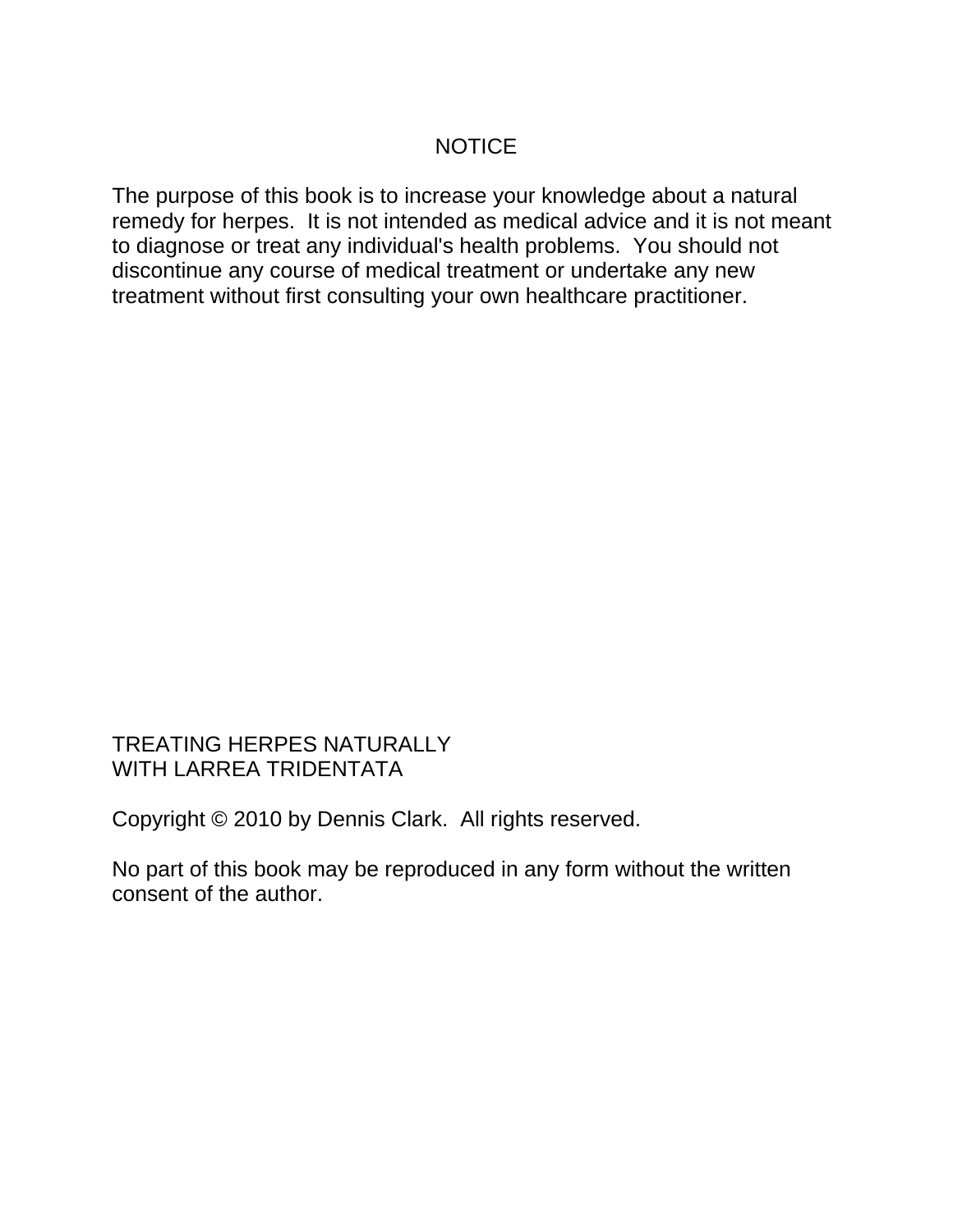#### PROLOGUE

My journey into medical botany began when, as a young university professor, I found that my knowledge of plant chemistry could be used to explain how plant natural products affect human health. At first I sought to learn which botanicals were best for enhancing my health and for preventing and treating my own illnesses and those of my family. I soon found that my friends and students wanted the same kind of information. At their behest, I broadened my efforts to seek natural medicines for preventing or treating many human disorders, including cold sores, arthritis, periodontal disease, osteoporosis, cancer, psoriasis, stress, and headaches. My research team and I have now found wonderful natural treatments for many health problems, which work better, cost less, and have fewer side effects than common prescription drugs.

I feel blessed to have a background that enables me to evaluate both the scientific literature and the popular press on natural medicines and to dig out, understand, and explain to the public how and why these medicines work. And I feel especially fortunate to have a research laboratory, where I can examine different botanical products and use this information to advise people on the best choices for their own health.

People should be able to get straightforward answers to such simple questions as, "*Which natural medicines will work for me?"* and "*What commercial brands are reliable for what I need*?" But these answers are not easy to find for people who do not have extensive scientific training and sophisticated laboratory facilities. My role is to provide this service, to bring the best research available on medicinal plants to the public's attention and to lead the way in the evaluation and development of quality products.

Dennis Clark, Ph.D., Tempe, Arizona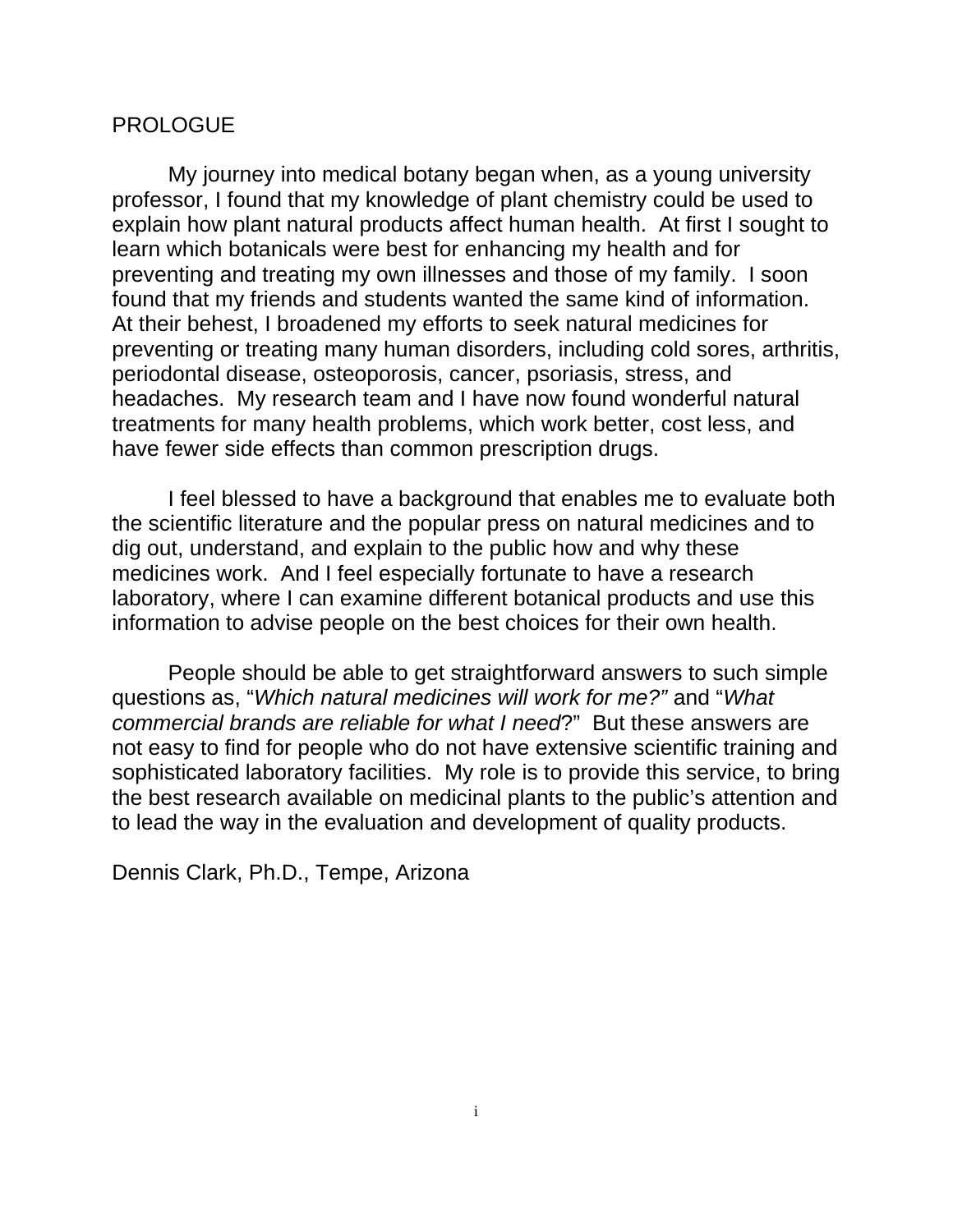# TABLE OF CONTENTS

| MEDICAL TREATMENT FOR HERPES  16                      |
|-------------------------------------------------------|
| THE CREOSOTE BUSH: NATURE'S MEDICINE CHEST 21         |
| LARREA AS A MODERN BOTANICAL MEDICINE 23              |
| HOW DO YOU EVALUATE A BOTANICAL MEDICINE? 24          |
| ANTIVIRAL CHEMISTRY OF LARREA 26                      |
|                                                       |
|                                                       |
|                                                       |
|                                                       |
| 1996 to 2003: SOME USERS OF LARREA TALK ABOUT THEIR   |
|                                                       |
| APPENDIX A: INFORMATION RESOURCES  45                 |
| APPENDIX B: IMPORTANCE OF PLANT NAMES 45              |
| APPENDIX C: NATIVE AMERICAN MEDICAL USES OF LARREA 47 |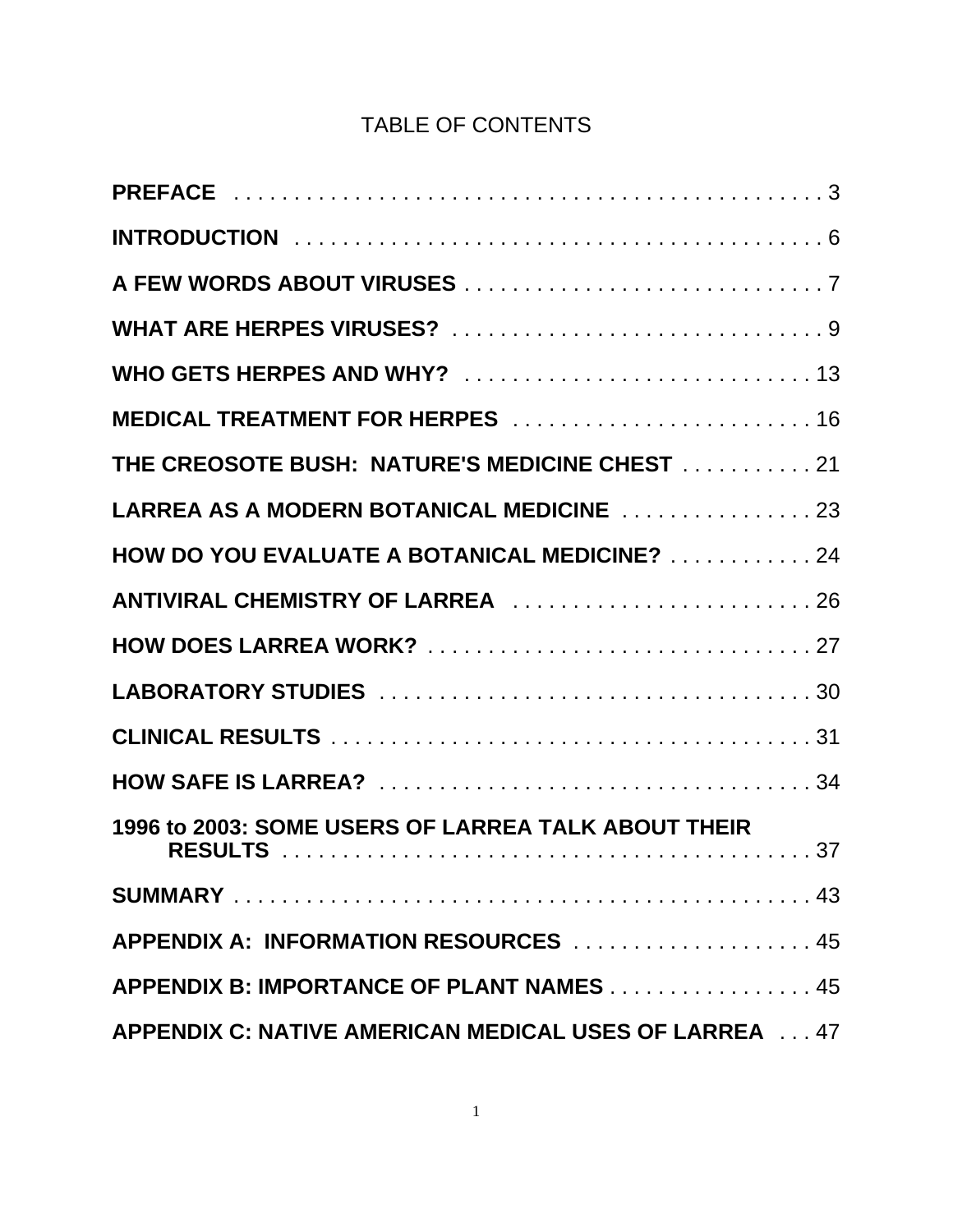| APPENDIX D: RECENT U.S. PATENTS ON LARREA 51    |  |
|-------------------------------------------------|--|
|                                                 |  |
|                                                 |  |
|                                                 |  |
| <b>WHERE TO GET PATENTED LARREA PRODUCTS 58</b> |  |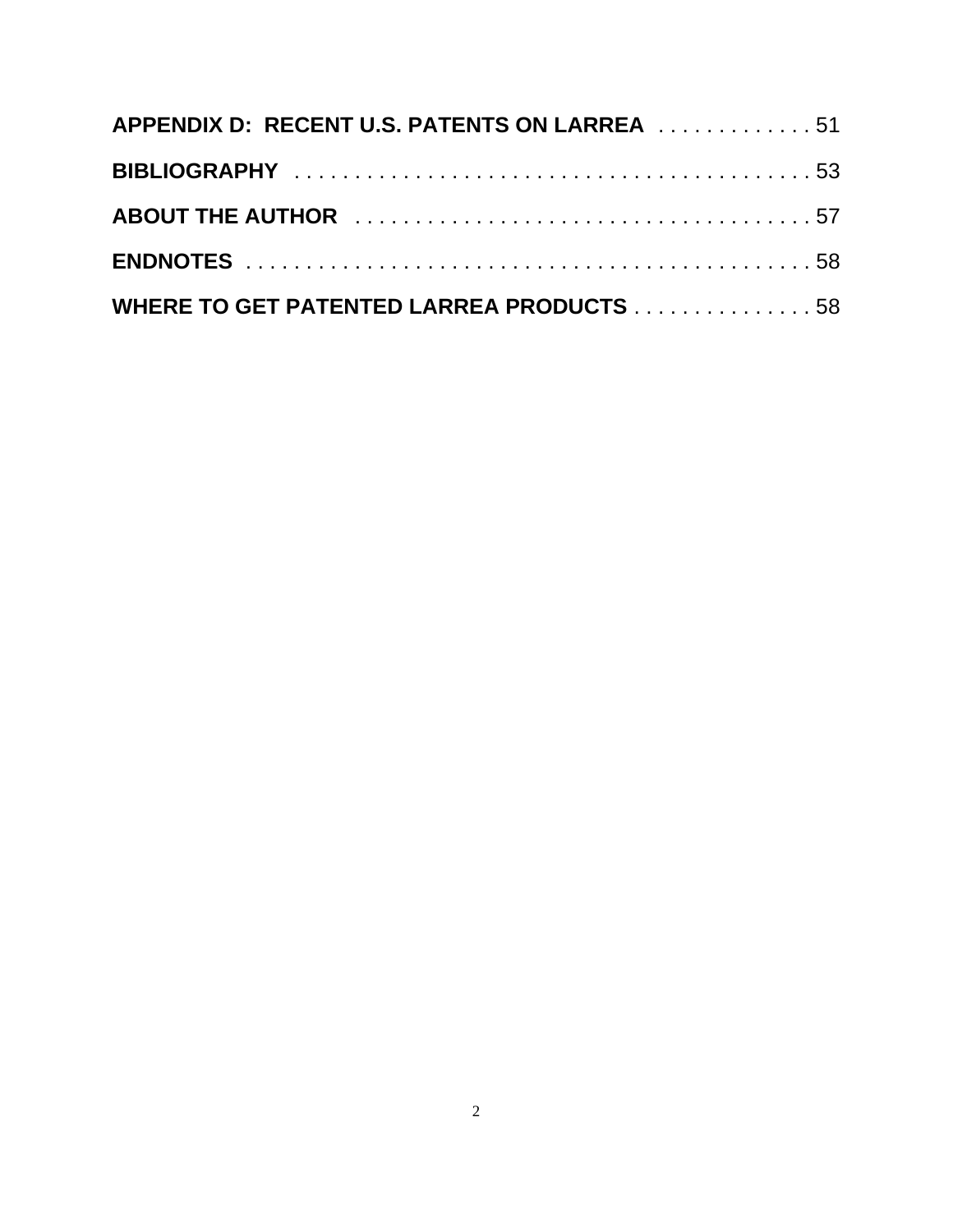#### **PREFACE**

Contemporary society has developed an increasing interest in natural medicine, an interest that accelerated throughout the 1990s and has continued to do so into the 21<sup>st</sup> century. This renewed interest comes in response to the crisis in our health-care system: as a nation we pay more for our medical care and accomplish less than most other nations of comparable living standards, while health care costs continue to spiral out of control. We are bankrupting our economy by spending nearly a trillion dollars a year on medical treatments that are often inappropriate, ineffective, and unnecessarily dangerous. In spite of this high-cost trend, medical science has yet to discover the critical underlying causes or the appropriate and effective treatments for any of the major human diseases, including cancer, AIDS, heart disease, herpes, Parkinson's disease, Alzheimer's disease, arthritis, and osteoporosis. These failures of modern medicine have given our collective memory a jolt to recall folk remedies that were once widely and successfully used for all sorts of human disorders. Such rediscovered folk medicines have now been evaluated in thousands of clinical and other scientific studies. One such rediscovery, the topic of this book, is the desert shrub *Larrea tridentata*, which has a long folk history in the treatment of many diseases. The following pages provide valuable information about this plant and its importance as a natural remedy for one of the most common and vexing sets of diseases that can afflict people: the group of diseases caused by herpes viruses.

Not a week goes by without several magazines, scientific journals, and newsletters adding to the information overload about natural medicine. The outpouring cannot be ignored. By now everyone from doctors to patients and from insurance companies to the drug industry knows about this growing phenomenon. It is ironic, however, that the older, natural treatments are now referred to as 'alternative' or 'complementary' medicine, whereas the recent inventions of modern medicine constitute the mainstream. This situation presents the end-user (you, me, and every other individual seeking good health) with a contrast of choices. On one hand, mainstream medicine is extremely highly regulated as to who can train the physicians, who is allowed to practice medicine, which treatments are approved for research and clinical use, which companies can own treatments (that is, patented drugs and devices), and who is allowed to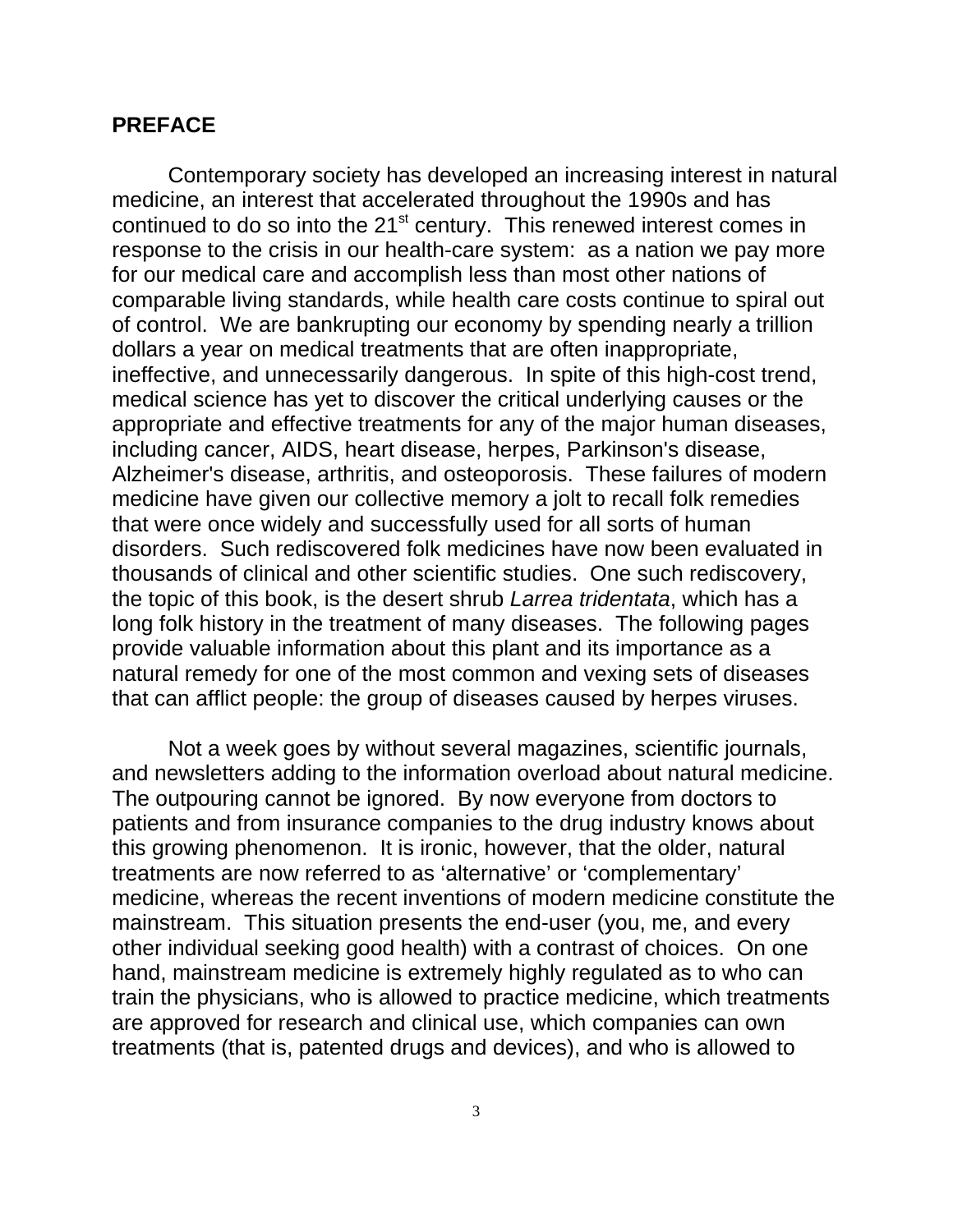make and sell the approved products. On the other hand, alternative medicine, to say the least, is much less regulated in all comparable areas. Training varies in quality and quantity for all manner of physicians, some states grant licenses for certain types of practitioners and not others, natural drugs can be prescribed by professionals but not labeled as medicines in retail stores, and treatments must slither around under the guise of nutritional supplements and be regulated more or less as foods.

Okay, so how are you going to decide on a treatment discipline and choose from the protocols that are available within it? You can be like a friend of mine who informed me that she didn't believe in natural medicines (to which I responded that I hadn't heard that this was a religious faith). Or you can be like many of my students in plant biology who claim that natural products are better for you because they are natural (at which point I am always delighted to tell them that strychnine, coniine [from poison hemlock], nicotine, and cocaine are all natural products, too). All disciplines have something good to offer, so your personal assignment is really quite simple: answer the question, "What is most likely to be effective but safe for me?" Initially, your answer has to be based on the prior evidence that evaluates a treatment. This means that you will have to become a bit of a scientist (this isn't so bad – I enjoy being one!) so you can obtain, read, and evaluate published materials before making your decision. This is where I come in, unless you already have access to a university library and the skills for finding and evaluating scientific literature. And this is where this book fills a niche for you, by presenting the information you need for evaluating and deciding on a certain treatment protocol for certain medical problems caused by herpes viruses.

Before moving on, I'd like you to ask the following question of me (because I'm going to answer it anyway): Why I am writing about *THIS* particular treatment for *THIS* particular medical problem? I have many reasons: 1) my professional and personal bias toward natural medicine; 2) my fascination with a plant species that I have seen almost everywhere in the desert southwest and adjacent Mexico; 3) my work for the past 30 years with the types of chemicals that this plant species produces in abundance; 4) the continuing discoveries of the antiviral properties of these kinds of plant chemicals; 5) the serendipitous personal discovery a few years ago by a friend of a friend that an extract from this plant made her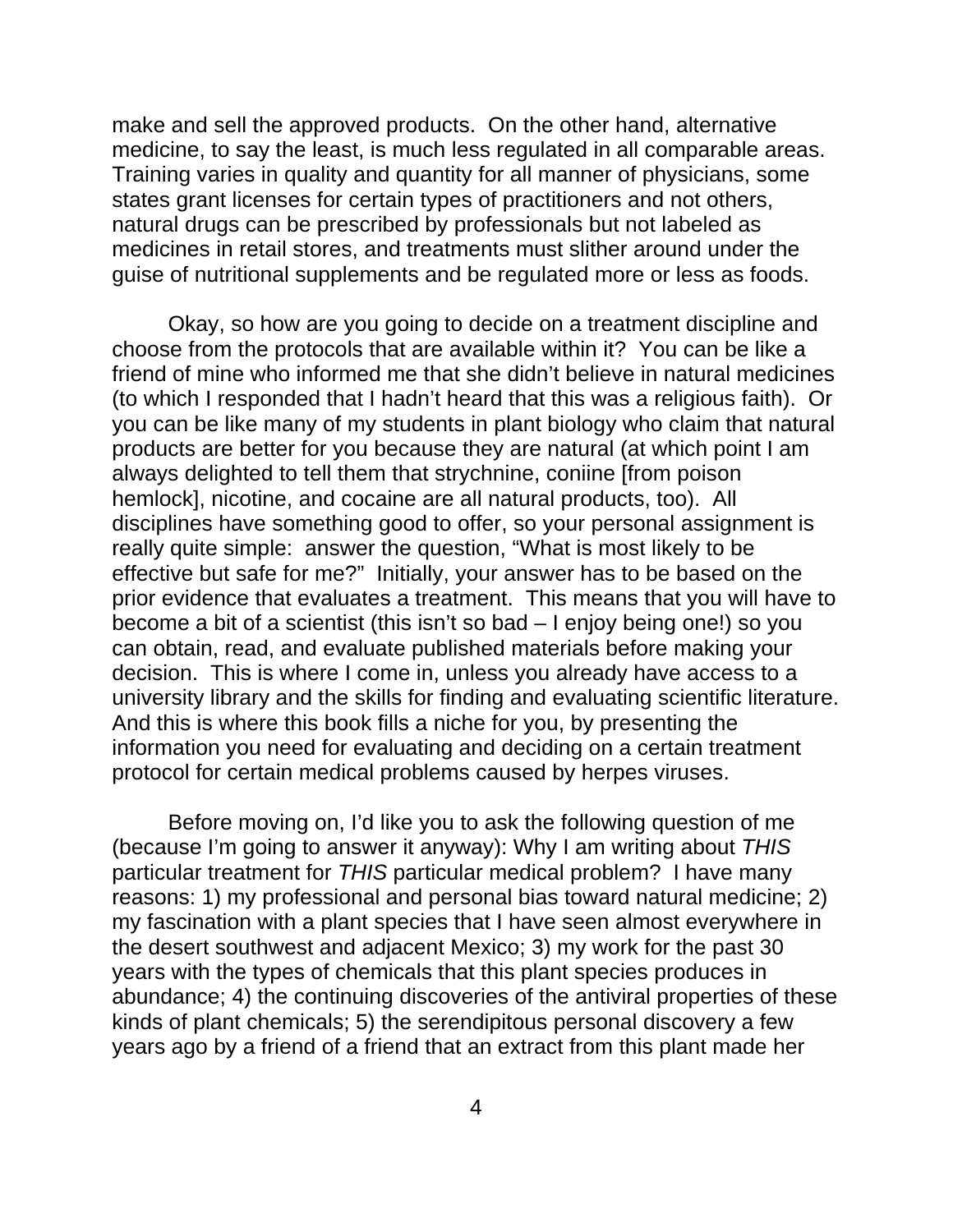cold sores go away very quickly.

Speaking of friends, several of mine have reviewed this book and have tried mightily to keep me from making it too technical. But I love plant biology and chemistry, and I know a lot about it and feel compelled to share as much of it as I can with anyone who will listen or read about it. So this book represents an uneasy truce between their recommendations for something that is not too detailed and my desire to expound on the science that is near and dear to me. I think that all of the information in this book is important for everyone, and I think that I have made it understandable to non-scientists and scientists alike.

What you will find in this book is information about an excellent natural treatment for herpes outbreaks. There are other very good treatments, some of which are also from natural sources and some of which are synthetic and available by prescription only. And there are plenty of bad treatments. My purpose is to provide you with enough information about one treatment so you can compare it with information about others and make a well-informed decision regarding your own health. May all of your healthcare decisions be well-informed ones.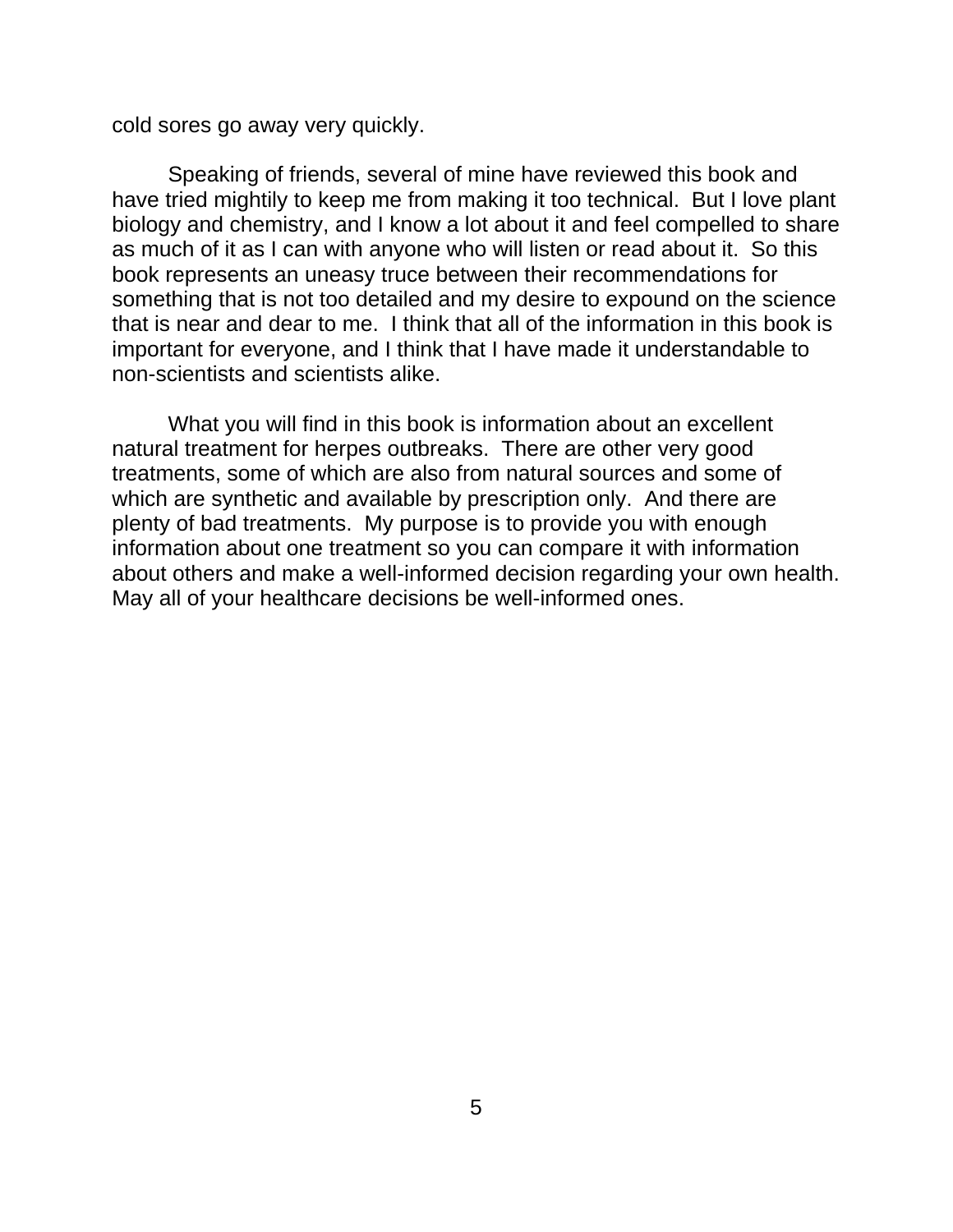#### **INTRODUCTION**

This book describes a powerful natural remedy for herpes infections, which comes from a common desert shrub that goes by the official name, *Larrea tridentata*, and the common name, creosote bush. *Larrea* has an extensive folk medical history among Native Americans and has attracted a great deal of interest from medical researchers over the past four decades because of its past uses in several kinds of human disorders, including chickenpox, digestive disorders, sores, inflammation, rheumatism, venereal disease, influenza, bronchitis, and the common cold. The connection between this list and herpes is evident from the folk use of *Larrea* against chickenpox, which is caused by a herpes virus. The use of *Larrea* against influenza and the common cold suggests that this plant has broader antiviral effects than just against herpes, a notion that is now supported by several recent scientific studies.

Herpes viruses inflict widespread suffering around the world. Nearly everyone will be affected by some type of herpes virus at some time in his or her life. Depending on the individual, some infections will be minimal and some will be drastic, even fatal. And depending on the particular type of herpes virus, the resulting disorder could be oral sores, genital sores, chickenpox, shingles, Kaposi's sarcoma, and Epstein-Barr syndrome, to name only the most commonly known afflictions caused by this family of viruses.

The more that people know about herpes viruses the better off they are when it comes to preventing or reducing outbreaks or treating fullblown cases. Many, many books and articles have been published on this topic, some of which I list in the bibliography at the end of this book. In addition, this book provides some of the most important and basic information that I think everyone should know about viruses in general and herpes viruses in particular. The coverage of viruses is followed by details that you should know about the most commonly used prescription drug for treating herpes. This information is intended as a valuable addition to your personal health arsenal.

The most important question in your mind is probably, "*How do I know that Larrea works?"* After the sections about herpes and other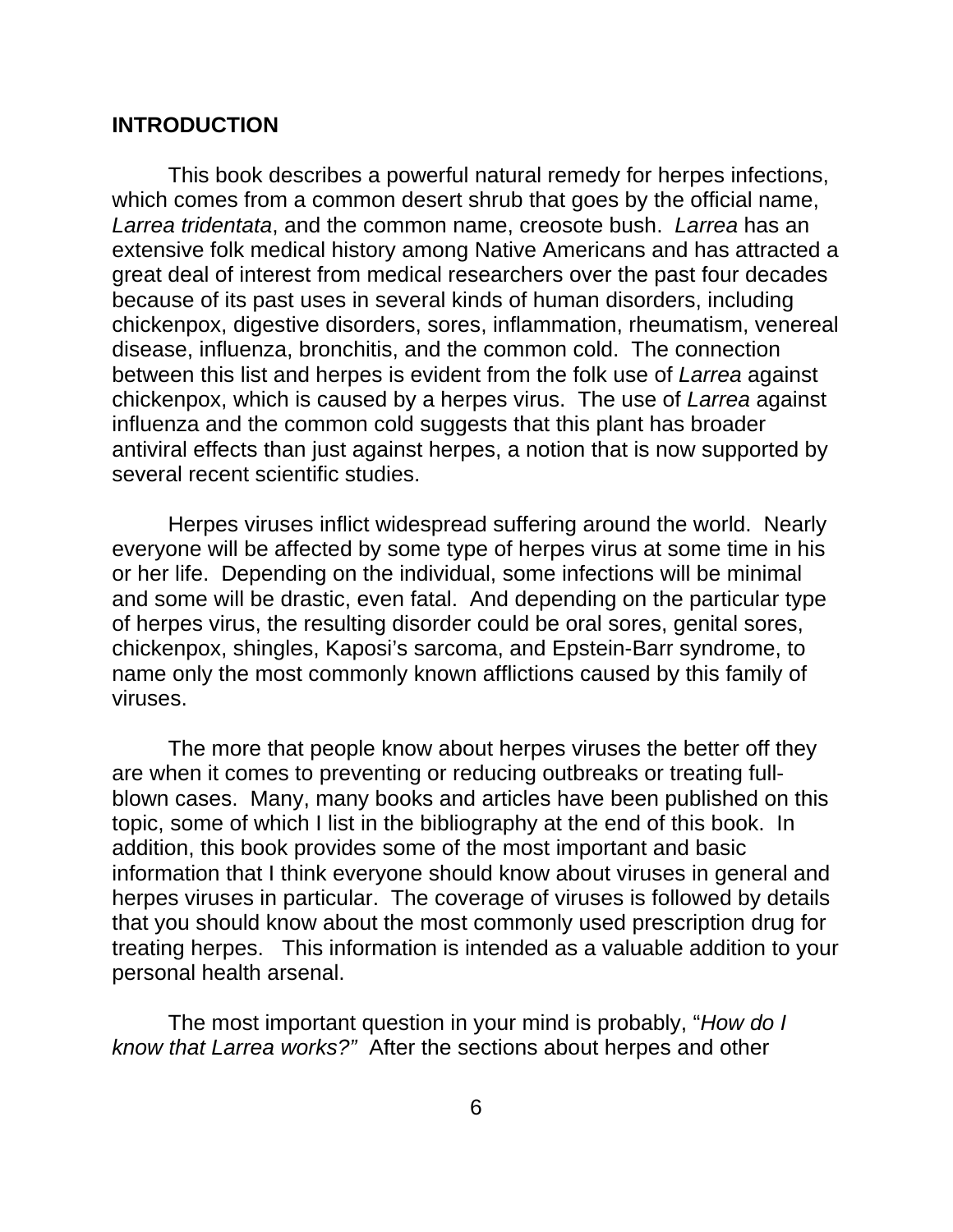viruses, you will find the information you need to answer this question. First you will see why *Larrea* is such a remarkable medicinal plant, followed by an explanation of the scientific basis for its use in treating herpes infections and the current medical evidence for its effectiveness.

You will also find a brief section containing directions on where to locate other sources of information about herpes, including telephone numbers, websites, and printed materials, (Appendix A), an explanation of the nettlesome but crucial issue of plant names in medical botany (Appendix B), an extensive list of Native American medical uses of *Larrea* (Appendix C), and a summary of recent U.S. patents that have been granted for the use of *Larrea* in human health (Appendix D).

Scientists such as myself feel obliged to give official credit (or blame) where it is due. This means that we are in the habit of providing a bibliography of the published resources used for background material. In keeping with this tradition (which I believe to be a necessity), I have listed examples from different kinds of resources based on what I think are the most important and most useful sources of further information for you about herpes and about *Larrea*. The list is not complete, but it is representative. Indeed, a complete literature review of herpes would require the evaluation of 3,200 articles that have been published since 1988, and more than 40 books, the first of which came out in 1967.

Now I invite you to read on and find out how *Larrea* can help you and why I am so enthusiastic about this extraordinary plant as a natural medicine that everybody should know about.

#### **A FEW WORDS ABOUT VIRUSES**

It is important to know about viruses in general, and herpes viruses in particular, before explaining how *Larrea* fights infections. Then you can better understand the connection between the plant and the herpes type viruses.

Perhaps first and foremost, viruses present a special problem in biology and medicine because they are too simple to be classified as living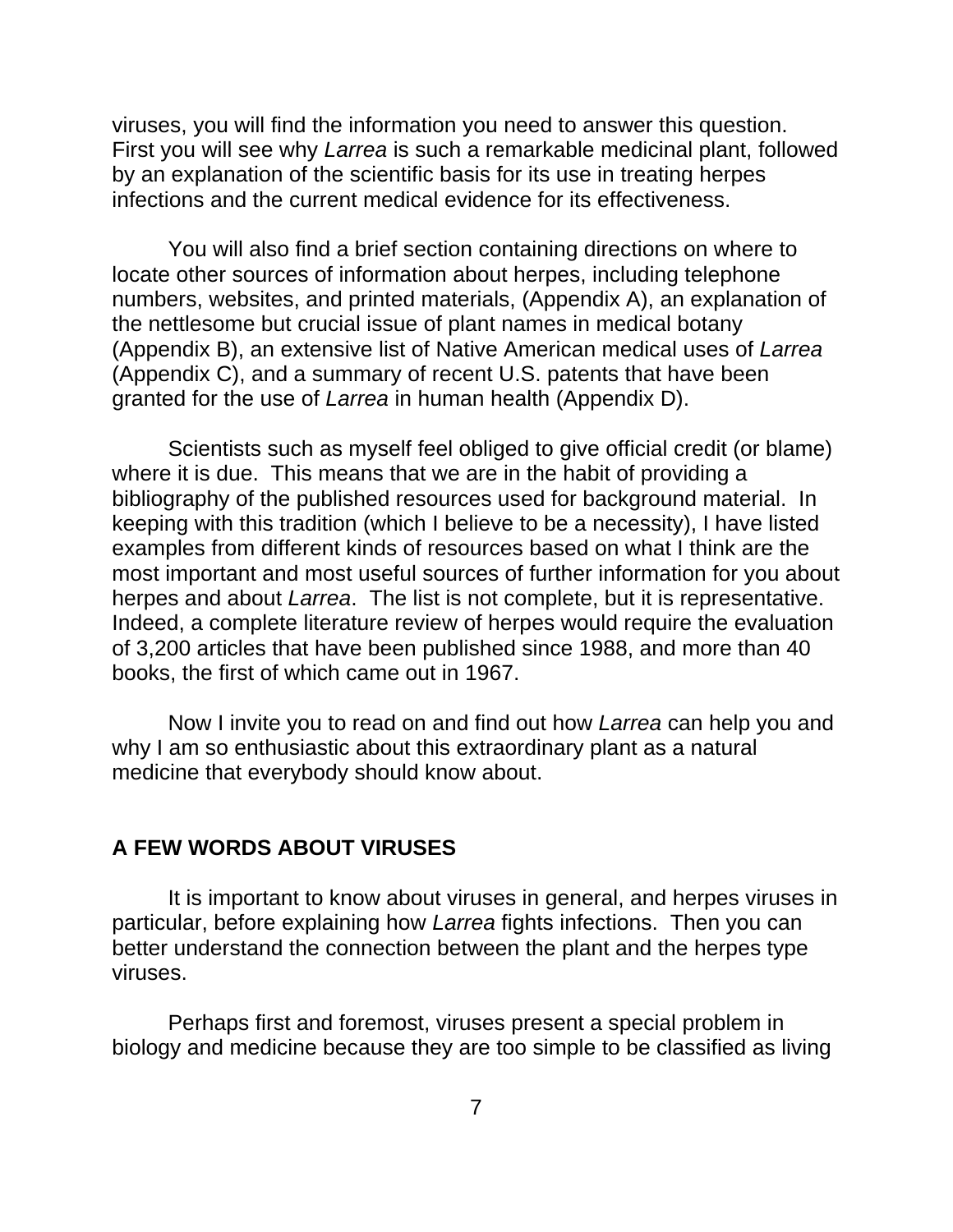organisms, yet they are able to invade living cells and direct the genetic machinery of these cells to reproduce the viruses. Let me emphasize this point: viruses are not living organisms. This means that they cannot be killed. (That's why antibiotics are useless against viruses.) Nevertheless, viruses are completely dependent upon living host cells and are detrimental to them – that is, viruses are parasites. The most obvious harm shows up when the host cells become full of viruses, upon which the cells stop being normal cells and can even burst and die. The bottom line is that, in spite of having so simple a structure, viruses can alter host cells to such an extent that the result to the host is a deadly disease.

Viruses are much smaller than cells, so small that we cannot see them with a regular microscope, nor can we remove them from drinking water with standard household filters. All they are is a small set of genes encased in one or two coats of protein. They can float in air or travel in water vapor, and they are virtually everywhere. Every breath you take in or let out contains viruses. But because viruses are completely parasitic, they are active only when they can invade a living host. Peter Medawar, Nobel prizewinner in medicine, aptly referred to viruses as, "...*piece[s] of bad news wrapped in protein*."

Each type of virus is suited to its own type of host cell. For example, hepatitis viruses prefer the cells of the liver, and herpes simplex viruses prefer nerve and skin cells. The host cell type will often determine which disease the virus will cause.

At this point it may seem scary that viruses cannot be killed because they are not alive in the first place, and that they can invade our bodies and make our cells do their bidding. Do not despair, your immune system will usually come to the rescue. You will learn more about that later, but for now keep in mind that whatever you can do to enhance your immune system will be detrimental to herpes, and whatever you do that harms your immune system will increase your chances of a herpes outbreak.

Since viruses depend on their host cell's metabolism, chemicals that harm viruses are often also harmful to the host cell. It is little wonder that very few virus-fighting drugs have been developed and that most of those are so potent biochemically that they are very toxic (for example, the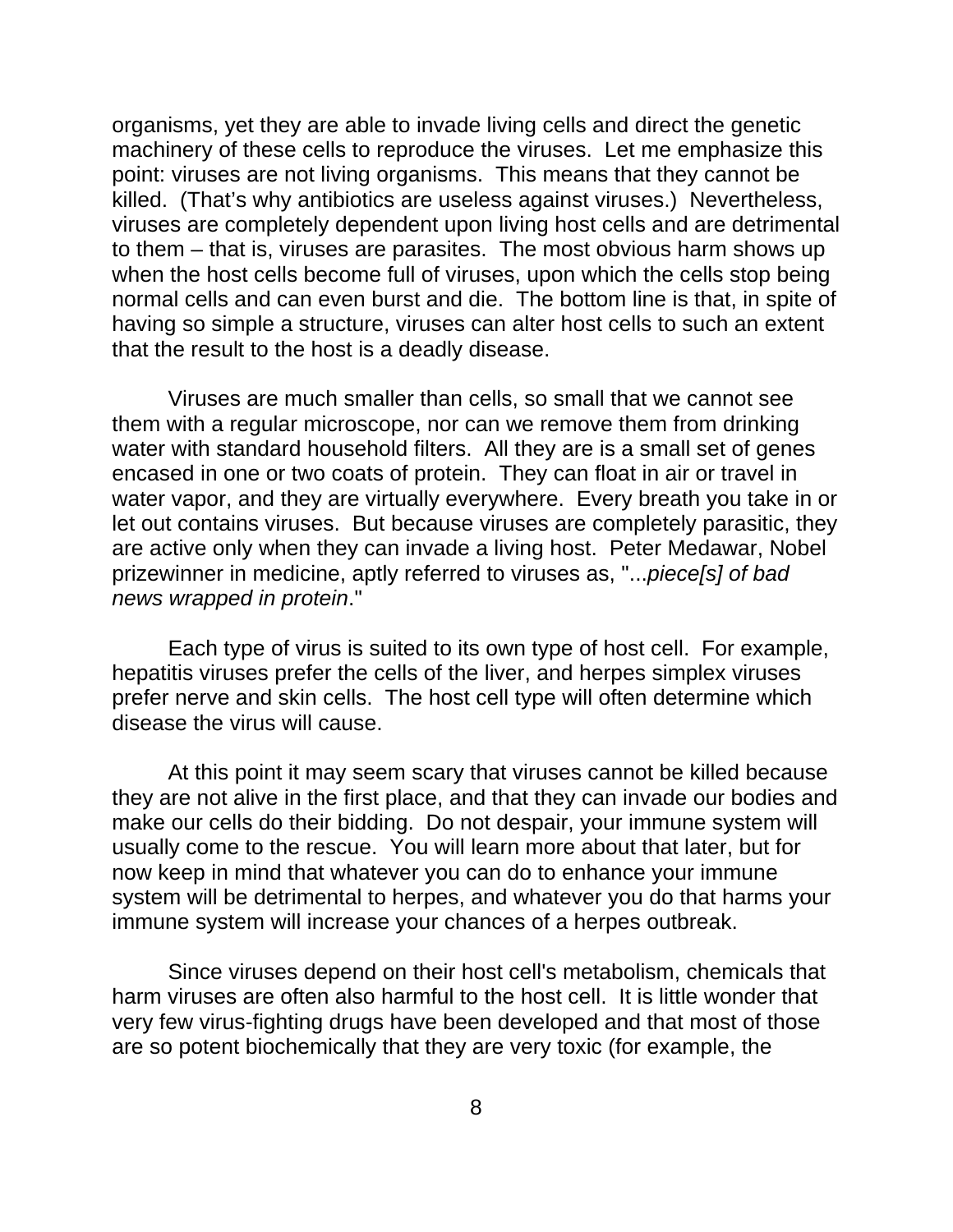supposed anti-HIV drug AZT). So, in spite of all of the sophisticated scientific tools of modern medicine, we are without cures for illnesses caused by viruses, including the common cold, herpes, infectious hepatitis, smallpox, chickenpox, measles, viral encephalitis, mononucleosis, mumps, shingles, influenza, yellow fever, polio, and rabies. (I do not include AIDS in this list, although we have no cure for it, because there is too much doubt in the scientific community as to whether it is caused by a virus.)

Fortunately for us, we are not defenseless against viruses. We and every other living organism on Earth harbor viruses, usually without getting sick from them. We can do this because we have a powerful, virus-fighting immune system. Our immune system works by making virus-neutralizing proteins, called *antibodies*, which team up with two kinds of cells to destroy viruses: *lymphocytes*, which stop viral activities, and *macrophages*, which clear out the leftover debris of deactivated viruses and make room for healthy new cells.

Our bodies are constantly battling viruses with our immunological weapons by making new antibodies for fighting each virus that we encounter. Often we win, and occasionally we lose, but it is always an uneasy balance between us and our tiny 'live-in' parasites.

#### **WHAT ARE HERPES VIRUSES?**

The herpes family of viruses consists of more than 80 distinct types of viruses that are found in nearly every kind of animal that has been investigated to date: fish, frogs, birds, cats, dogs, mice, snakes, lizards, monkeys, cows, horses, humans, and more. These viruses are classified together because they all look the same at high magnification in an electron microscope and because they have similar genes. They differ by where they occur, by their immunological effects, and by the amount and composition of their genetic material. The general comments that come with the name of each type of herpes virus in the following discussion give you a thumbnail sketch of that type, but the medical and biological features of these viruses are not so easily categorized. Scientists continue to discover correlations between herpes viruses and an expanding list of human diseases. Ongoing research is trying to find out whether herpes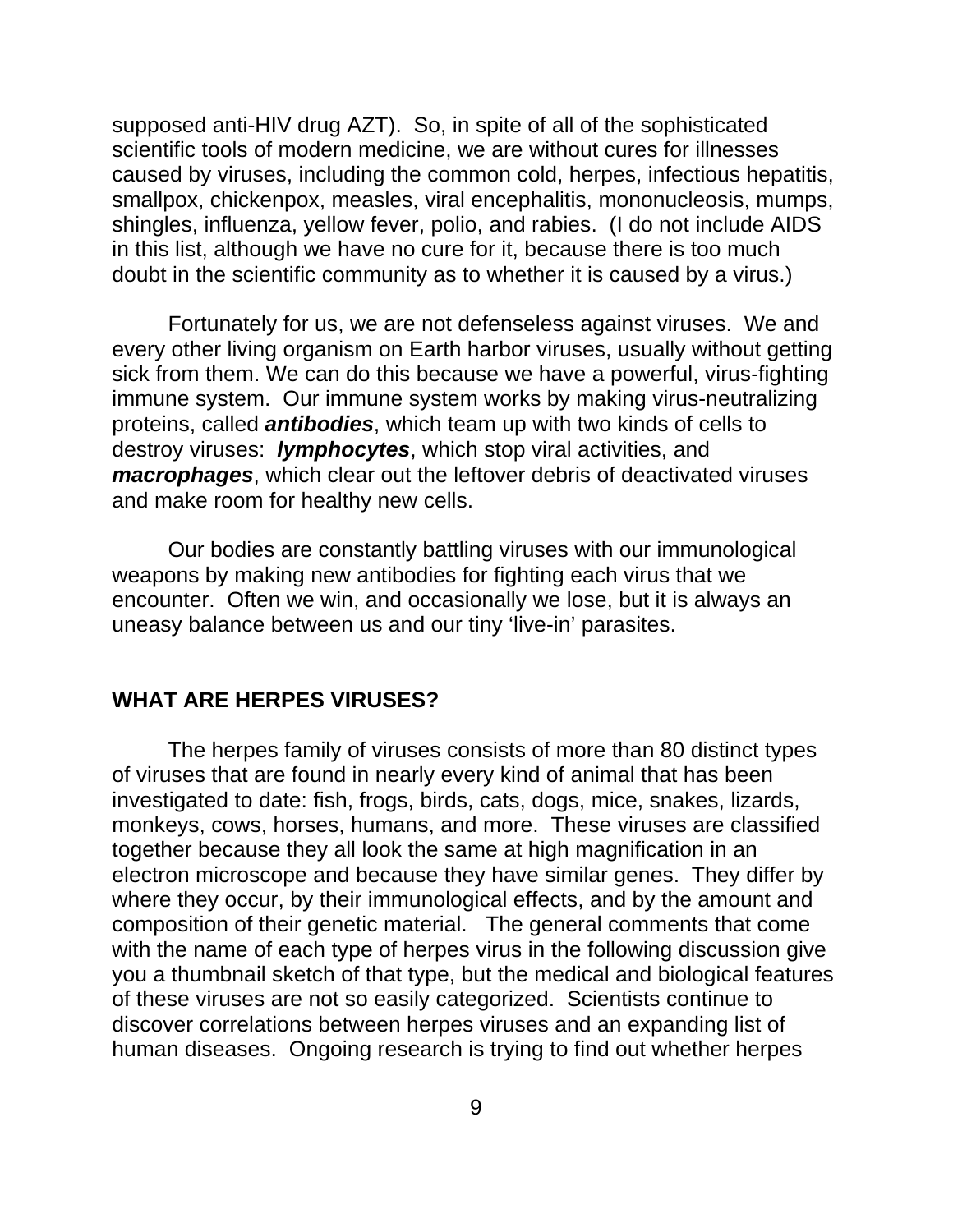viruses cause some or all of many diseases, alone or in conjunction with other factors, or whether they occur in a secondary association with other causes. Determining the cause of many such diseases is more difficult than it seems, because so many factors show up together when disease symptoms appear.

## *Overview of the Nine Types of Herpes Viruses Found in Humans:*

*Herpes simplex virus - Type 1* (HSV-1; also, Human Herpes Virus-1, HHV-1): fever blisters and cold sores of the face, mouth, and lips are the most common symptoms of HSV-1 outbreaks. Surprisingly, this most infections with this virus occur by two years of age via breaks in the skin barrier around the mouth or elsewhere on the body. While HSV-1 is thought of as the cold sore virus and HSV-2 (see below) is thought of as the genital herpes virus, this distinction often fails. It is well documented in the medical literature but not widely-publicized yet that virus released from a cold sore can easily transfer via oral-genital contact to establish a genital herpes infection in another individual. Besides causing cold sores and possibly spreading to the genital region, herpes simplex-1 has now been linked with the development of serious neurological diseases such as Alzheimer's disease, Bell's palsy and trigeminal neuralgia. Recent research also shows that co-infection by HSV-1 and HIV (human immunodeficiency virus) can enhance the activity of both viruses in patients who have AIDS and non-genital herpes lesions. HSV-1 infects about 50% of the population.

*Herpes simplex virus - Type 2* (HSV-2; also Human Herpes Virus-2, HHV-2). This type is the usual cause of genital herpes, which is classified as a sexually transmitted disease. HSV-2 reached epidemic status in the 1980s and 1990s, mostly because of its increased incidence among teenagers. In the world of virus classification, HSV-2 and HSV-1 are nearly indistinguishable except for their different clinical symptoms. However, even these differences are inconsistent, since both types of herpes simplex can cause oral and genital herpes outbreaks.

*Herpes zoster virus* (HZV; also Varicella zoster virus, VZV, and Human Herpes Virus-3, HHV-3). Chickenpox results from a first-time infection by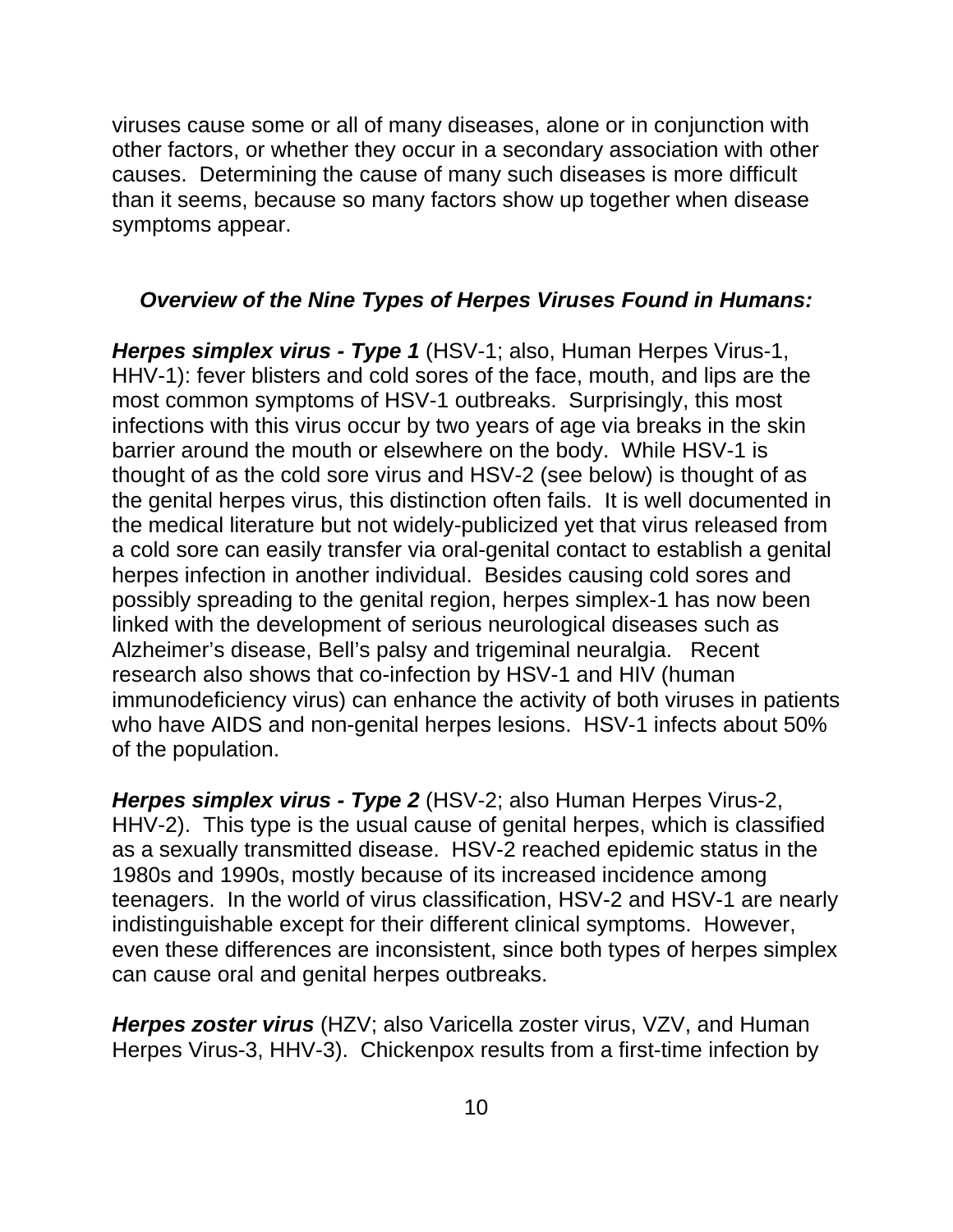HZV. When this virus recurs later in a person's life, it causes shingles. As the average age of our population increases, more and more people are suffering recurring bouts of post-herpetic neuralgia (nerve pain) as a result of shingles. This herpes virus is considered to be the most infectious of the known herpes viruses. Greater than 90% of the population is infected. HZV has been linked to the autoimmune disease called lupus. Furthermore, HZV outbreaks, which are now epidemic among people with AIDS, are often the earliest indicator of HIV infection.

*Epstein-Barr virus* (EBV; also, Human Herpes Virus-4, HHV-4). The major cause of infectious mononucleosis ('kissing disease'), EBV may also be the leading culprit in causing Chronic Fatigue Syndrome and other disorders of the immune system. EBV has also been linked with lupus, lymphomas, and other cancers. This virus is now considered to be quite damaging and mutagenic (causes genetic mutations) in the body. Around 75% of the population will test positive for EBV.

*Cytomegalovirus* (CMV; also, Human Herpes Virus-5, HHV-5). CMV can cause mononucleosis and hepatitis and it can also be sexually transmitted. Recent research suggests that CMV has a role, in conjunction with other types of viruses, in turning on cancer genes. The occurrence of CMV is strongly correlated with vascular diseases such as coronary artery disease and atherosclerosis. Even though it is generally asymptomatic, CMV may turn out to be a key factor in the development and progression of heart and blood vessel disease, the leading killer in all developed nations. CMV infects about 60% of adults, but is even more common among homosexual men and is associated with AIDS.

*Human herpes viruses - Types 6, 7, 8 and 9 (HHV6, HHV7, HHV8, and* HHV9, respectively). All HHVs are associated with disorders of the immune system, especially AIDS. HHV8 is also called Kaposi's sarcomaassociated human herpes virus (KSHV), which causes a type of skin cancer that occurs most often in people with AIDS. The recent discovery of new HHVs in people with AIDS suggests that there are more to be found. Indeed, new types of these herpes viruses are probably evolving every year. HHV-6 and HHV-7, both found in about 90% of the population, are two closely related viruses that are relatively new discoveries and are considered to be "universal" herpes viruses. Infection with HHV-6 during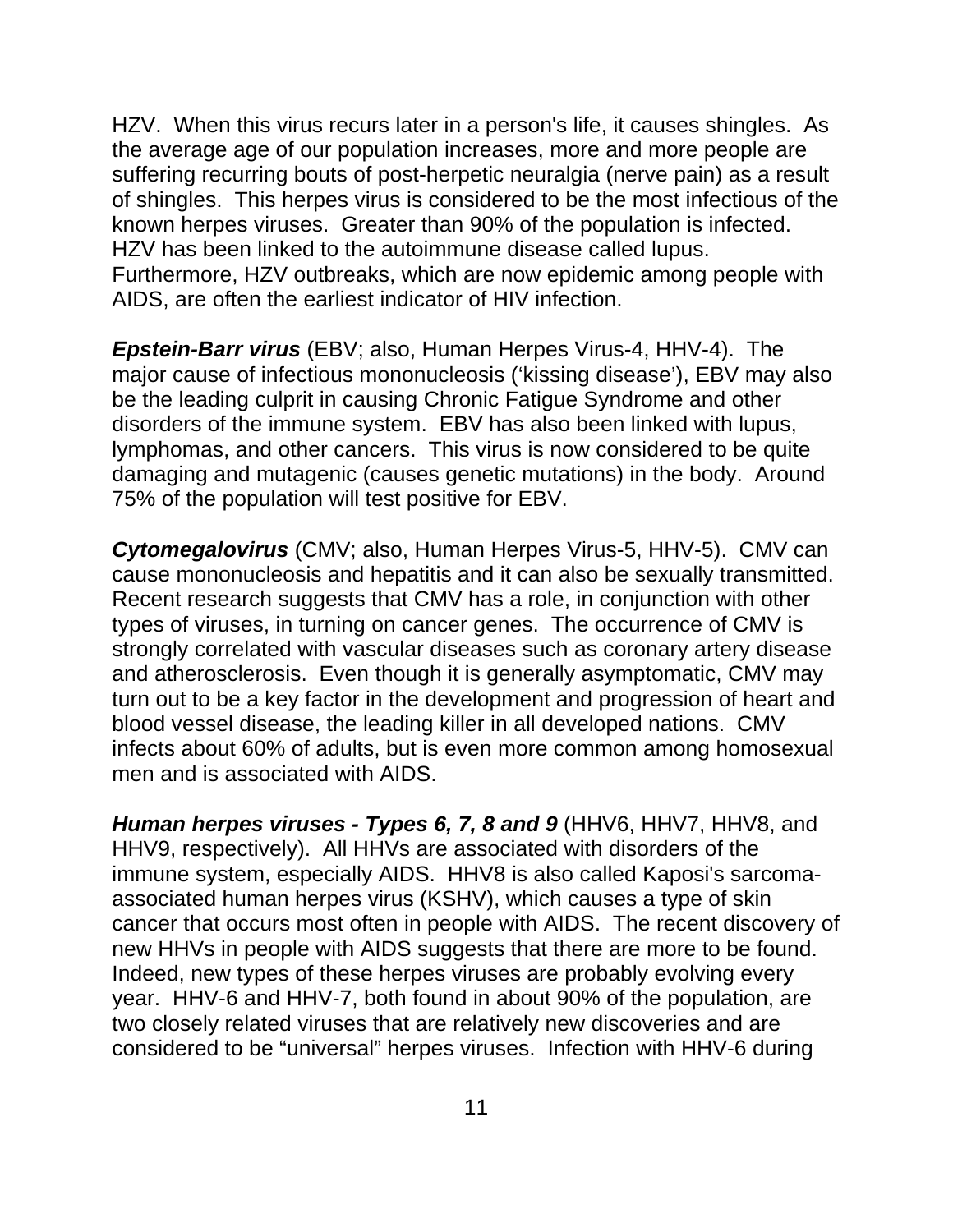childhood causes "roseola infantum" a.k.a. "sixth disease". HHV-6 has recently been linked with the development of multiple sclerosis.

Herpes viruses can occur without symptoms in nerve ganglia, which are at the bases of nerve cells near the spine or throughout the face. In these locations the viruses are seemingly in. They remain at this stage until something triggers them to move up the nerve fibers, enter healthy skin cells, and cause sores. Typically, a familiar pain or itching precedes the formation of sores, signifying an oncoming outbreak that will result in the well-known fever blisters. Sores do not always appear, though, especially in HZV infections. Internal blooms of HZV can instead cause unpleasant or even stabbing pains in nerves around the waist or spine.

HSV and HZV are trickier than most viruses because they are latent for long periods of time and because they can travel from one cell to another without ever leaving the internal environment of the cell. Both of these properties enable herpes viruses to escape notice by our immune system, at least until they burst out of the cells they have just killed and attract the attention of our antibodies. This is why our immune system is helpful in fighting herpes outbreaks but is incapable of entirely eliminating herpes viruses from our bodies.

As you can see, herpes aren't just nuisance diseases like once thought. New research links herpes viruses not only to the well-known diseases like cold sores, genital herpes and shingles, but to even more serious human diseases such as: heart disease, hypertension, Alzheimer's disease, cancer, lupus, and multiple sclerosis. This new link is supported by the fact that all herpes viruses set-up life-long (latent) infections in people. The old logic held that, since people were not visibly sick most of the time with herpes virus diseases, these viruses must be "sleeping" during most of our lives and therefore were not dangerous to our health. New research tools and techniques that can examine our bodies in much greater detail paint a much different picture. It now appears that herpes viruses are not actually "sleeping" at all. Rather, they are very active in the parts of the body that they inhabit, inflicting constant, cumulative damage to critical organs in our bodies as they replicate at a low level throughout our lives. This damage begins early in our lives, at a low enough level to not produce any noticeable symptoms in generally healthy individuals.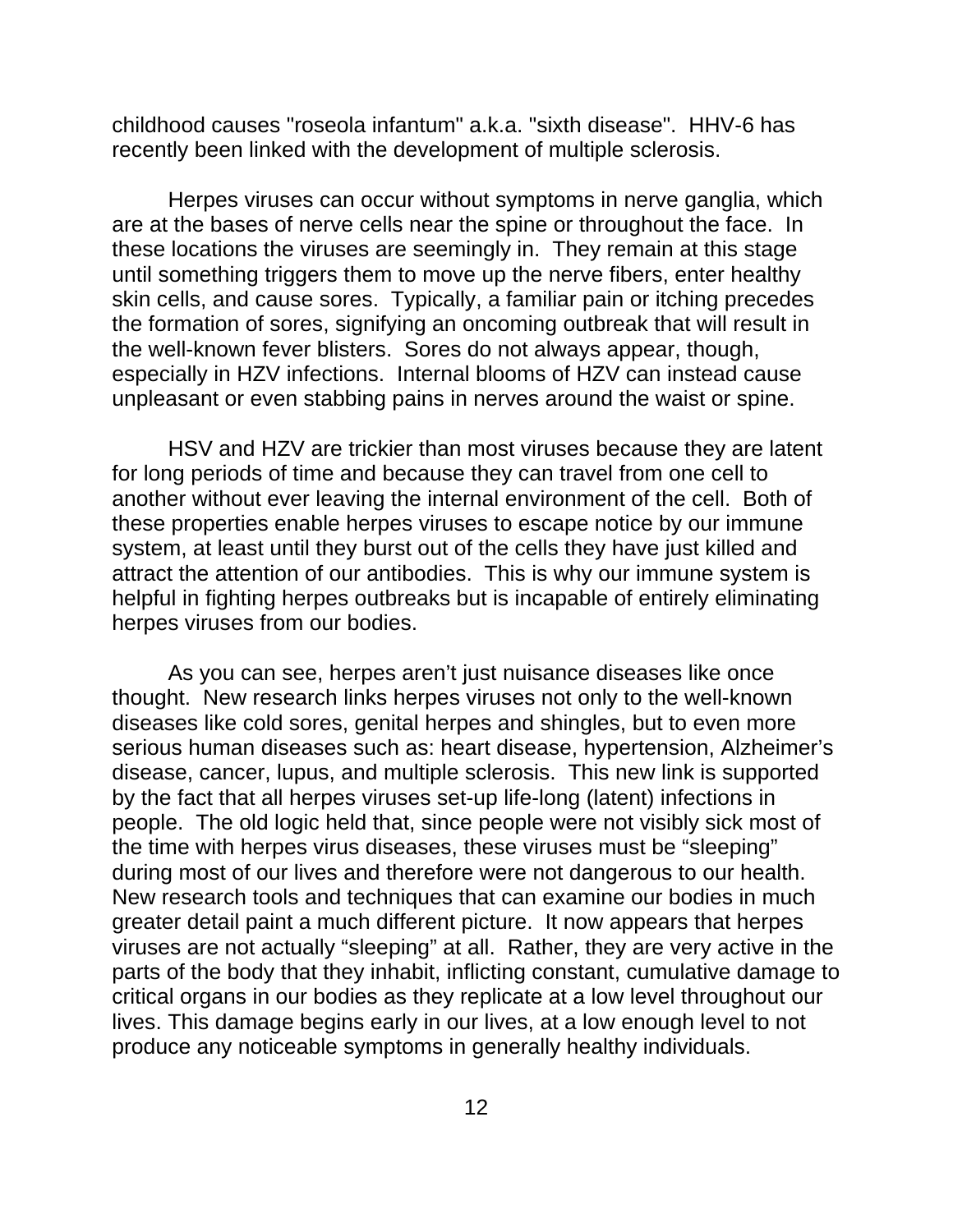Herpes viruses are also very sensitive to their environment. In a young person with a healthy immune system, they will attack at a very low level to avoid large-scale activation of the immune system, which could deliver a damaging blow to the herpes viruses. When the herpes viruses sense that stress, aging, cancer or physical injury has weakened the body, they accelerate their attack, just as they do if they sense that the immune system is preoccupied fighting off another infection, such as a cold or flu. This is why symptomatic herpes outbreaks often follow another illness like a severe flu, a physical injury such as surgery, or periods of emotional stress.

This new way of viewing herpes viruses is a tremendously important revelation that will affect everyone's health since herpes viruses are universal factors in human health. The medical data are very clear. Virtually 100% of the human population, regardless of location, carries at least one herpes virus. The data also show that the majority of the human population is harboring at least five herpes virus infections.

The vast literature on herpes research underscores the challenge of understanding how this family of viruses affects our immune system. Several dozen complications are already known to be associated with herpes infections of different types, and more are being discovered each year. Many such complications, such as post-herpetic neuralgia, do not respond to antiviral treatments and can drag on for months or years after the initial infection has subsided.

**Author's Note:** Based on the trends in current medical research, it is my opinion that herpes viruses will continue to be further implicated in an increasing number of life shortening and life ending human diseases. Once this knowledge becomes widely accepted in the mainstream medical establishment, keeping herpes viruses in check throughout our lives will be a major goal to extend the length and improve the quality of human life.

#### **WHO GETS HERPES AND WHY?**

As mentioned above, everyone probably has herpes viruses, usually of multiple types. They are very contagious and opportunistic, but about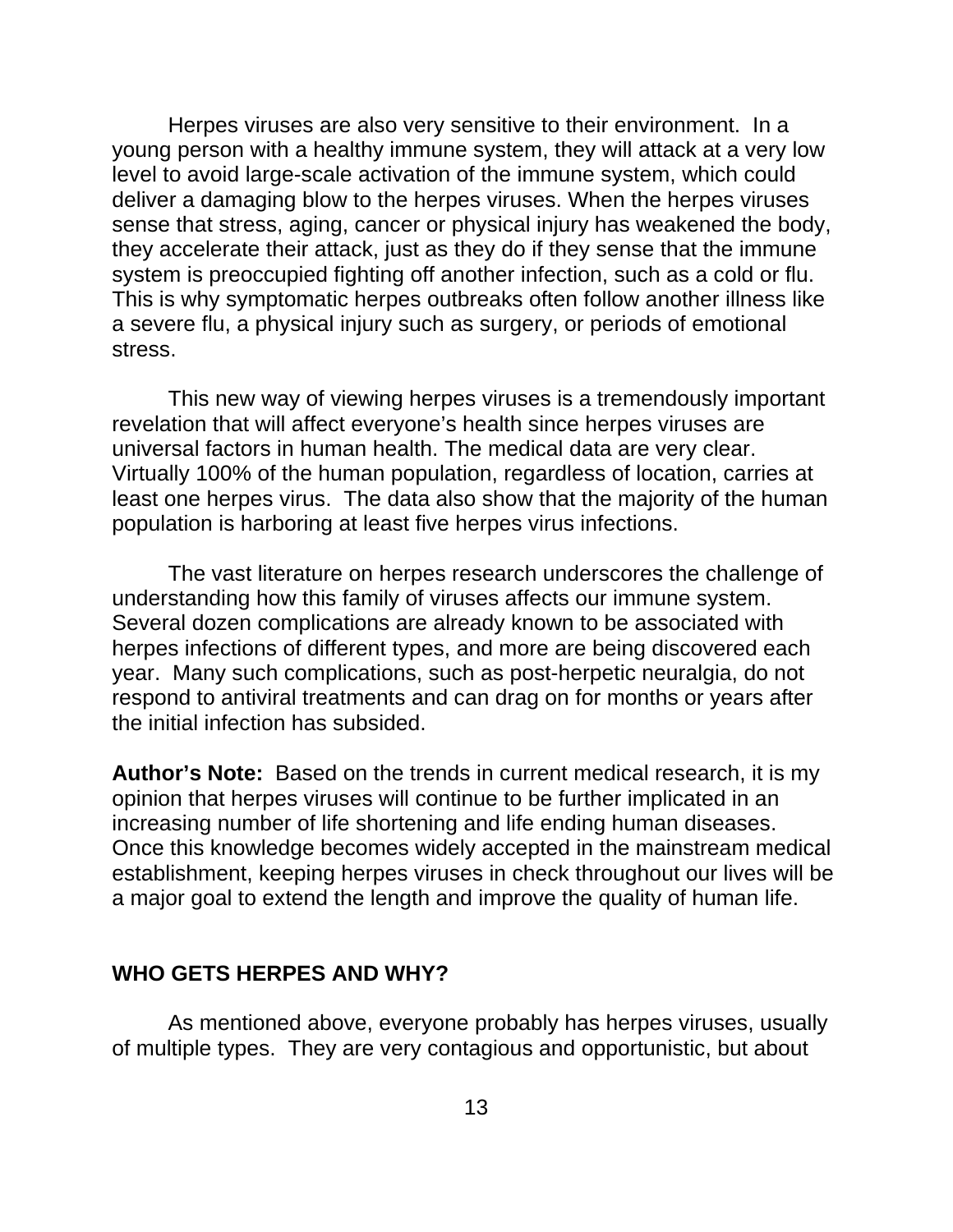sixty percent of us have strong immunity to them. So the puzzle is, given that everyone can harbor herpes viruses all of the time, why do only some people have outbreaks? Or, more to the point, what causes herpes outbreaks? Unfortunately, nobody has satisfactory answers to these questions. But, although the factors that trigger herpes outbreaks are largely unknown, we do have a few good clues.

One clue comes from the observation that physical trauma to nerve cells, such as from a surgeon's scalpel, will activate herpes viruses. Another clue is that herpes outbreaks are associated with several kinds of stress. These include cold temperatures, injury, synthetic drugs, cancer, allergies, depression, infectious diseases, unhappiness, anxiety, and too much sunlight. Shingles is often associated with people over 60, so this type of outbreak is related to aging. Patients whose immune systems are suppressed by cancer chemotherapy, radiation therapy, and drugs used after organ transplants, or by AIDS or other immunosuppressive disorders, are especially susceptible to herpes outbreaks. Indeed, herpes infections in immunosuppressed patients are the most severe, leading to pneumonia, liver disease, CMV retinitis, and other serious complications that can be fatal.

These clues point directly or indirectly to the immune system as the main player in determining our susceptibility to herpes. This should come as no surprise, since this is our primary defense system against all kinds of microbial diseases. Our immune system, which is so critical to our health, is constantly bombarded by stress. Everything that we do to our bodies affects it. Smoking, poor nutrition, and recreational drug use, all of which are common in this modern age, cause stress that is detrimental to our immune system. Hard exercise, injury, surgery, and UV radiation in sunlight and in tanning booths all slow down our ability to make the principal infection-fighting cells of the immune system. These stresses and how they affect our susceptibility to infection constitute a topic worthy of a separate book. But suffice it to say for the moment that anything you do that is inconsistent with good health will most likely make you more vulnerable to infection by one or more microbes, including herpes.

Even without these physical stresses, an immunological slowdown occurs automatically as we age. When we get sick with one disease, we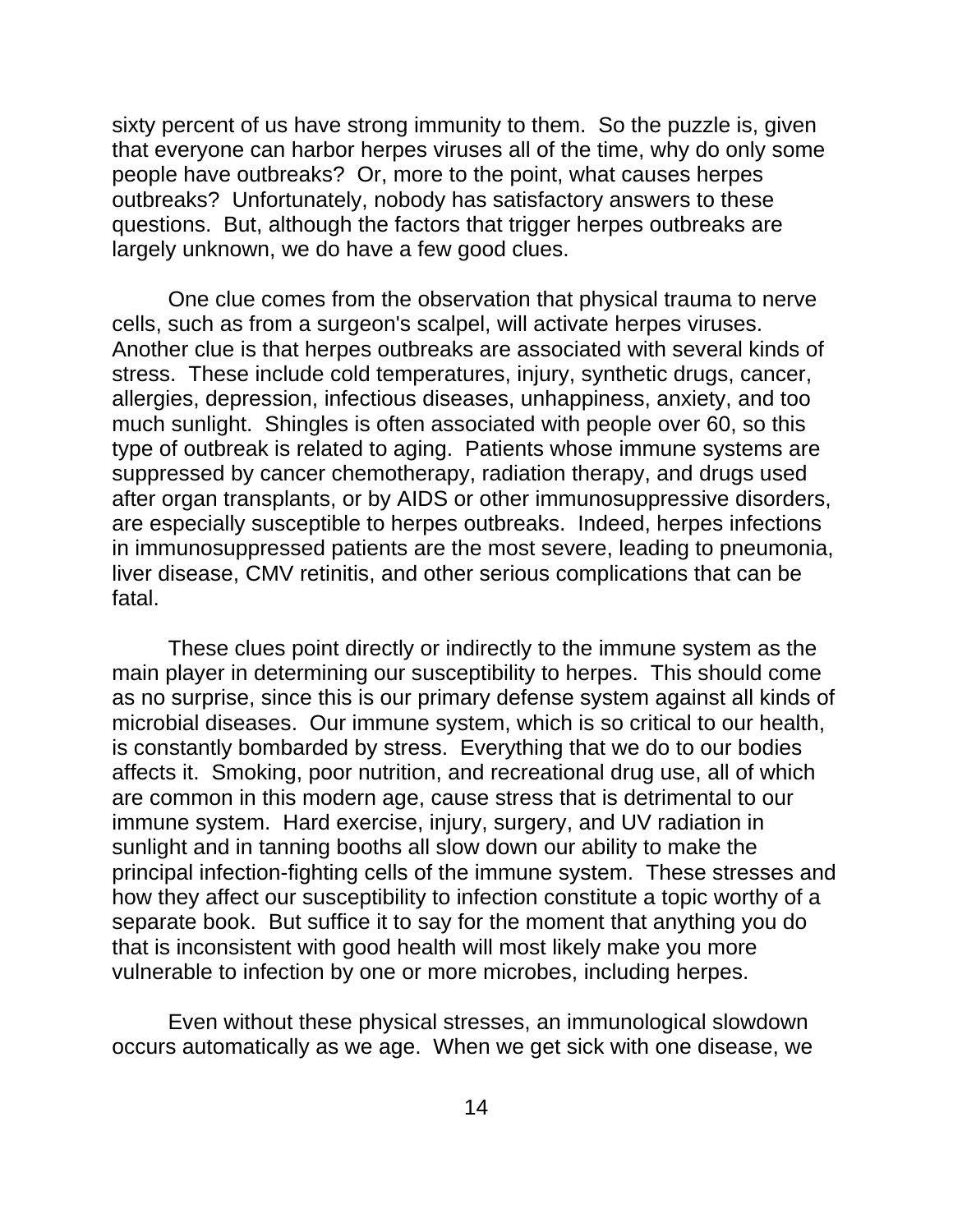become susceptible to others in our immunologically weakened state. Anxiety and emotional stresses are known to suppress the immune system. In addition, many, many prescription drugs and other so-called medical "cures" are also immunosuppressive.

The topic of who get herpes began to hit closer to home for me a couple of years ago. Some publicity in a local newspaper about using *Larrea* for treating herpes attracted quite a few phone calls to my office from people who were suffering with shingles. All of the callers were in their later years, most having retired to Arizona, and they all reflected a level of desperation that surprised me. I have since come to realize that shingles is, like other types of herpes outbreaks, a tremendously life-ruining disease even when it is not life-threatening. All of the people who called, and all of the people suffering from shingles with whom I've spoken since then, made it clear to me how this disease could significantly diminish someone's quality of life.

Another experience showed me what people think about who gets herpes. It came at a plant chemistry conference that I was attending in 1997 in the Netherlands. I was there to present some preliminary research results on the anti-herpetic activity of *Larrea* extracts. Since this was an international audience, I innocently thought that my presentation could be enhanced by introducing the topic of herpes by its name in several languages. So, as I mingled with other conference participants at a morning break before I was to speak, I sought people from several countries to ask them for the term for herpes in their language. Although most people were cooperative (and I found that herpes is 'herpes' in a lot of other countries), I was surprised by some of the answers I received. One person couldn't remember the word in his language and several people asked me who I was to ask them such a personal question. But the king of answers came from a fellow from Sri Lanka, who informed me that they don't have herpes in his country! (I wouldn't recommend using this answer as a basis for moving to Sri Lanka to avoid herpes.) Herpes is clearly a social stigma, but in my naivete I thought that the prevalence and rise of herpes outbreaks would at least qualify the subject for open discussion at a scientific conference. My assumption was accurate to a small degree, though, because several conference participants came to me later to ask how they could get some *Larrea* for their own use.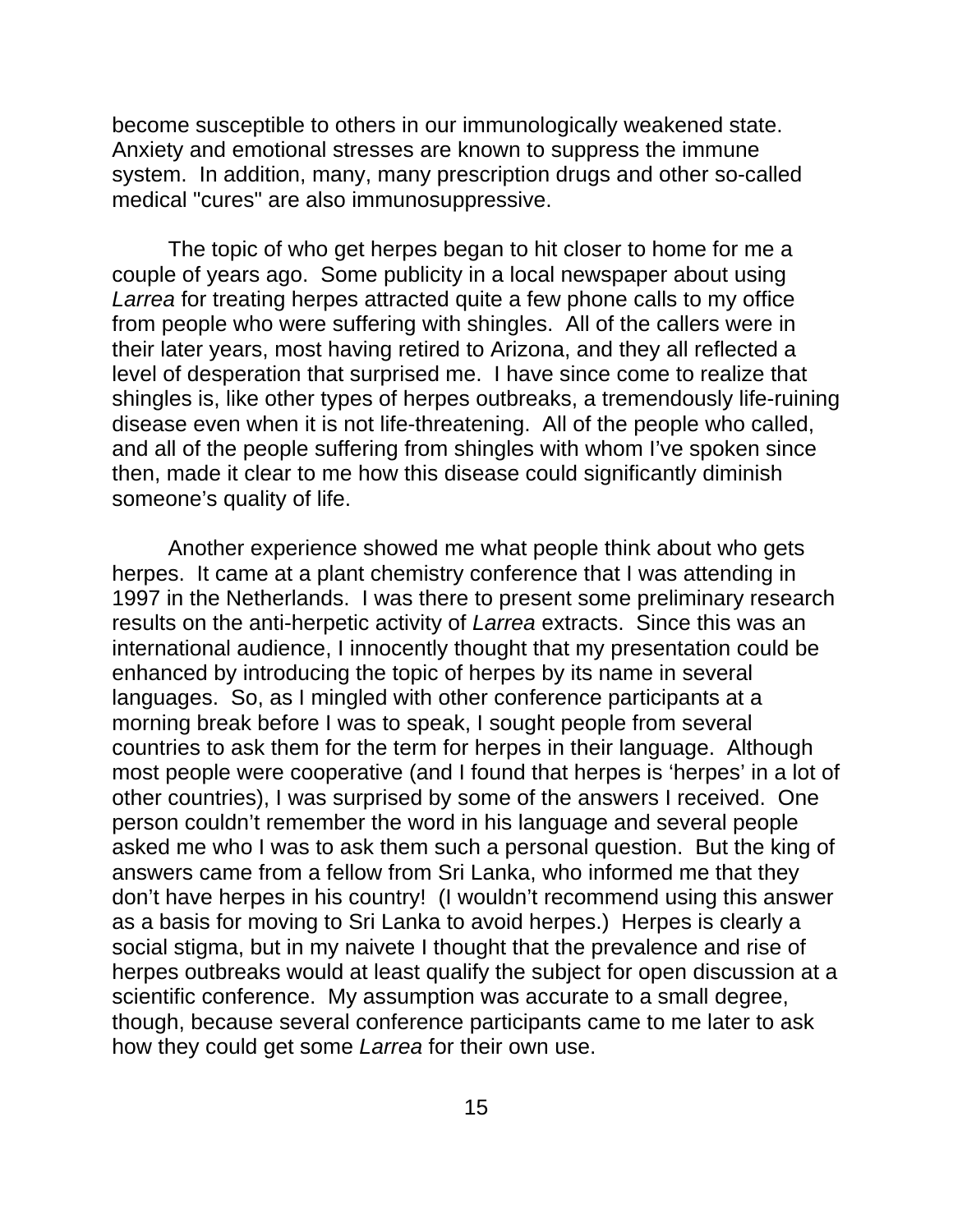The spread of herpes among young people is increasing faster than in any other age group, primarily due to sexually transmitted types of herpes. It is of no surprise to me, therefore, that my work with *Larrea* and herpes has brought a different group of students to my door than just the ones taking my classes. I have lost count of how many have dropped by to ask, as did my fellow scientists at the Netherlands conference, where they could get some *Larrea*. I am always delighted at the opportunity to give a botany lesson to them by taking them out to the  $7<sup>th</sup>$  floor balcony near my office and pointing northward to the football stadium, next to which is a mountain that is covered with *Larrea* plants..

#### **MEDICAL TREATMENT FOR HERPES**

This section includes some basic information about the mainstream medical treatment of herpes, as well as some comments about what kinds of treatments should be available but aren't. To begin, there should be at least three kinds of medical strategies for preventing or treating herpes outbreaks: 1) Inhibit the growth of herpes viruses; 2) Boost immunity to herpes viruses; 3) Reduce exposure to immune-suppressing stresses. Standard medical protocols for treating herpes focus on the first strategy, as well as on treating symptoms but doing nothing to alleviate the infection. The latter is a huge topic unto itself because it includes so many treatments that are not aimed at herpes outbreaks directly (for example, steroids, nonsteroidal anti-inflammatory drugs, painkillers, analgesics [narcotic and nonnarcotic], anesthetics, anticonvulsants, neuroleptics, electrical stimulation, ultrasound, and acupuncture, among others), so I won't address such a large issue in this book. I'll start out instead by telling you a few things about the mainstream antiviral treatment for herpes, then provide some comparative information about *Larrea*.

#### *1) Treatment that Inhibits the Growth of Herpes Viruses*

The most common direct treatment for herpes since early 1980s has been the prescription drug Zovirax®. Until recently, when you visited most doctors for a problem with herpes, what you got was usually Zovirax® and little else. For this reason, Zovirax® is the drug that I have chosen to tell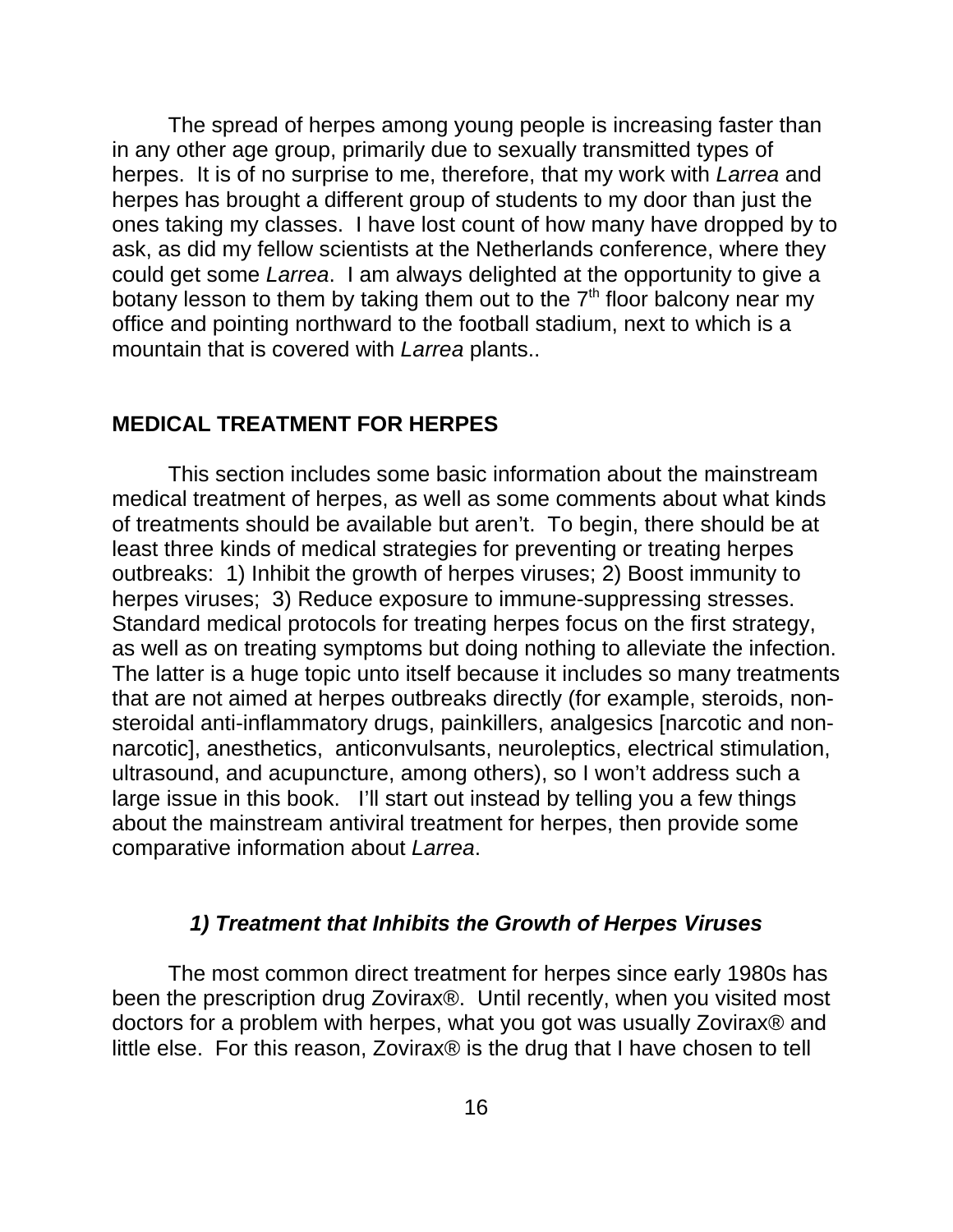you about so you can compare it with the information about *Larrea* that comes later in the book.

My focus on Zovirax® is now somewhat obsolete, because replacement drugs are currently being promoted heavily by the same company that manufactures it (formerly Glaxo Wellcome, now GlaxoSmithKline). Indeed, the company has taken unprecedented steps in promoting the replacement of Zovirax®, by advertising on television for viewers to call a toll-free number to qualify for free-trial samples, by taking out full page ads in numerous magazines (also including the free-trial offer), and by arranging for the inclusion of glossy insert ads for my campus newspaper (and I would bet other campus newspapers as well). I have never seen such an advertising blitz for a prescription drug before. A little explanation is in order here. It begins with the fact that the active ingredient of Zovirax® (acyclovir, which I will discuss shortly) was patented in 1980 by Burroughs Wellcome Co. (a.k.a., GlaxoSmithKline). This patent, (No. 4199574, "Methods and compositions for treating viral infections and guanine acyclic nucleosides") recently expired. (Such patents are generally good for 17 years.) This means that other pharmaceutical companies can now manufacture generic acyclovir, which means that it is currently available more cheaply than it was under the name Zovirax®. Since GlaxoSmithKline has 'lost' ownership of the product, the company has invented replacement products which it has also patented. So now the company promotes the replacement products, which are covered under current patents, more or less going about their business as if Zovirax® never existed.

So what are the replacement products? The main one is called Valtrex®, which contains the active ingredient valacyclovir hydrochloride. It is no coincidence that this name is so similar to acyclovir. In non-technical lingo, I would describe valacyclovir as the same thing as acyclovir but with an extra chemical doohickey attached to it (in this case, the doohickey is an amino acid called L-valine). Indeed, as soon as valacyclovir goes into the body, it immediately loses the doohickey and becomes acyclovir itself! So the most significant difference between the two is that GlaxoSmithKline holds a current patent on one (valacyclovir) but not on the other (acyclovir). That is why the company is blitzing the market with their 'new' treatment for herpes. This drug is covered by patent number 4957924 ("Therapeutic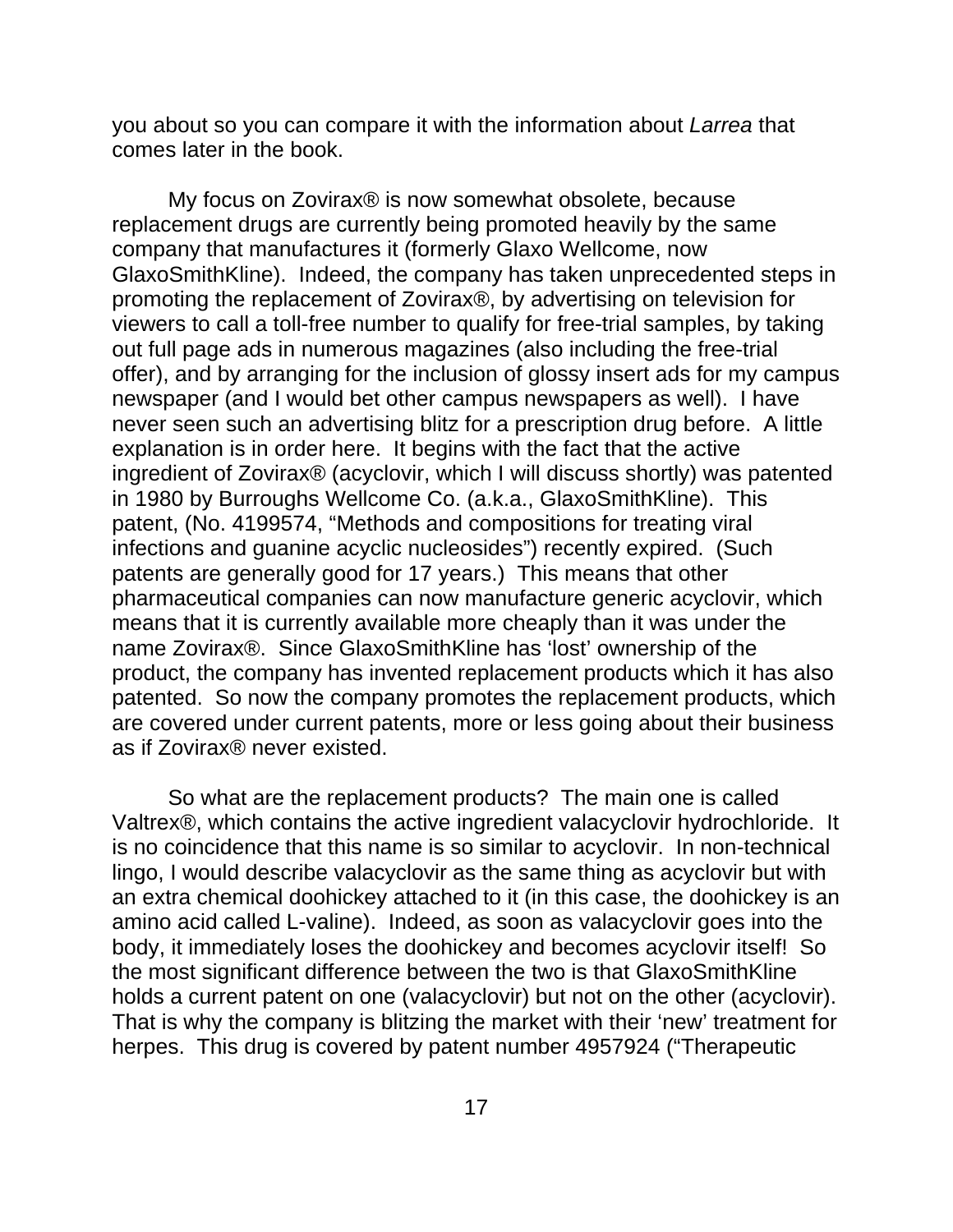valine esters of acyclovir and pharmaceutically acceptable salts thereof"), which was granted in 1990. (You can expect yet another 'new' product to come along before this patent expires.) For the purposes of this book, therefore, my discussion of Zovirax® applies equally to Valtrex® and any other similar new product that is derived from acyclovir.

Medical Economics Company of Montvale, New Jersey, publishes the Physicians' Desk Reference®, which describes drug dosages, effects, and side effects. This is an important resource for every doctor and every patient, although patients do not generally own it. You can find one in the reference section of almost any public library. In the 1996 edition, you will find that Zovirax® is made and sold in capsule and ointment forms, as well as in powder form that is used in preparing solutions for intravenous treatments. The seven pages devoted to Zovirax® provide an extensive review of medical data, which includes evidence for drug effectiveness, recommendations for treatment, and warnings about side effects. It is notable to me that there is not one single comment about how this drug might affect the immune system, the significance of which will become clearer to you after you read below how acyclovir works to inactivate herpes viruses.

Acyclovir is designed to be very similar to some of the components of DNA, which is what our genes and the genes of herpes viruses are made of. Because it is similar to, but not identical with, such components, it causes normal DNA to become abnormal. The net result is that acyclovir stops cells from making new DNA. This is great when acyclovir prevents cells from making viral DNA, but it is not so great when it prevents cells from making their own DNA.

The action of acyclovir occurs in two steps, both involving enzymes. Enzymes are proteins that speed up biochemical reactions. Life would not exist without enzymes. In the first step an enzyme called thymidine kinase (TK) modifies acyclovir so that it can be incorporated into a formerly growing, but now nonfunctional, molecule of DNA. The reason that this modified DNA is faulty is because, once it incorporates acyclovir, the DNA molecule stops growing. Think of it like this: new DNA is made by a process that is analogous to building a chain by adding one normal link after another. Acyclovir would be like a faulty link that gets added to the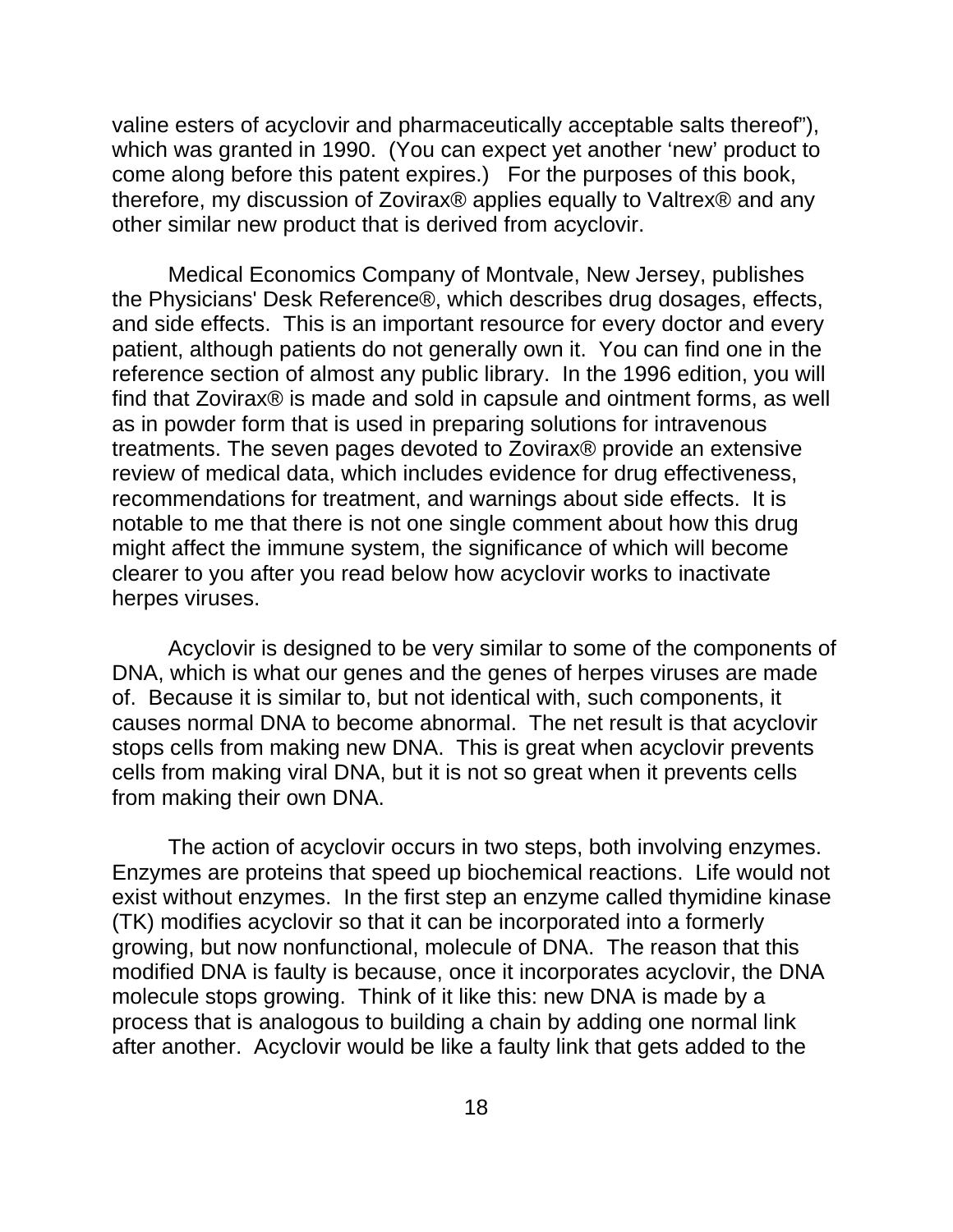chain, which blocks the addition of any more links. Growth of the chain stops there. When cells can no longer make DNA, they can no longer make any healthy new cells.

The second step involves the enzyme DNA polymerase, which the cell needs for making DNA in the first place. The TK-modified acyclovir prevents this enzyme from working at all; it is an inhibitor of DNA polymerase. So what we have here is a double whammy against making DNA. This double whammy is effective against herpes viruses because, if the host cells cannot make viral DNA, then they cannot make more viruses. The infected host cells themselves are also doomed, but at least acyclovir stops the spread of infection to healthy cells nearby.

A very important point to note about acyclovir and its analogs is that they act at a late stage of viral replication, when viral DNA is already being made. This means that a lot of what the herpes virus does during an infection has already been done. For example, the proteins that these viruses make when they are starting to bloom have already been made. This may not seem like such bad news, but in at least one type of herpes infection (CMV), some of the viral proteins are linked with the activation of genes that cause cells to become cancerous. It would therefore be much better if the action of an antiviral drug could occur at a much earlier stage, before these proteins could be made in the first place.

But what about the effects of acyclovir on healthy, uninfected cells? Once you take it, acyclovir goes everywhere in your body, not just to the sites of herpes infections. This means that, wherever DNA is being made, acyclovir will have an effect. The extent of any adverse effects on host DNA is essentially waved away in the GlaxoSmithKline literature, which cites data showing that acyclovir has a 120-fold greater chance of stopping viral DNA than of stopping your DNA.

Keep in mind that DNA is being made wherever cells are dividing: mostly cells of the skin, bone marrow, and intestinal lining. Dividing cells in the bone marrow are where blood cells and cells of the immune system come from. Isn't that interesting? Our bodies depend on dividing cells for a healthy immune system, and acyclovir inhibits DNA synthesis in dividing cells. The tradeoff of stopping your own DNA at a rate that is less than 1%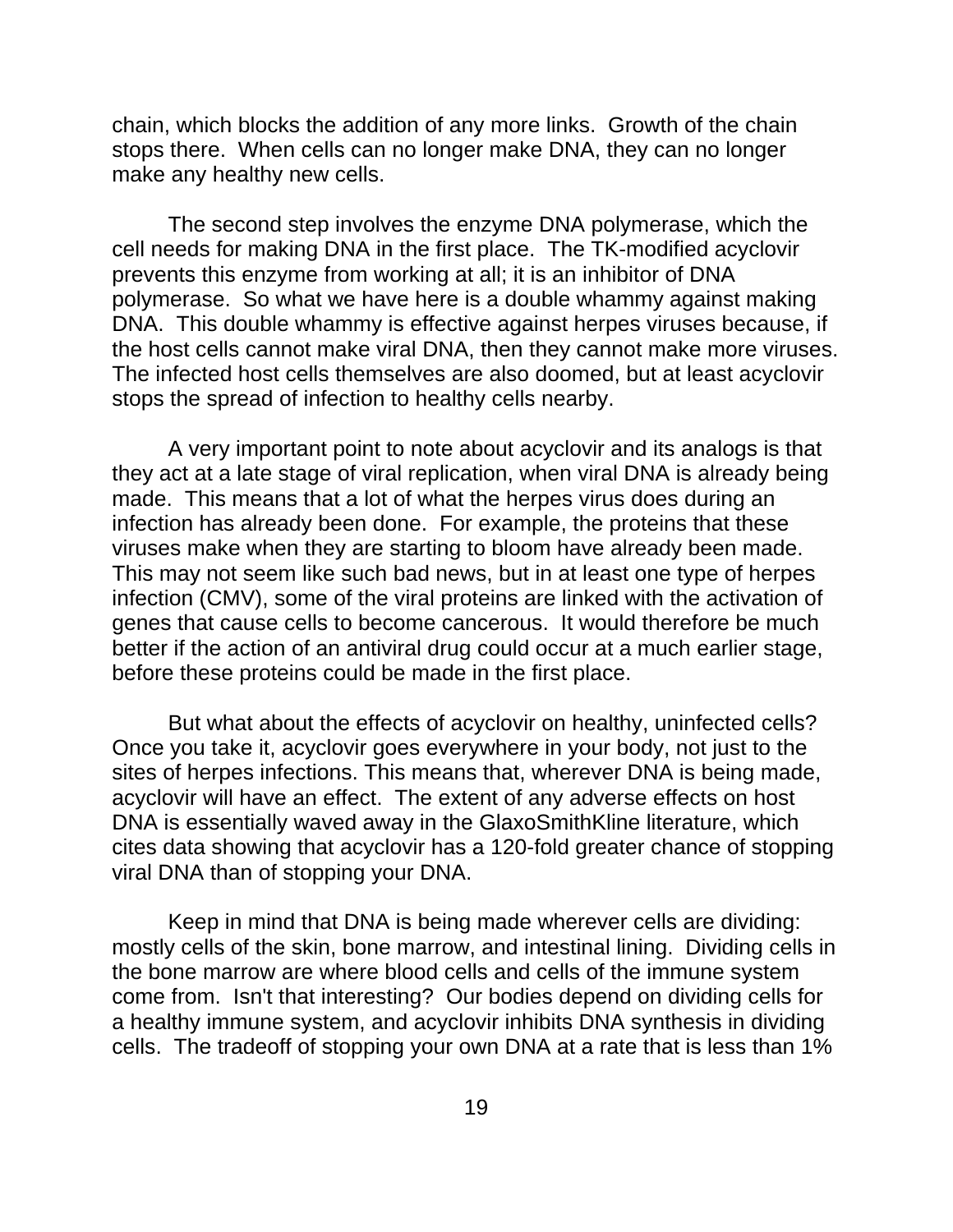of that which stops the viral DNA may or may not be a good one. I don't know of any experimentation that addresses the question of how extensively acyclovir might depress our immune system.

#### *2) Treatment that Boosts Immunity to Herpes Viruses*

Mainstream medicine generally offers vaccines to boost immunity to specific microbes, but only when such vaccines are available and approved for clinical use. In regard to viral vaccines, annual flu vaccination seems to be very popular, according to the flu-season scares that appear in the media every year. Vaccines against polio and other viral diseases have also become important tools in the battle against certain diseases. At the moment, however, I know of only one FDA-approved vaccine against a herpes virus. It is called Varivax® and it is approved for immunization against chickenpox. In addition, a non-approved product that is based on Varivax® as the main component of a "Varivax® Shingles" treatment is also available (see Appendix A), but it is not clear to me whether this product provides any immunity to shingles.

Dozens of research articles are published each year on the scientific search for additional vaccines against herpes viruses. At any one time several trials may be underway using cell cultures or laboratory animals, but very few ever reach the stage of clinical experimentation on humans. At the moment, the predictions for more herpes vaccines are optimistic, which is the nature of such predictions. (Does anyone remember the widely publicized prediction in 1985 by top government officials that we would have an AIDS vaccine in a few short years?) This is definitely a 'what should be' medical treatment for herpes. But very little is available right now and predictions are hard to evaluate until we see more research progress.

## *3) Treatment that Reduces Exposure to Immune-Suppressing Stresses*

Unfortunately, modern medicine is even more woefully behind on this strategy than on vaccines. This is more of a 'whole-person' approach to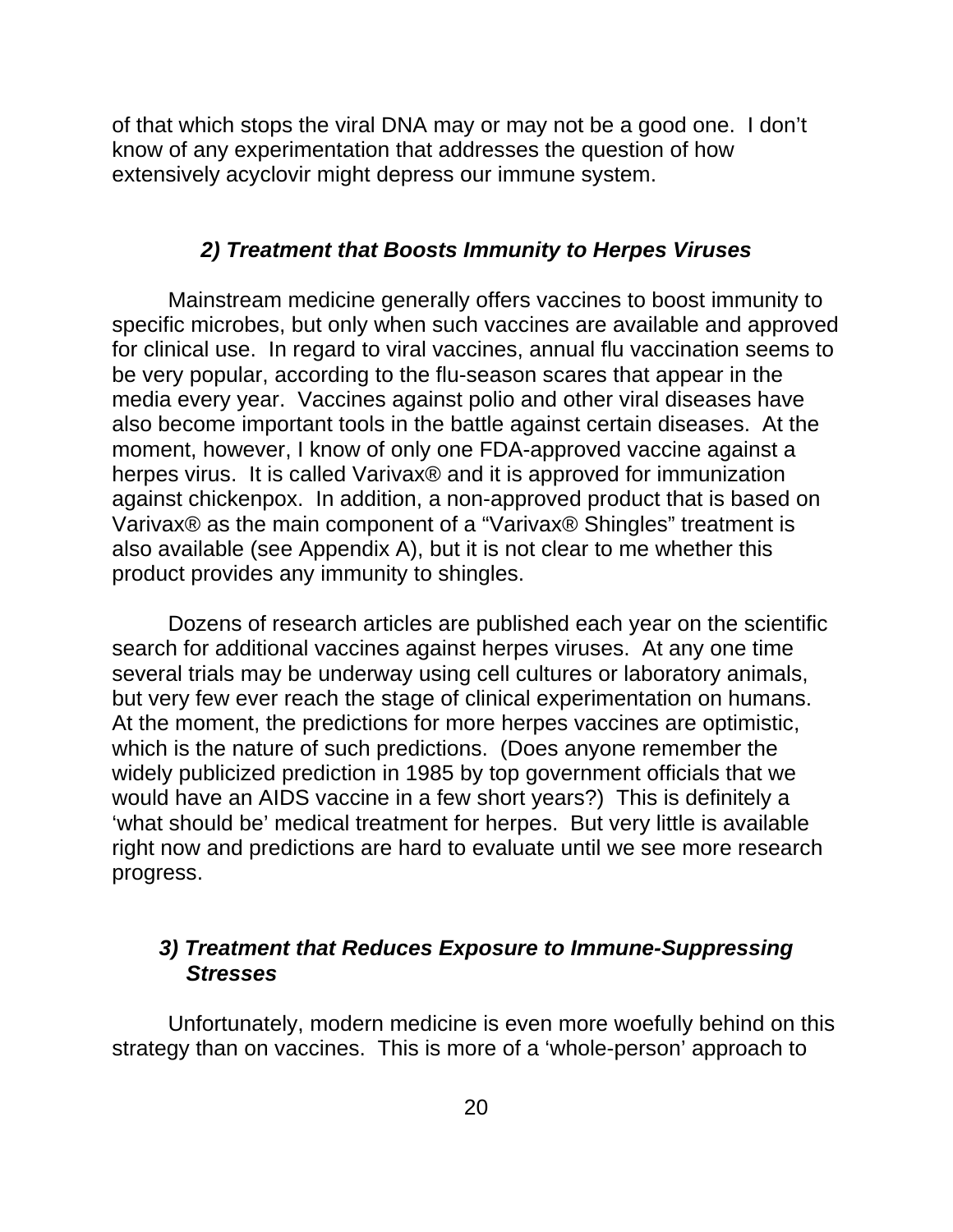medicine, which is basically absent from the training that our doctors get in medical school. Most commonly, you may be advised to prevent herpes outbreaks by staying out of the sun or by getting some help with stressmanagement. But ask your doctor sometime whether he or she knows about the potential relationship between your herpes infections and your consumption of refined sugar. Find out whether your doctor knows about the jolt that your immune system takes every time you eat a candy bar or drink a soda. Yes, every time! A consistent daily intake of sugar causes a consistent suppression of the immune system. It is common sense that poor nutrition invites disease into our bodies, and one avenue for this result is to suppress our immune system, the very best system that we have for fighting any disease in the first place.

Furthermore, one of the side effects of prescription drugs is to suppress our immune system. Do you think that the action of acyclovir to inhibit DNA synthesis might have such an effect? As I mentioned before, it's a good bet, but nobody is doing research to even find out the answer to this question. Do you think other drugs might have the same effect? There is no doubt about it. What this means is that we not only do not get sufficient advice on how to avoid suppressing our immune system, but we instead get drugs that do just the opposite of what we need. They keep our bodies from doing what they are supposed to do.

The development of high-cost synthetic drugs without regard to other medical options is an all-to-frequent feature of our drug-oriented health industry. So at least you should know what to expect from a drug that your doctor prescribes for you, regarding not only its targeted effects but also its side effects, especially those involving your immune system.

#### **THE CREOSOTE BUSH: NATURE'S MEDICINE CHEST**

Botanists classify *Larrea tridentata* in the caltrop family, officially called the Zygophyllaceae, which includes at least 250 kinds of plants besides the creosote bush. *Larrea* is one of only two plants in the family that have any significant medicinal value. The other is *Peganum harmala* (no common name in English), which produces hallucinogenic and other psychoactive chemicals. *Larrea* is distinctive in its medicinal properties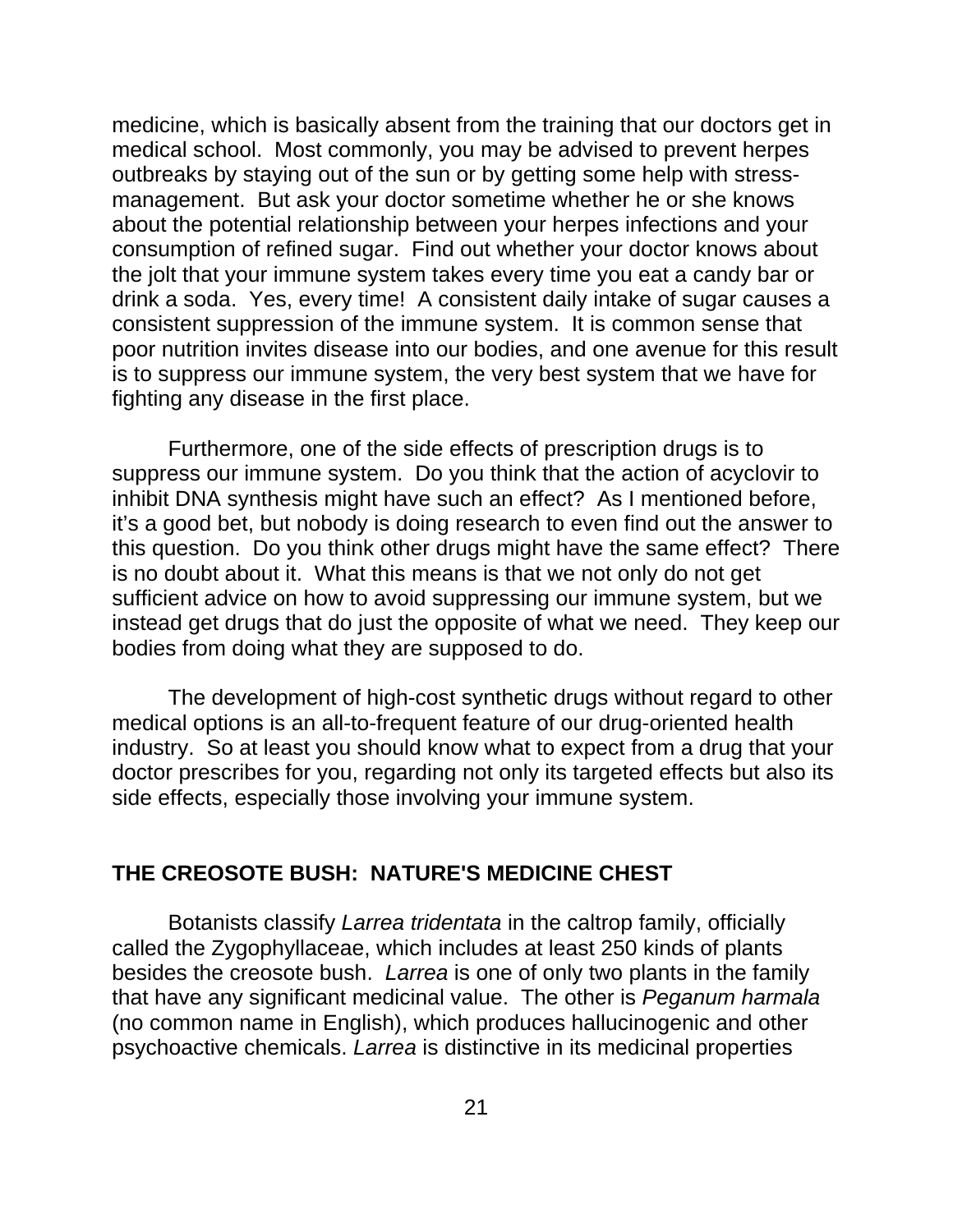from *Peganum* and all other members of the family.

The habitats where *Larrea* grows are typically hot and dry, which characterizes vast areas of the southwestern U.S. and adjacent Mexico, specifically in regions that we call the Mojave Desert, the Sonoran Desert, and the Chihuahuan Desert. Ecologists call the creosote bush a "dominant" shrub in these areas, which means that it is the most common shrub in its environment. A desert drive going from southern California, through Arizona, New Mexico, and through west Texas, will pass through hundreds of miles of shrubbery that consists mostly of *Larrea.* This plant does not just live in harsh environments, it thrives. These shrubs can hang around for a long, long time. Each plant has the potential to live at least 12,000 years because it can grow in groups of long-lived clones -- that is, it can grow from genetically identical sprouts off of the same parent plant. *Larrea* is therefore one of the superstars of survival in the biological world. Few plants (and no animals) can boast of such widespread, overwhelming success.

Any plant that can live up to 12,000 years in a harsh environment and dominate its neighbors without being eaten and without being infected with some kind of fatal disease must be doing something extraordinary to defend itself. Since the creosote bush cannot run and hide from its enemies, it instead builds a chemical arsenal to fend off otherwise lethal invasions. The wide array of chemicals in *Larrea* provides protection against viruses, bacteria, fungi, insects, rodents, weedy competitors, and other potentially destructive agents in the environment. It is no wonder that the diversity of chemicals that *Larrea* produces to defend itself from deadly parasites and plant-eating animals is also a potpourri of medicinally active chemicals that are equally powerful for fighting human diseases.

Folk medicine is often a reliable source of information about the medical potential of plants, and the historical knowledge that we have about *Larrea* is a particularly good example of how this works. Native Americans have long used *Larrea* for treating digestive disorders, rheumatism, venereal disease, sores, bronchitis, chickenpox, influenza, and the common cold. These historical uses of *Larrea* are direct evidence for the value of this plant in medicine. (For a more complete list of Native American medical uses of *Larrea*, see Appendix C.)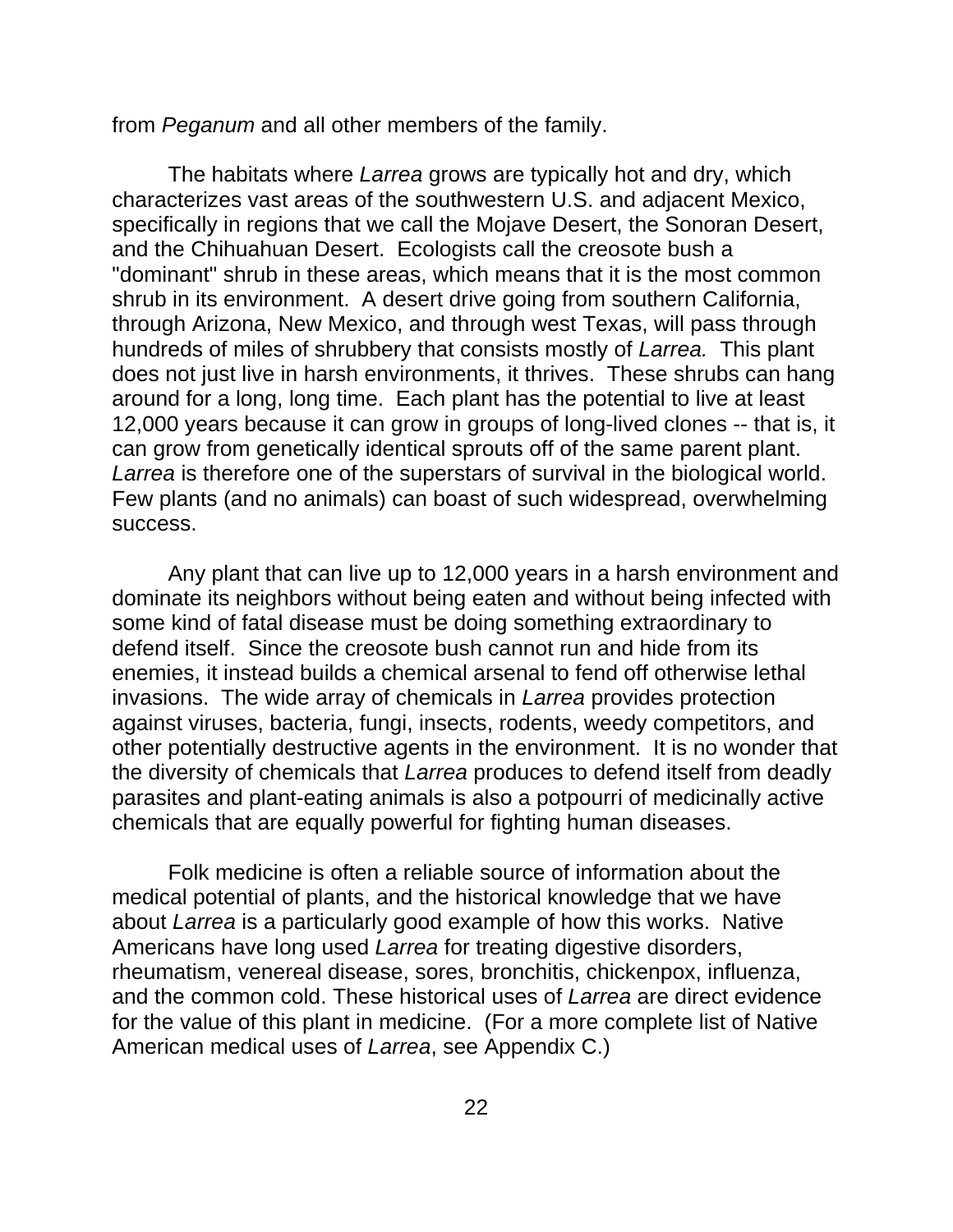The most important botanical drugs are discovered and validated by linking folk medicine and modern medicine. This means that the folk knowledge of a botanical drug can be validated by current scientific research and medical knowledge about its safety and effectiveness. This kind of corroboration is the foundation for making decisions on using botanical medicines in spite of the fact that much less medical research is done on them than on synthetic drugs. The primary reason for this discrepancy is that drug companies cannot get the patents they need for commercial 'protection' of botanical products, so they quite rationally do not put money into research on such products. Nevertheless, we do have modern medical data on many botanical medicines, primarily from university scientists, such as myself, who are not working toward the development of drugs for big companies. One such botanical medicine that is now being studied is *Larrea*.

## **LARREA AS A MODERN BOTANICAL MEDICINE**

Just what is the modern medical evidence for the effectiveness of *Larrea* as a botanical medicine? Here I provide an overview of the variety of applications that *Larrea* has been used for in the 20<sup>th</sup> century, then in the next few sections of the book I'll focus on the more recent work on *Larrea* versus herpes. Generally, evidence for the benefits of *Larrea* preparations has been accumulating since the 1950s, showing an array of applications that in some ways exceeds its impressive folk medical history. In topical use, for example, medical practitioners have noted that the use of tinctures or salves made from the leaves of *Larrea* prevents bacterial infections in skin abrasions. Applying a *Larrea*-leaf tea to the skin can also eliminate rashes that resist treatment by prescription steroids. More recently, an astounding variety of success stories have been reported from the uses of *Larrea* preparations for the treatment of sores and lesions of the skin, including herpes outbreaks. I'll expand on some of these later.

In addition, the internal use of *Larrea* also has a strong, broad base of medical applications. Tablets from *Larrea* have been of great benefit for decades in treating arthritis and rheumatism. Cancer patients have reported success in shrinking and eliminating tumors by taking powdered *Larrea* leaves. A tea from *Larrea,* although horrible-tasting, is nevertheless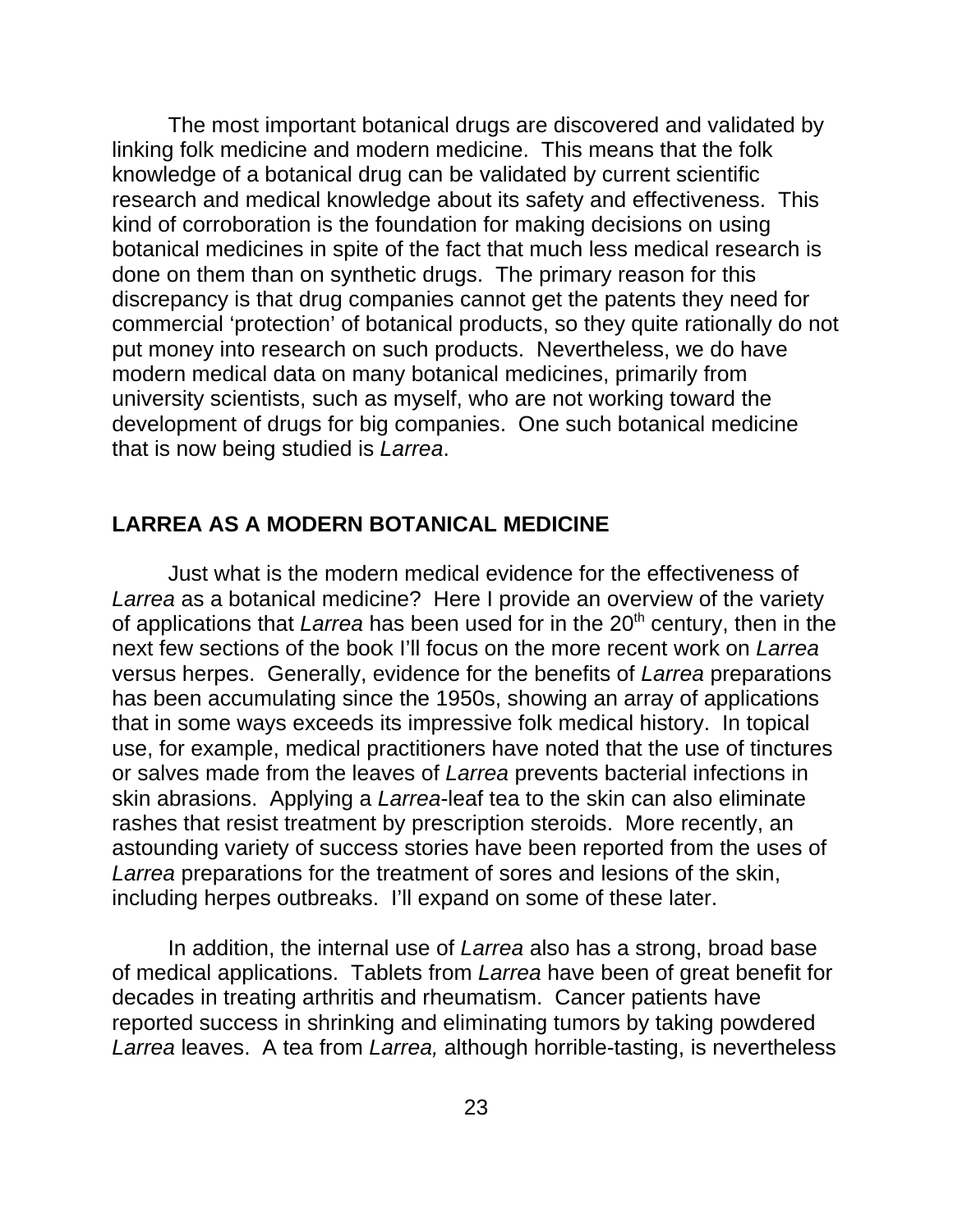beneficial against impaired liver metabolism, dry skin, brittle hair and nails, and digestive disorders involving fats in the diet. Clinical data show that this tea aids people who have poor-quality blood lipids (fats, cholesterol, etc.) that are associated with arteriosclerosis. Certain ingredients from *Larrea* leaves fight the damaging effects of oxidants, the deadly bleaching chemicals that our cells make when they age or become diseased. These are some of these same chemicals that slow down viral reproduction and inhibit the ability of herpes viruses to infect healthy cells.

#### **Sidenote on Larrea as An Official Homeopathic Drug**

In addition to its current use a naturopathic drug against herpes, *Larrea* is also listed under its spanish name of Paloondo as an official homeopathic drug in the United States and in Europe. It was considered for inclusion into the pharmacopoeia of homeopathic substances based on the traditional uses of Native Americans for treating arthritis, rheumatism and muscle diseases. A successful homeopathic "proving" was carried out by Schutt in 1960 on two groups of homeopathic provers to treat muscle pain and polyarthritis. The mother liquor for the homeopathic drugs is prepared from young branches and leaves of the plant using 65% alcohol as the solvent. The drug is most often used at 1X (full strength) concentration in homeopathic preparations, although concentrations ranging from 1X to 30c are recognized. The clinical uses for *Larrea* (Paloondo) as a homeopathic drug include, colds, influenza, migranes, neuralgia, osteoporisis, rheumatism, and sinusitis. Dr. Willmar Schwabe is credited with introducing this homeopathic drug into Europe. A homeopathic drug for rheumatism containing *Larrea* has reportedly been produced in Austria under the trade name, "Euretin."

#### **HOW DO YOU EVALUATE A BOTANICAL MEDICINE?**

This may be the most important section of the book, because it provides you with an insight into making decisions regarding botanical medicines of all kinds. So please make note of what I'm telling you here *every time you are faced with a decision regarding a botanical medicine*. This 'how-to' question may seem like a trick, because the answer seems to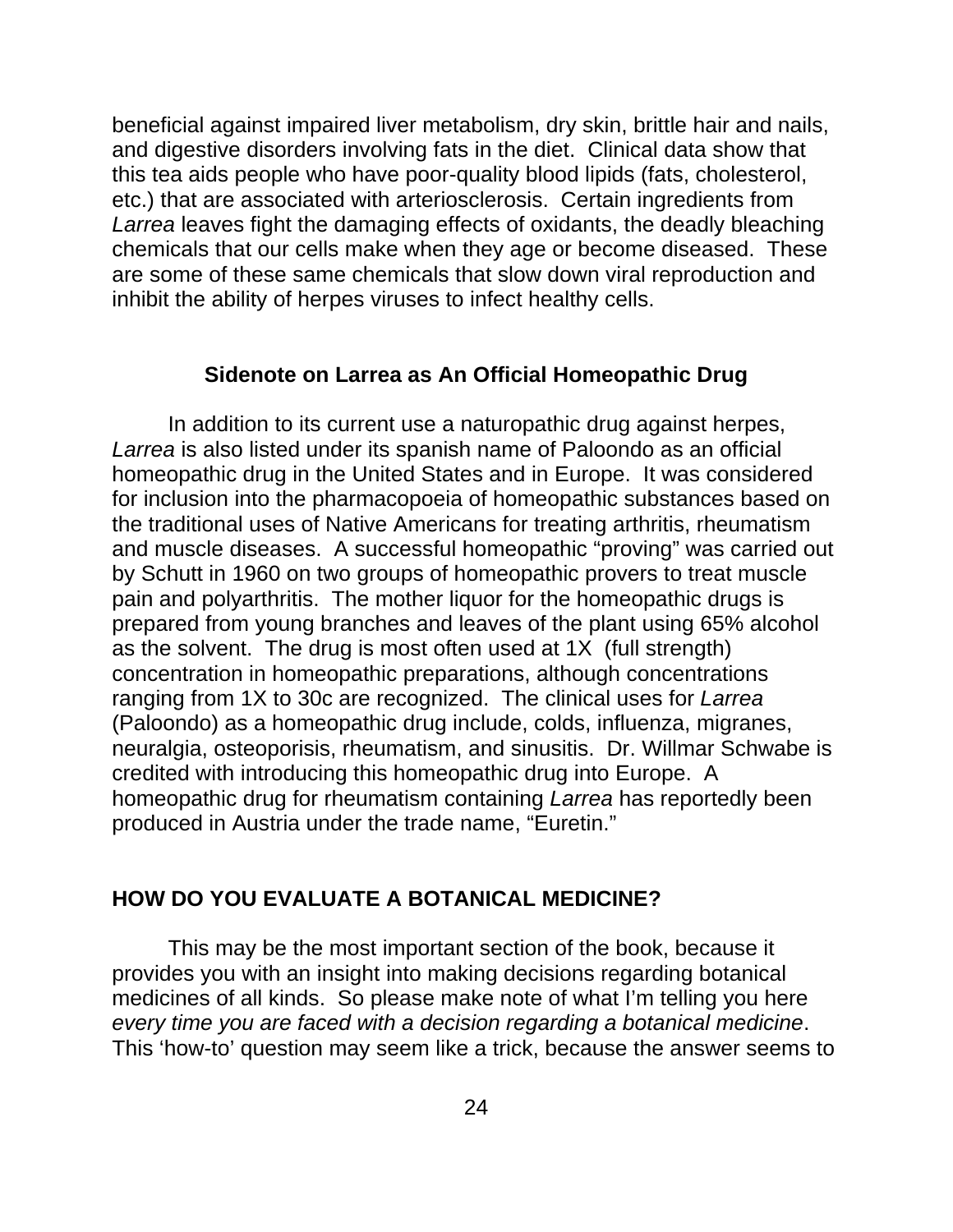be an obvious one: get credible information. If the information is good enough, then see if a preparation of the botanical medicine in question works for you. Usually, your first step in evaluating any medicine is to get credible information from your physician, because you grant credibility to your doctor as a professional medical practitioner. However, the explosion of the availability of botanical medicines and their myriad products (we call them 'nutritional supplements' for legal reasons) makes it an impossible task for anyone to know much about more than a just few of them. This means that you will have to become a scientist, at least as much as you can, and evaluate the available information for any such product yourself. Ideally, you would find, read, and evaluate the scientific literature on a botanical medicine, and judge its safety and effectiveness on what you have read. Unfortunately, this presents two main problems: 1) you don't have the skills or resources to do it; 2) even if you did, you would find that the vast majority of products on the market are not backed up by any kind of research whatsoever. So you turn to books like this one and hope the information is good. If this is your strategy, then this is what you should look for in such a book: *data*. Data equal evidence; absence of data means there is no evidence. This is crucial. Specifically, look for data that you might expect to be available for any kind of drug. This might include: 1) Laboratory studies of some kind, either on living cells or on laboratory animals; 2) What the active ingredients are and how they work; 3) Clinical results, either from individual testimony, which is a starting point, or from full clinical experiments, which is the best kind of data available. Regardless of its folk medical history, in modern times every botanical medicine should be supported by some or all of the above kinds of data. The more supportive data there are, the stronger the evidence is that it works.

This point about supportive data cannot be emphasized enough, especially in light of my comments in the preface about the minimal regulation of botanical medicines. So let's see how well the information on *Larrea* and herpes stacks up to the gauntlet I've laid down for botanical medicines.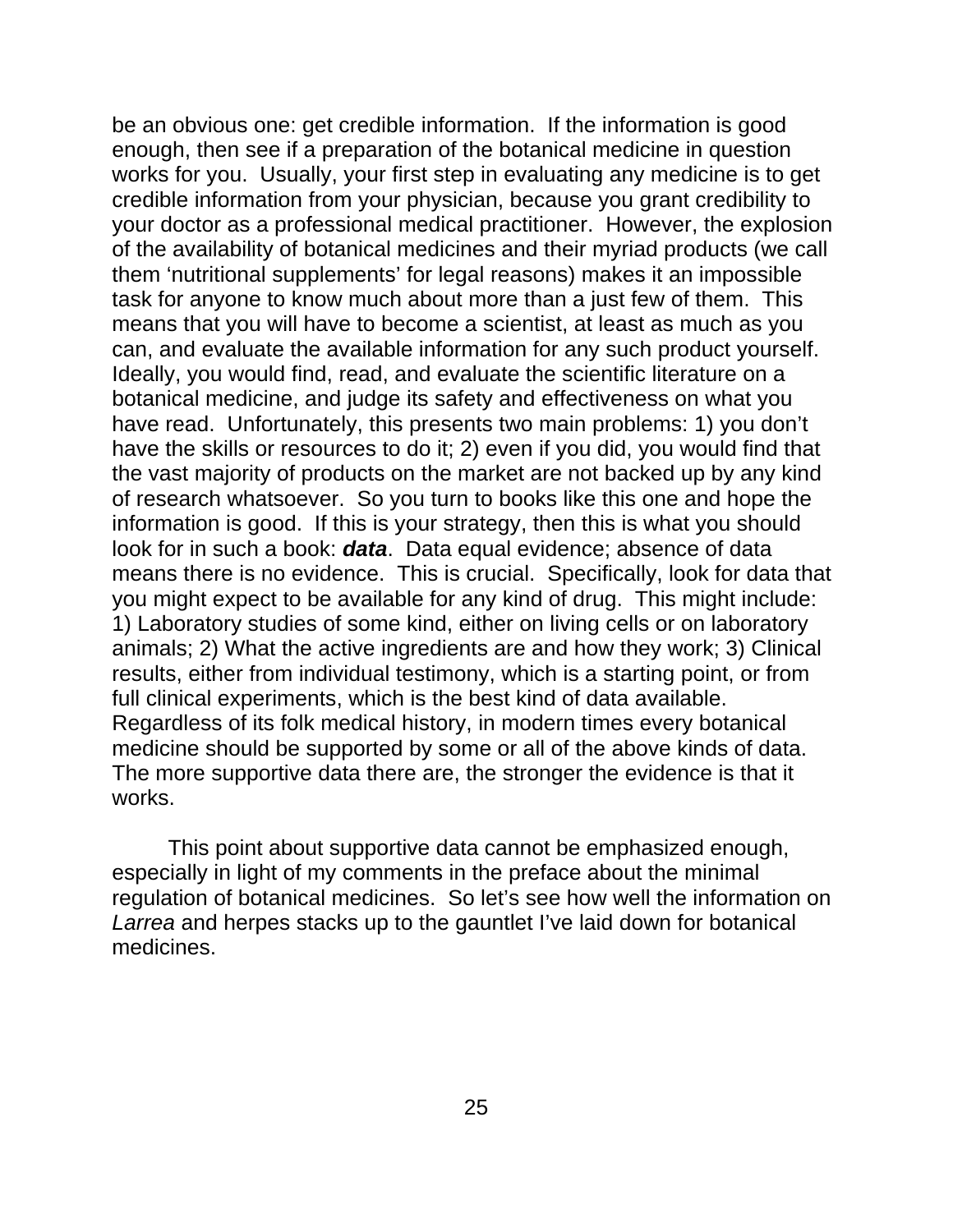#### **ANTIVIRAL CHEMISTRY OF LARREA**

In 1995 two anti-HIV chemicals were discovered in *Larrea*, a discovery that came on the heels of similar discoveries in other plants over the past 15 years or so. In fact, the scientific literature on antiviral chemicals from plants is abundant. The recent studies of *Larrea*, however, focused on two particular antiviral chemicals that are unique to this plant, one of which is well-known to plant chemists (called NDGA, short for nordihydroguaiaretic acid) and the other of which is a simple derivative of it (i.e., NDGA with an extra doohickey on it, in this case an extra carbon). Indeed, NDGA has been the subject of dozens of scientific studies over the past few decades, and it even played an important role as a food additive at one time. (It is a powerful antioxidant that was used to keep processed meat from becoming rancid, a role that is now occupied by synthetic antioxidants such as BHT and BHA.) Although the second compound was already known, it was given a new name in light of its newly discovered antiviral activity. The scientists who did this research named it 'mal.4' (short for 'Malachi 4:5-6'). This is an unusual name for a plant chemical, but it was chosen to refer to a part of the bible that threatens a pestilence (HIV?). NDGA and mal.4 are classified as lignans, which are a common class of chemicals in many plants.

In addition to lignans, *Larrea* also produces another class of chemicals that have antiviral activity. These are the flavonoids (loosely referred to as 'bioflavonoids' in the popular literature), which is a class of chemicals that occurs in all plants. Indeed, the most widespread antiviral chemicals of plant origin are flavonoids. *Larrea* produces more than two dozen of the 2,000 or so known flavonoids. One of the *Larrea* flavonoids, called quercetin, is common in many plants and has been shown to be active against several human viruses, including HSV-1, polio virus type 1, parainfluenza virus type 3, and respiratory syncytial virus.

The strongest antiviral activity of *Larrea* flavonoids comes not from individual chemicals but from their mixtures. I say this because of a 1992 article on the flavonoids of a sticky substance called propolis, which is a plant resin that bees use as glue for their hives. Propolis is like *Larrea* resin in that it contains several types of flavonoids. The whole resin is more active against HSV-1 than any of its individual flavonoids, which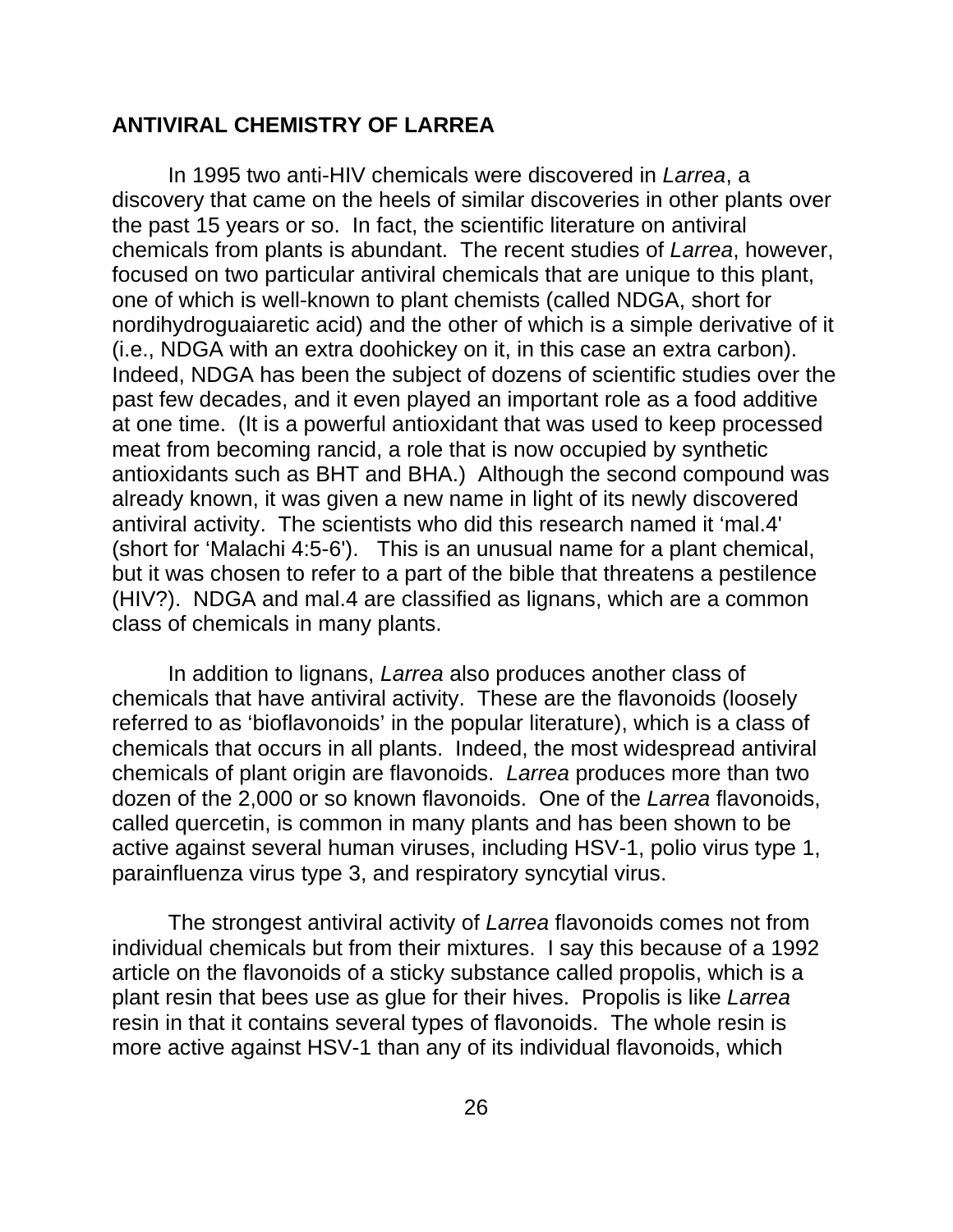compares with the potent activity of flavonoid-rich *Larrea* resin against the same virus. Furthermore, experiments using combinations of certain of pairs of these components show them to be more potent together than individually. Several of the components of propolis and *Larrea* are the same, which means that the richness of the chemical mixture in *Larrea* resin is the foundation for its antiviral potency, not any single compound.

#### **HOW DOES LARREA WORK?**

The creosote bush mostly remained outside of modern medical research until its anti-HIV properties were reported in 1995. Since that time new information has also been discovered about its activity against herpes viruses. At the moment, components from the leaves of the creosote bush have at least three known kinds of biological activities against viral infection. One of these is directly antiviral, and the others are what I refer to as cellular enhancers and general stimulants of the immune system.

The main clue as to how *Larrea* works directly against viruses comes from research on HIV. Specifically, NDGA and mal.4 inhibit the activity of a certain kind of gene promoter that is important for viral replication. (Genes sometimes need promoters to get them going, kind of like an on/off switch for the DNA). When this promoter is inhibited, the appropriate gene can't work and the viruses cannot function in the process of making more viruses. Although it is likely that NDGA and mal.4 work the same way on herpes viruses, nobody has done the experiments to confirm this prediction directly. However, laboratory studies support this idea indirectly, as I discuss in the next section. What the inhibition of a promoter gene means is significant in comparison with Zovirax®, because the antiviral action of NDGA and mal.4 comes much earlier than does the action of Zovirax®. Because of this earlier action, we can expect that whatever damage might be caused by the virus will be comparatively reduced or eliminated sooner by *Larrea* than by Zovirax®.

The actions of flavonoids against viruses is an area of research that is full of 'maybes.' Several experiments show that flavonoids diminish the CPE (cytopathological effect) of viruses on the cells that they infect. However, CPE is a result that can be caused by any of several activities: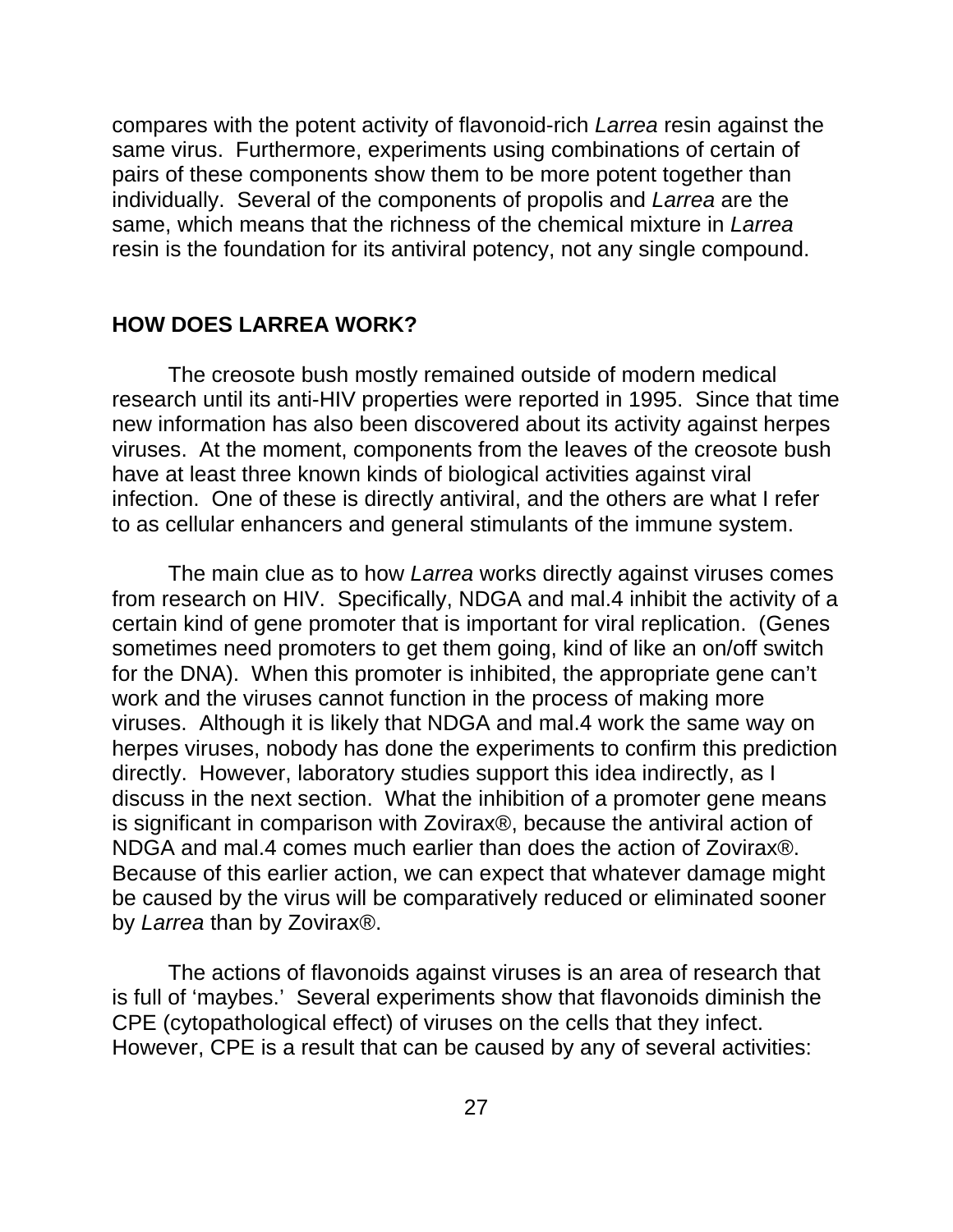by keeping the viruses out of their host cells, by somehow canceling the lethal effects of the virus, by 'killing' the virus before it replicates, by inhibiting various viral enzymes, or by slowing down or stopping viral replication. Experiments over the past several years show that flavonoids, including some of which occur in *Larrea*, may have several mechanisms of action. So, for the most part, we know that flavonoids are useful against viruses but we don't know all of the ways that they work. Nevertheless, it is potentially very significant that the multiple possible mechanisms of flavonoids represent multiple challenges for viruses to overcome. This is in contrast with single-action drugs, such as Zovirax®, whose antiviral activity can be overcome rather quickly by viral mutations, giving rise to drugresistant viruses.

The same chemicals from *Larrea* that have antiviral activity also have the property of being cellular enhancers. I define cellular enhancers as substances that enable cells to be stronger and live longer. This is a pretty general definition that includes many kinds of chemicals, but the most exciting and attention-getting cellular enhancers that have come into the public awareness are antioxidants. Every self-respecting health food store stocks a number of these, including beta-carotene, vitamin E, flavonoids, pycnogenol, procyanidolic oligomers (PCOs) and oligomeric procyanidins (OPCs), superoxide dismutase (SOD), vitamin C, and selenium.

Antioxidants are important because they help our bodies battle the toxic forms of oxygen that are continually being made in our cells. These consist of things that chemists call oxygen radicals, superoxide, peroxides, and epoxides. Aging, cell degeneration, and susceptibility to disease are all correlated with a buildup of these oxidants in our cells as we undergo stress and as we age. Leaves of the creosote bush contain numerous antioxidant flavonoids as well as one of the most powerful antioxidants made by plants, which is NDGA, along with several of its related lignans.

The tricky part about antioxidants is how they work. This is tricky because there are many different kinds of oxidants, which means that antioxidants cannot be just one thing. We have oxidant enzymes, for example, which can be inhibited by chemicals that are called antioxidants. Our bodies make oxygen radicals and peroxide, which are removed by antioxidants. Fats in our cells are made into oxidants by other oxidants,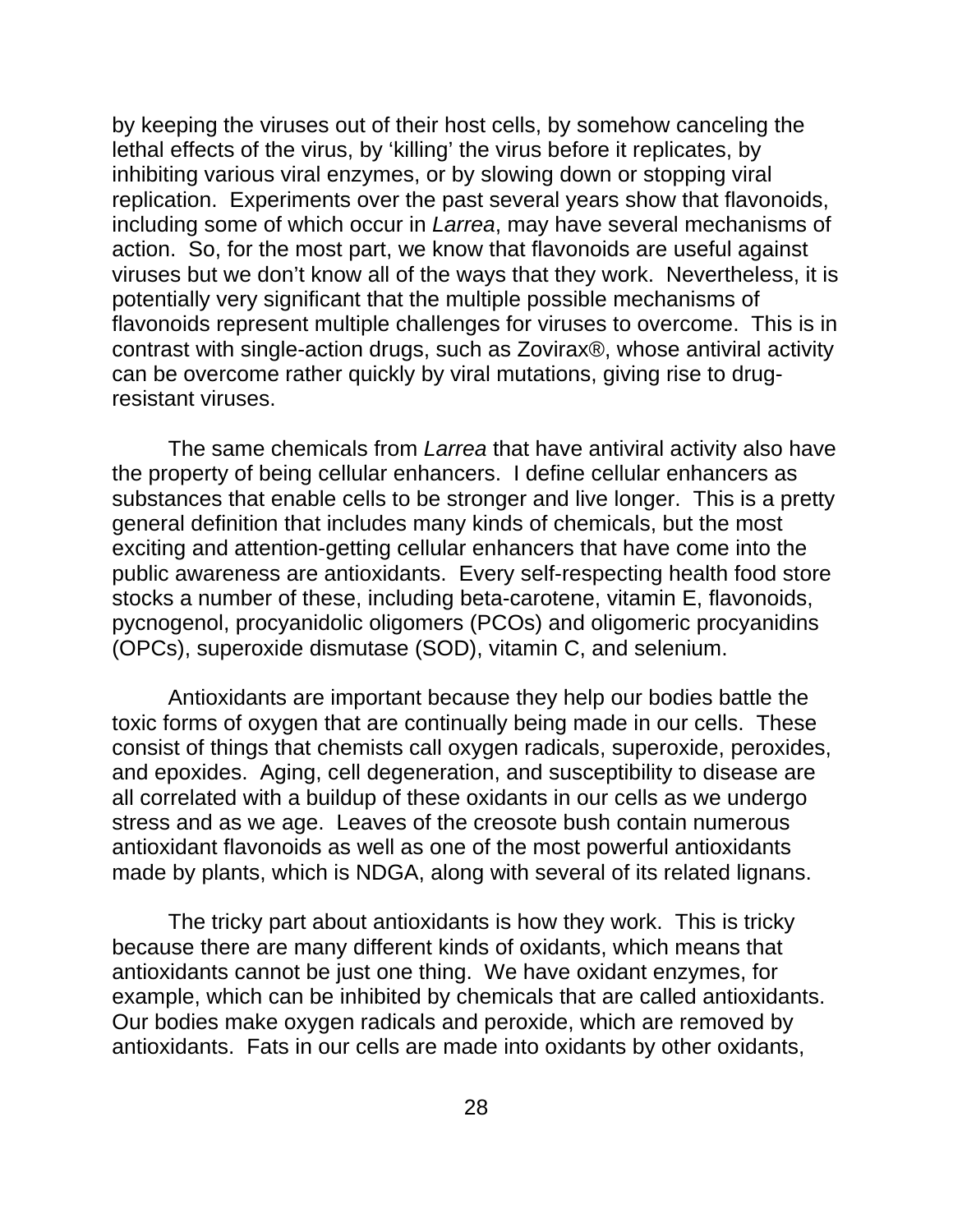both of which are overcome by antioxidants. One of the first antioxidant experiments involving flavonoids was conducted in 1936. It showed that vitamin C, which is an antioxidant, would last longer in the presence of flavonoids that kept it from oxidizing – that is, antioxidant flavonoids protecting antioxidant vitamin C. Cells have to maintain a delicate balance between things that need to be oxidized (burned up), such as our food, and things that we can't afford to be oxidized, such as the membrane fats in nerve cells, blood cells, and immune system cells. Antioxidants in our food, in our nutritional supplements, and in our botanical medicines help with this balance.

Finally, recall that I mentioned a few times earlier in the book that Native Americans used *Larrea* for treating rheumatism, and that the 20<sup>th</sup> century medical uses of *Larrea* have included treatments for arthritis and rheumatism. In a modern medical context, these observations are clues about the potential efficacy of *Larrea* against immune problems. Arthritis implies joint pain, and there are many kinds of arthritis. Rheumatism and arthritis (i.e., rheumatoid arthritis) imply joint pain associated with an immune disorder. Modern medicine refers to rheumatoid arthritis as an autoimmune disease, which means that your immune cells attack your own cells as if they were infectious invaders of some sort, like viruses. (Other kinds of autoimmune diseases include lupus and multiple sclerosis, for example.)

This clue about the potential immunological effects of *Larrea* preparations has led to some very recent research on the immunological activities of extracts from this plant. In laboratory cultures, an extract of *Larrea* was found to be a powerful stimulant in blood cells for the production of chemicals called interleukins. Interleukins are responsible for signaling the cells of the immune system to get to work. Indeed, according to the lead researcher on this project, *Larrea* extract is one of the most powerful stimulants for one type of interleukin ('IL-6') that he has ever tested in his laboratory.

It should come as no surprise that *Larrea* extracts have beneficial immunological effects. Compounds called immunostimulants are widely known from many different kinds of plants, as well as from fungi, algae, and bacteria. The most popular botanical medicine with such properties is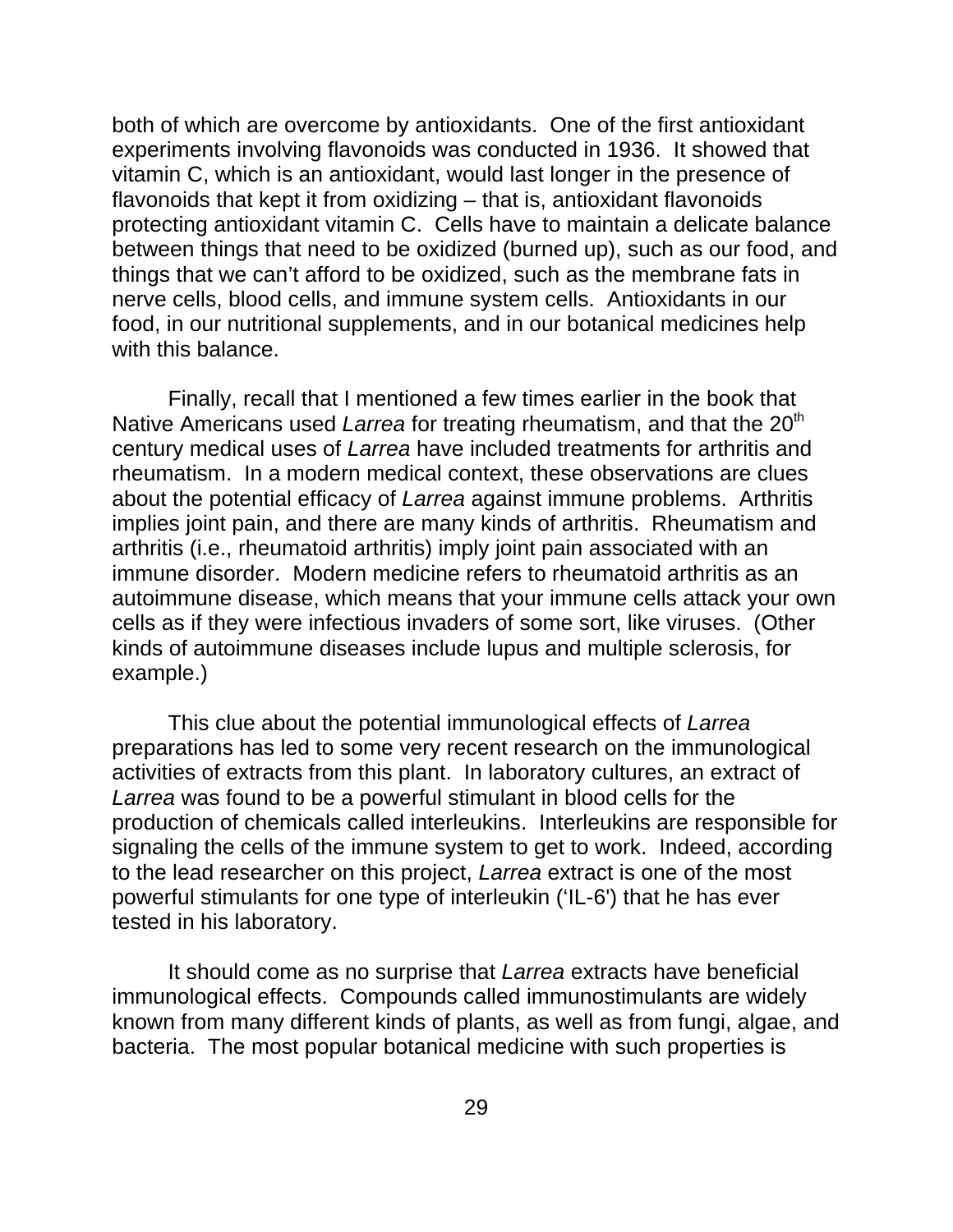*Echinacea*, but many other kinds of herbal preparations are currently available that also contain known immunostimulant compounds. Some such compounds, especially from algae and mushrooms, are even patented in other countries. This kind of work often involves the enhancement of interleukin production as a means to promote our resistance to cancer as well as to microbial diseases.

As we continue to examine the immunostimulant potential and other properties of the creosote bush scientifically, we will undoubtedly continue to confirm the accuracy of folk medicine regarding this remarkable plant. The ancients derived important medical benefits from the creosote bush, and now we know that we can do the same.

#### **LABORATORY STUDIES**

Studies of laboratory animals and of cells in artificial culture constitute the laboratory studies of the effects of *Larrea* extracts. I already alluded to some such studies in the section on antiviral chemistry. Most of the research in this area has involved cultures of host cells that are inoculated with herpes viruses. (Remember, viruses are parasites, so they cannot be cultured outside of a living host.) The most important study to date shows that *Larrea* extract is 1,000 times more potent than synthetic antiviral drugs, which means that you would need less of the *Larrea* extract than of the synthetic drug to get the same result. In this study, a *Larrea* extract was shown to inhibit the activities of HSV-1 and HZV.

Cultures of cells were infected with one or the other herpes virus, after which *Larrea* extract was added to subsets of each culture. The virus destroyed cells in cultures that contained no *Larrea* extract, within 72 hours. Cells in cultures that contained the *Larrea* extract in concentrations of 10-micrograms per milliliter were unaffected by the virus. Furthermore, the diminished CPE of cells that were inoculated with herpes and treated with *Larrea* remained low or absent after the removal of the *Larrea* treatment, showing that the treatment had eliminated all viral activity.

In addition, the activity of *Larrea* occurred against two kinds of herpes viruses and in two kinds of cells, one kind from humans and the other from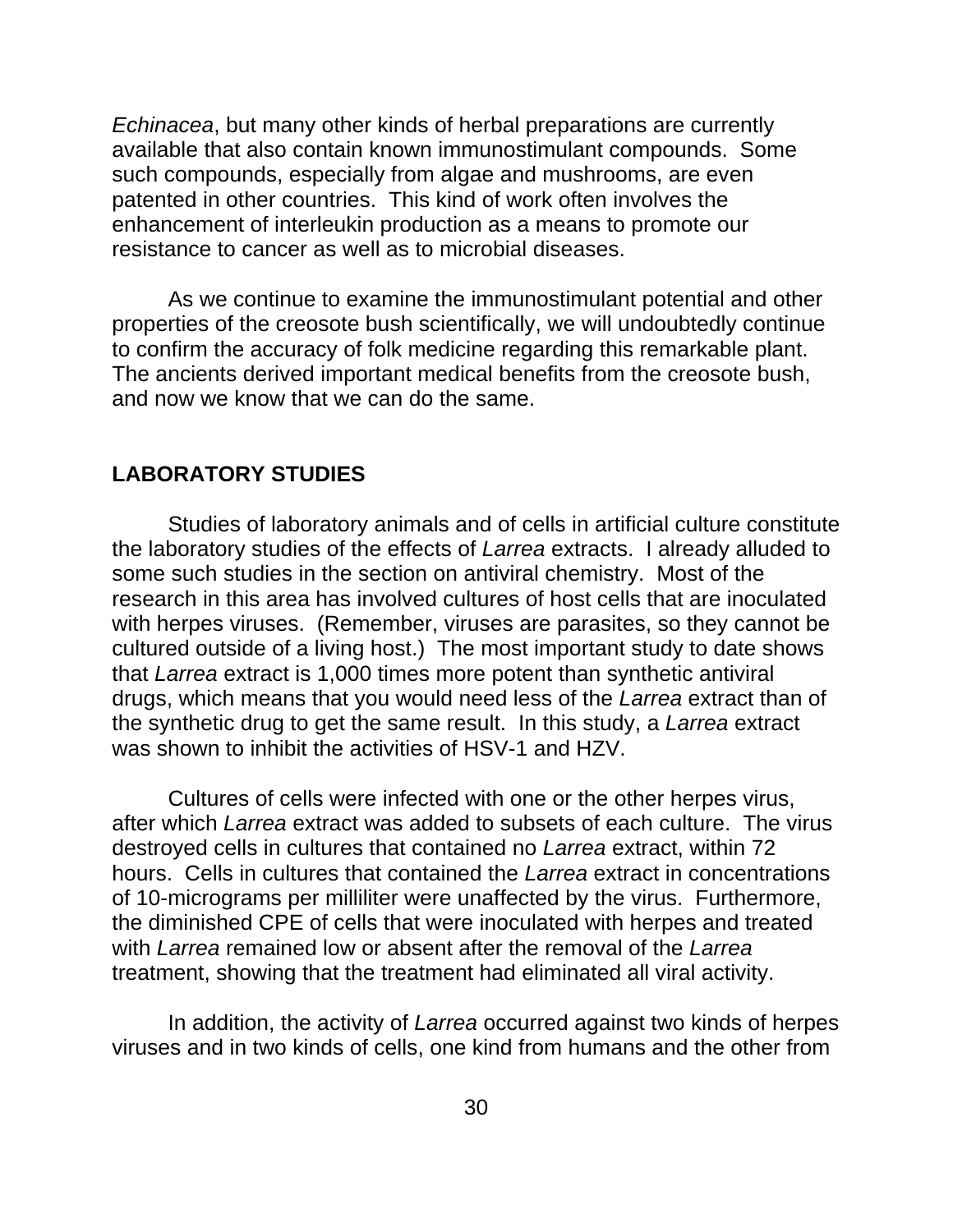African green monkeys. Such broad effects suggest a virus-dependent mechanism of action in both cases, rather than a host-dependent mechanism. This is consistent with the idea of a general antiviral activity for *Larrea*, meaning that the anti-herpes activity of *Larrea* probably works the same way that the already known anti-HIV activity does.

*Larrea* has been shown over the years to have a variety of biological activities in laboratory studies. Examples of activities that show its potential effectiveness in human health include its antiinflammatory action and its preservative action against common bacteria. The two graphs below illustrate results of such studies.

#### **CLINICAL RESULTS**

The best kind of evidence in support of the efficacy of a botanical medicine is the direct evidence from clinical use, meaning its known effectiveness in humans. Folk medical evidence does not qualify as clinical data, even though it really is, since folk uses are not generally recorded the way we now record clinical data. Nevertheless, regarding the use of *Larrea* against herpes, there is an abundance of what I call testimonial data. This type of data consists of individual reports or groups of individual reports on its effectiveness. It is very valuable information, although it suffers from the criticism that it does not represent a full clinical trial, with scientifically controlled experimentation on large groups of Americans. (I specify Americans because our FDA does not accept clinical data from other countries as a basis for acknowledging the efficacy of any drug, maybe because the people there are so different from us.) Testimonial data are sometimes the only clinical evidence that we have for botanical medicines. This is because full clinical trials are very expensive and very timeconsuming, so the funding and the research on botanical medicines rarely reaches the levels that are allocated for a patentable, synthetic drug.

The clinical results on *Larrea* as a herpes treatment come from credible institutional sources, from doctors, and from many dozens of people who have individually tried preparations on their own herpes outbreaks. Regardless of the source, the results are almost uniformly positive. In general, the entire body of results shows that *Larrea*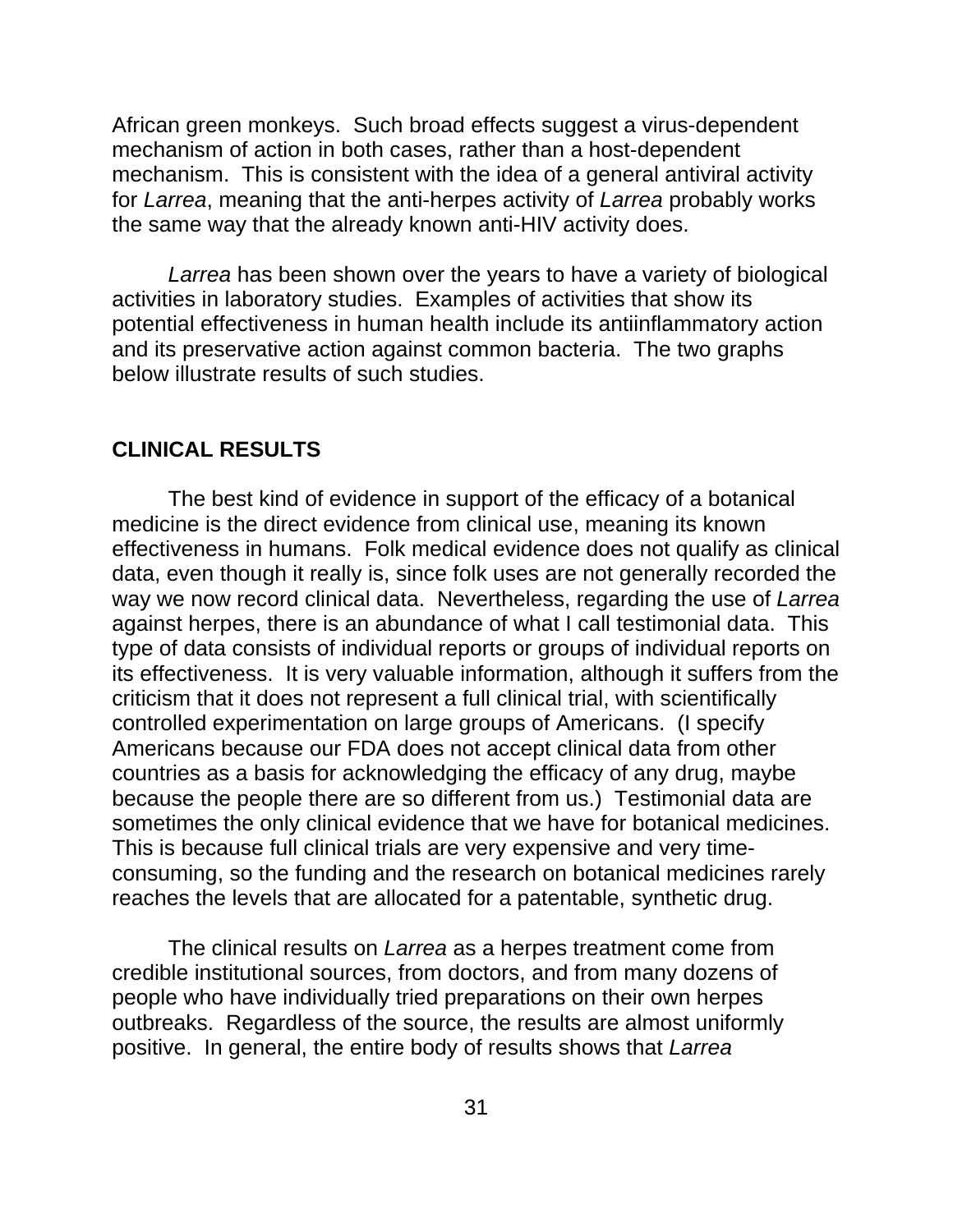preparations can completely drive away a herpes outbreak much faster than Zovirax®, and that such preparations can even be effective when Zovirax® fails. The following are some of the examples of the clinical results that people have obtained so far. These results come from an informal survey of medical practitioners who have treated their patients with *Larrea* extract and of individual herpes sufferers who have volunteered to test the extract on themselves.

- < More than 20 people have used *Larrea* topically to heal oral and facial blisters, usually in less than 24 hours. Without the use of *Larrea*, the symptoms in these cases normally last 3-7 days.
- < About a dozen older men and women have taken *Larrea* internally to reverse the symptoms of shingles and to prevent recurrent outbreaks.
- < Four women have used *Larrea* topically to reverse outbreaks of genital herpes, each within about 48 hours.
- < Three people, two of which are HIV-positive, have used *Larrea* topically to shrink lesions from ongoing Kaposi's sarcoma on their feet or legs. Clear relief occurred within 1-2 weeks of daily application, where no other medication had worked.
- < About two dozen HIV-positive individuals have used *Larrea* both topically and internally to clear lesions from severe, ongoing cold sores, genital herpes infections, and shingles, and to prevent subsequent outbreaks.
- < Aisha Bey, Founder and Manager of the Holistic AIDS Project, reports that several people with severe ongoing herpes outbreaks associated with full-blown AIDS used *Larrea* to clear up their herpes outbreaks in record time, within a day or two.

The effectiveness of *Larrea* preparations is also a bit more personalized when you look over some of the key case histories of individuals, such as the following examples:

**Case 1**: A 48-year old woman in Bozeman, Montana, applied a single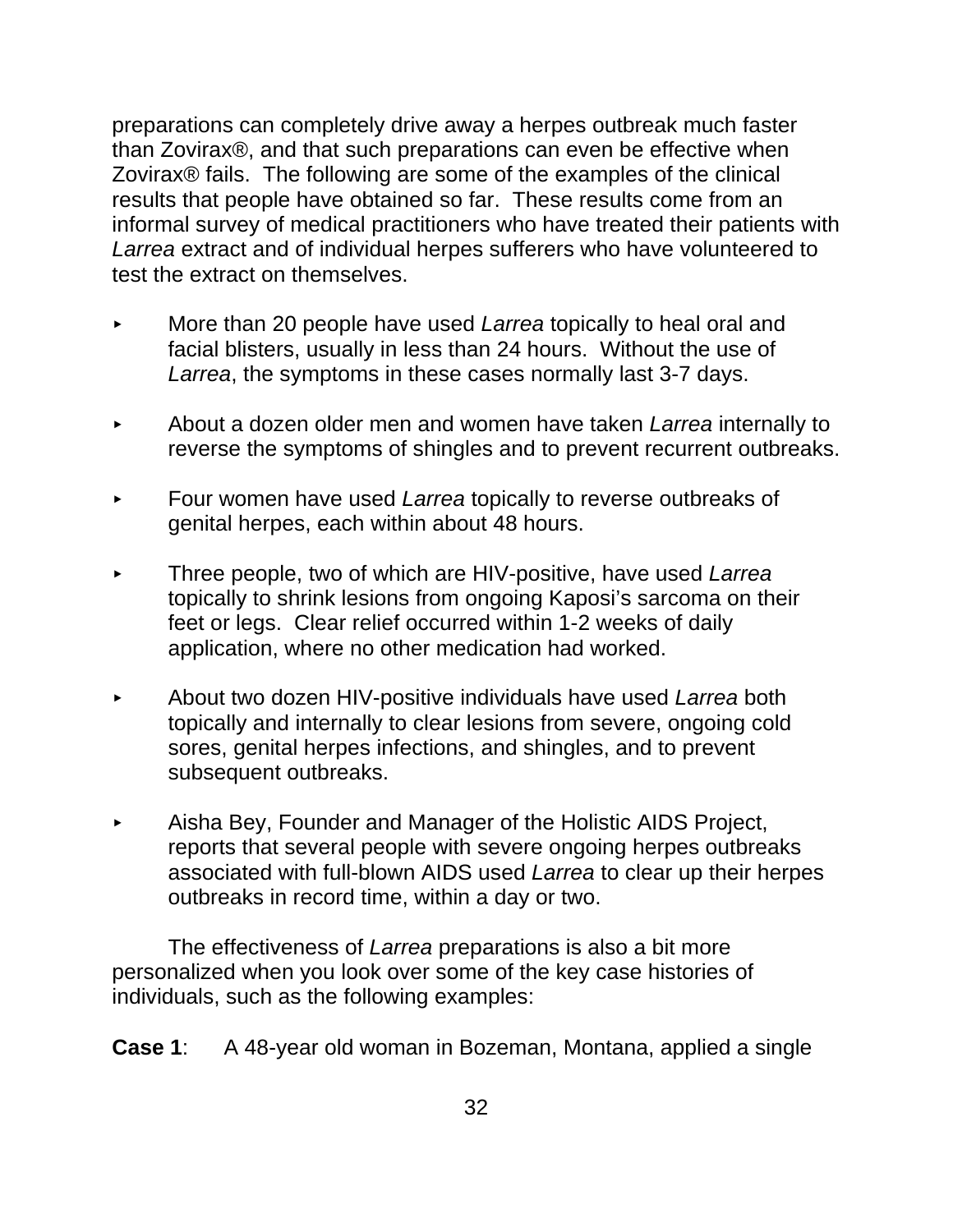swab of a *Larrea* tincture to a newly forming blister, immediately relieving the pain and swelling that otherwise accompanied her herpes outbreaks. The lesion was completely gone within 12 hours. Previously, Zovirax® had given her only partial relief.

- **Case 2**: A 40-year old woman in San Diego, CA, endured painful, swollen blisters that normally lasted 3-7 days. After one application of a *Larrea* lotion in the evening, the blisters were gone by the next morning.
- **Case 3**: In Phoenix, AZ, a young man positive for HIV applied a *Larrea* lotion to his oral blisters in the evening. The outbreak disappeared by the next morning.
- **Case 4**: A 7-year old girl in Philadelphia, PA, who had been born with AIDS had painful sores on the inside of her mouth, making eating difficult and causing the girl to lose weight. Her sores disappeared completely within two weeks of starting a daily dose of *Larrea* capsules. She is now eating well and gaining weight.
- **Case 5**: In Philadelphia, PA, a young, HIV-positive male with Kaposi's sarcoma applied a *Larrea* lotion to the lesions on one leg. Within 48 hours the lesions on the treated leg had become flattened, smooth, and lighter in color, while lesions on the nontreated leg remained raised, rough, and dark-colored.
- **Case 6:** A Philadelphia woman with persistent Kaposi's sarcoma that resists Zovirax® found immediate relief by using the *Larrea* lotion; her lesions continued to become flatter, smoother, and lighter over the next several days.

It is clear from laboratory research as well as from case histories that *Larrea* is a safe and effective new treatment for herpes. And *Larrea* has the potential to be more than a herpes treatment. As explained earlier, Larrea is turning out to be effective against other viruses, including the dreaded HIV. This should come as no surprise, since the folk medical history of *Larrea* pointed the way for its use against an assortment of viral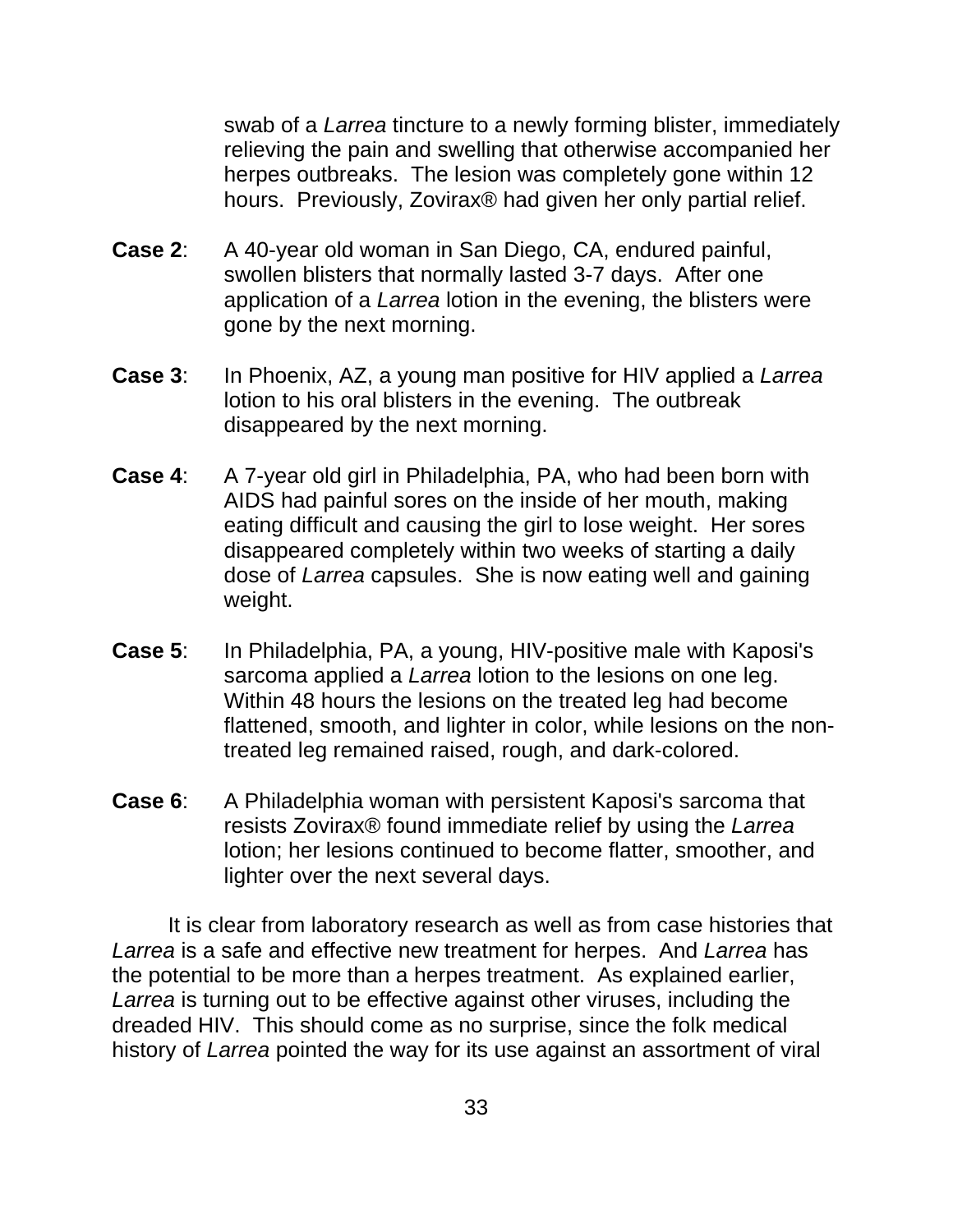diseases: influenza, the common cold, and chickenpox.

#### **HOW SAFE IS LARREA?**

Commentary in the folk medical literature does not mention any caution about using *Larrea*, either internally or externally. In recent times, more than 200 tons of *Larrea* have been sold since 1975 without safety becoming an issue. However, about two dozen reports have appeared in the medical literature or in the media about the potential for the oral consumption of *Larrea* to cause liver damage. This should not be a surprise, since everything you ingest – food, drink, supplements, drugs – is processed by your liver. That is the liver's job; it is the main detoxifying organ of the body. People who have a tendency to have liver problems should therefore make sure that their doctors monitor their liver enzymes when they take any kind of medicine. When the levels of certain liver enzymes change drastically, this indicates that the liver is in trouble.

Much ado has been made of the potential side effects on the liver of *Larrea* leaf powder when taken orally. I am not sure how much of this issue, if any, is based on good science, but at least one frequently cited report in the medical literature was clearly bad science (see below). All in all, this report is a good example of anti-herb hysteria that sometimes appears in the mainstream medical literature. I think caution is always a good idea. However, in comparison with the well-known and disastrous liver problems caused by acetaminophen (active ingredient of Tylenol®), *Larrea* is relatively very safe.

The following comments expand on the safety issues of *Larrea* that have been swirling about in the public literature for the past few years, including some historical perspective.

### **The Safety of Larrea: A Factual Analysis**

Is *Larrea* safe to use? The answer in one word is, yes. However, just like every other substance that can have an effect on the human body, it is important to apply the most current knowledge and a healthy dose of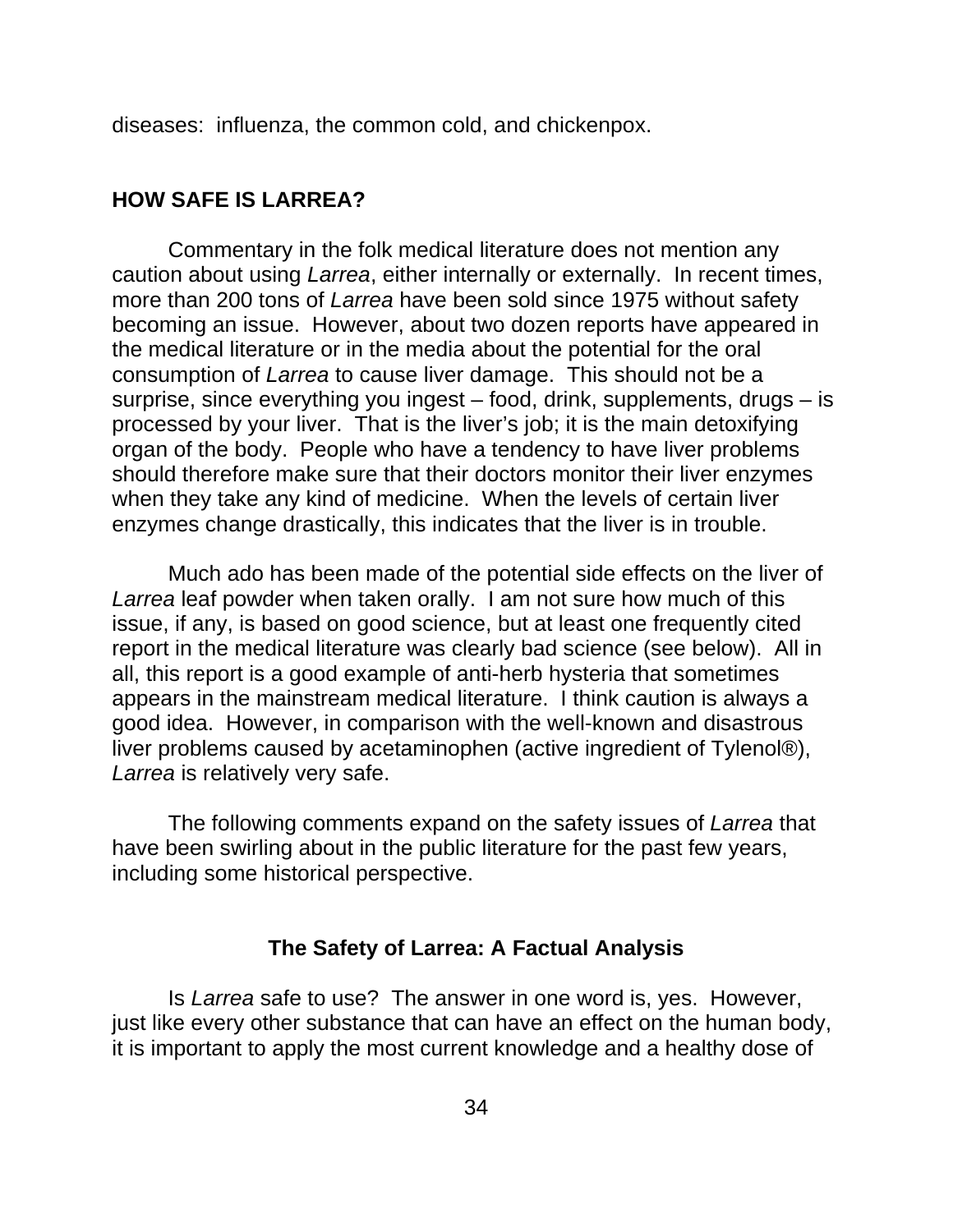common sense to obtain the maximum benefits while eliminating the risk of any undesired effects. As you will see in the information below, there have been some questions raised about the safety of *Larrea* at least in a few individual cases investigated by the FDA in the early to mid-1990s. These few cases appear to be linked to preexisting liver disease and/or excessive consumption of raw, unprocessed *Larrea* foliage (a.k.a. chaparral herb).

Historical Information (1992-1996):

Dietary supplements containing *Larrea tridentata*, as a raw herbal ingredient, were the subject of scrutiny for a brief period in the mid-1990s. Unfortunately, while the cause of this concern was thoroughly investigated and no official regulatory action was initiated, a shadow still appears in the historical record. This scrutiny was initiated by the published anecdotal case mentioned above, whereby severe liver toxicity in an elderly patient was supposedly related to the consumption of raw chaparral herb (Gordon 1995). Although this case was published, it has been widely scrutinized as an attack against the herbal industry since major facts of the case, especially the fact that the patient had been taking many prescription drugs, including a prescription drug that was well known to cause severe liver damage, were buried without note within the report, and the findings as a whole did not support the cause and effect conclusion that was being implied. During this period of investigation by the FDA, the major herbal products associations, the National Nutritional Foods Association, and the American Herbal Products Association asked their members to institute a voluntary moratorium on sale of chaparral-containing products. The American Herbal Products Association also cooperated with the FDA in their investigation and commissioned an independent medical investigation into four cases of alleged liver toxicity that had been reported to the FDA, including the case subsequently published by Gordon in 1995. The independent investigation, headed by Dr. Clark Watts M.D., J.D., and other expert physicians in the field of liver disease, concluded that the cases most likely were associated with preexisting liver disease in the patients, possibly combined with extremely rare idiosyncratic reactions to chaparral. The report went on to suggest adding informational language to product labels but no further action was recommended (Watts 1994).

Based on this independent report, in 1995, the American Herbal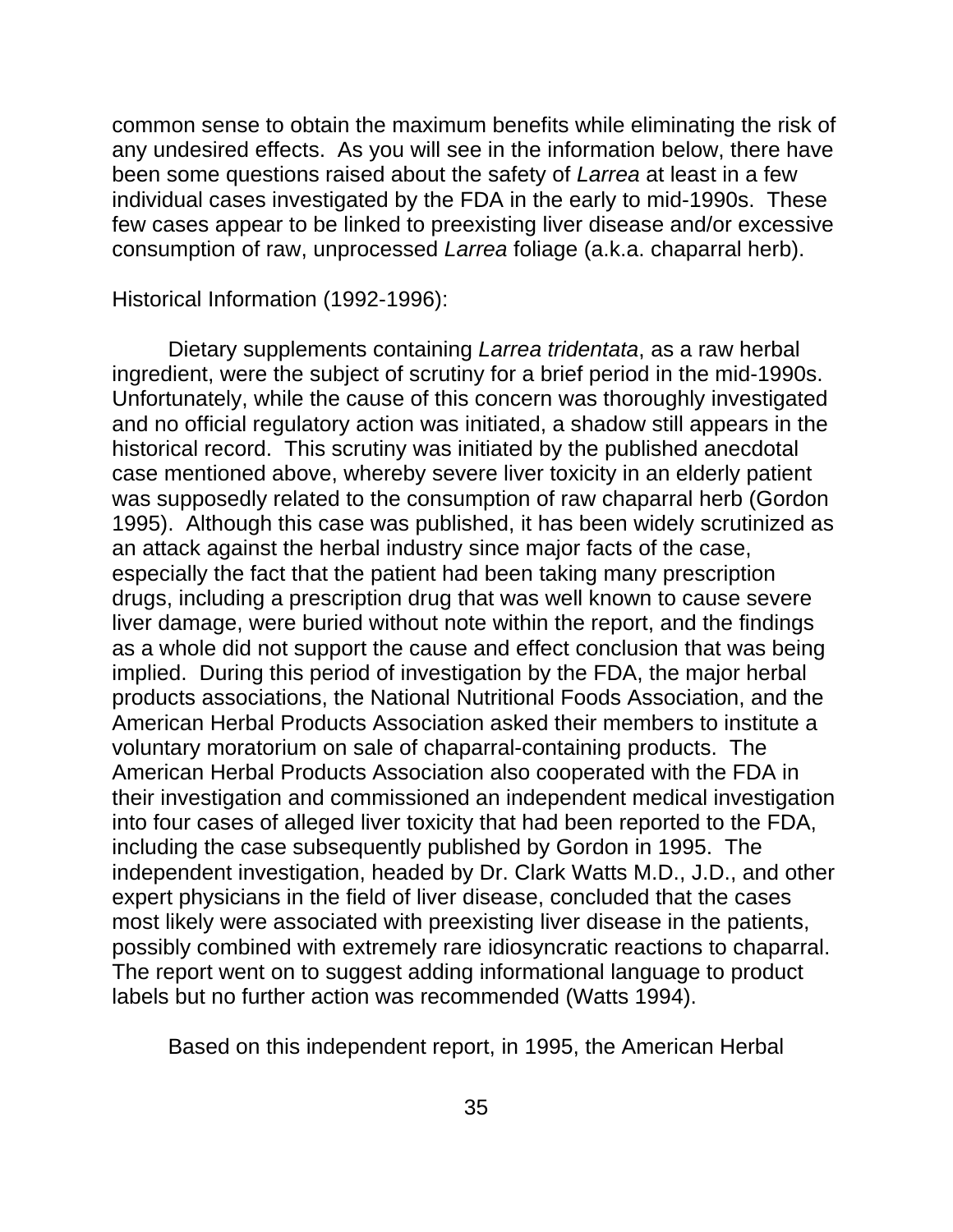Products Association rescinded its voluntary moratorium on the sale of chaparral-containing products. The AHPA did however recommend that, "in the interest of consumer education and well being," products for oral ingestion containing this ingredient should carry the following informational language, "Seek advice from a health care practitioner before use if you have had, or may have had, liver disease. Discontinue use if nausea, fever, fatigue or jaundice (i.e., dark urine, yellow discoloration of the eyes) should occur." Consumers should not be alarmed by this informational wording, but rather should see it as a sign by the herbal products industry that at least some manufacturers are willing to take a balanced approach to consumer education and safety issues. Note: Do not use *Larrea*containing products that do not bear this informational wording. An absence of this wording on any product or literature is the sign of an unaware or irresponsible manufacturer not to heed the very reasonable AHPA recommendations.

At least one company has taken an active stance to address the potential safety issues surrounding the medical use of *Larrea*. This company has developed patented technologies to eliminate the suspected toxin from *Larrea* (see Appendix D). In independent testing at a major medical school, this patented extract of *Larrea* was shown to be as safe as cinnamon oil and clove oil, two natural plant oils widely used in food products (see accompanying graph). Additionally, when the extract was formulated with extra vitamin C, the same way that the company manufacturers all their dietary supplements, it was found to be much safer than either cinnamon oil or clove oil. In fact, the formulations with patented *Larrea* extract and vitamin C significantly extended the life of the liver cells used in this laboratory study. Over the past six years, tens of thousands of consumers and medical practitioners worldwide have used dietary supplement capsules and topical skin products containing this patented extract of *Larrea* with tremendous consumer acceptance and no serious adverse effects reported.

In the July 2001 issue of the Journal of Alternative and Complementary Medicine, an article entitled "*The safety of low-dose Larrea tridentata (DC) Coville (creosote bush or chaparral): a retrospective clinical study,*" provides details about patients treated for various conditons using extracts of *Larrea tridentata*. In all cases, test subjects showed no toxicity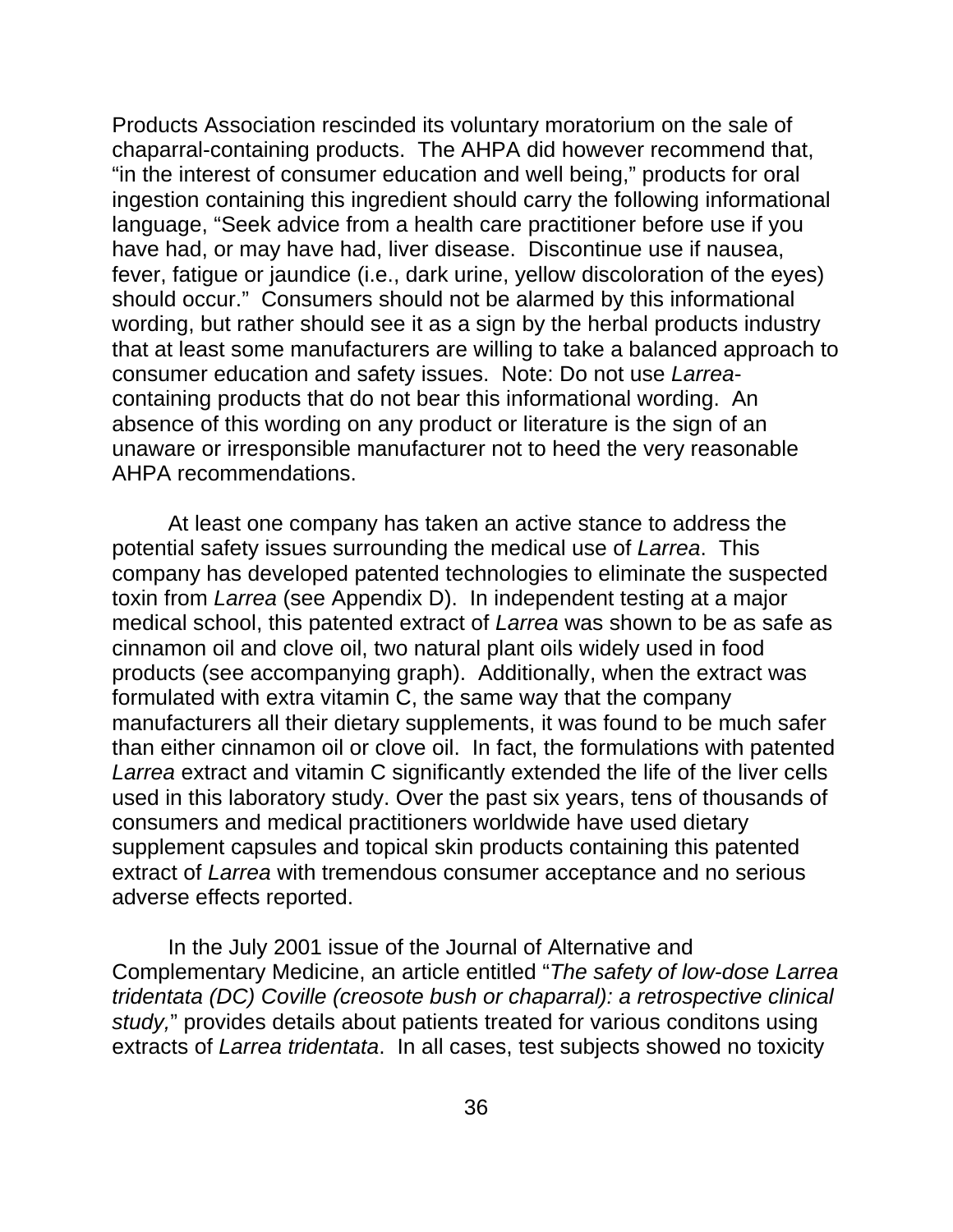effects, as measured by blood chemistry analysis, complete blood count, and physical examination, from the use of *Larrea tridentata* as a natural medicine (Heron and Yarnell 2001). After a thorough search of the literature, no controlled studies in humans contradicting these published findings of safety have been found to exist.

## **1996 to 2003: SOME USERS OF LARREA TALK ABOUT THEIR RESULTS**

**Author's Note**: This information was summarized from a representative sampling of customer feedback sheets returned by users of *Larrea* products for various indications. A manufacturer distributed the customer feedback sheets during a six-year test marketing period to evaluate safety and efficacy of the products and provided access to the documents. The names of the specific products used have been changed to **LARREA** to comply with U.S. Federal (DSHEA) regulations.

## **ORAL HERPES (COLD SORES, HERPES SIMPLEX-1)**

"I need to tell you how the short time I was on **LARREA** it changed my life. My family, husband and son are so plagued with the mouth sores, we become very ill and have all the symptoms of a very bad flu. I was getting sick at twice a month lasting 10-14 days, in other words constant illness, muscle fatigue, tired, etc. Your product slowed the virus down. I am now at breakouts less than once a month but not quite as ill., " S.B., IL

A healthy male, age 70 suffers from Herpes Simplex I outbreaks which present as skin rashes/lesions with itching.

"In infancy mother would kiss on forehead with cold sore on lip. Primary outbreak on forehead, 1954 while in service with Army medical corps. Unsuccessful treatment at that time. Outbreaks now occur every other week during summertime in form of discrete blisters on forehead down to temples. Two to four capsules of **LARREA** and application of the topical lotion as needed will clear the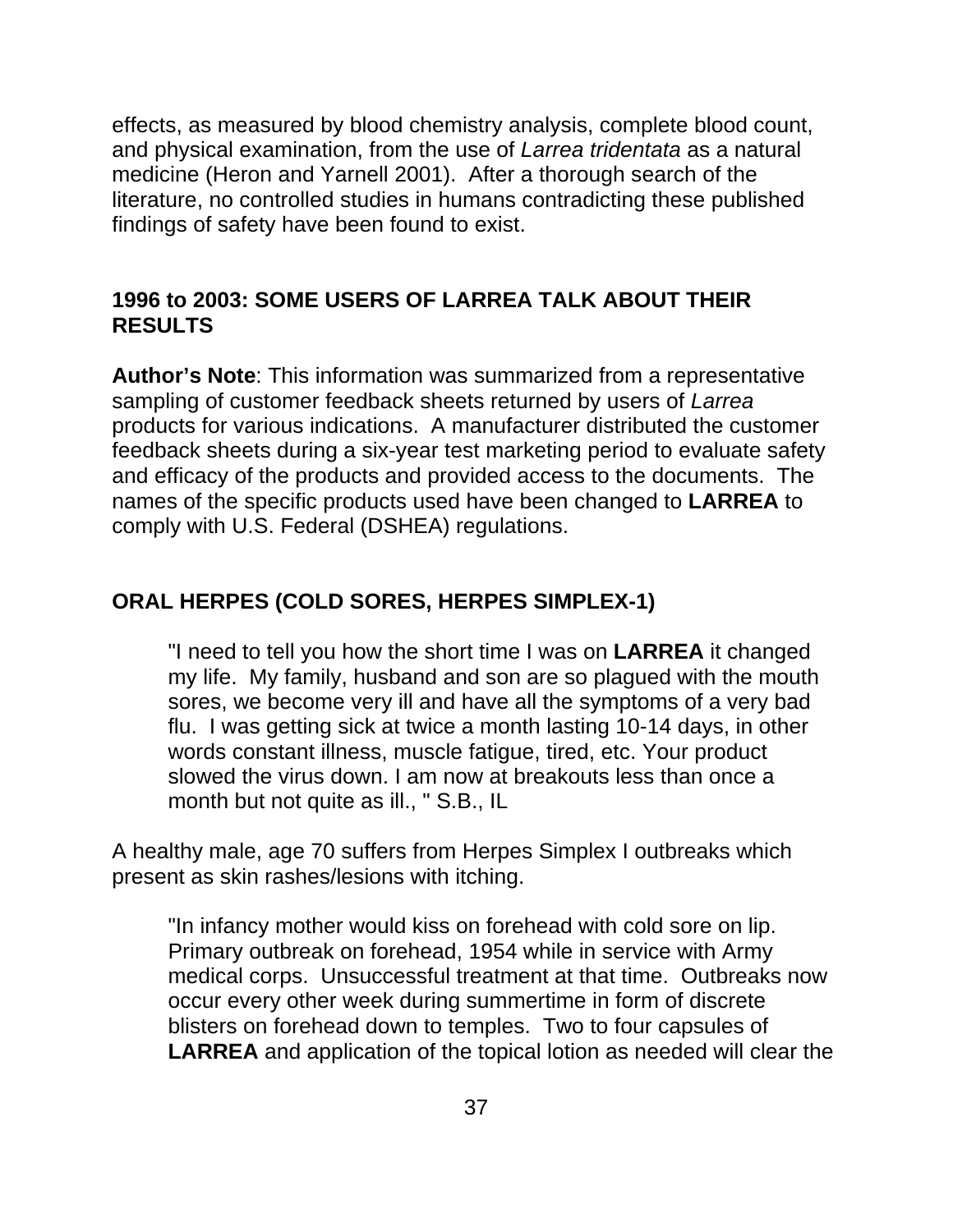rash over a 24-36 hour period." B.W., CA

A healthy 67-year old male has had fever blisters since childhood. The lips swell and fever blisters appear. It usually takes 7-8 days for them to heal. Patient reports that he hasn't had an outbreak since using the capsules.

" The capsules so far have seemed to help prevent the outbreak of fever blisters." G.S., FL

A male, 54-years of age used to have chronic HSV-1 breakouts (over 6 a year). He had tried grape seeD extract, oil of oregano, lysine and others with no success. He has been using **LARREA** at 2 capsules a day to keep it (the breakouts) under control. He uses the topical lotion if he feels any "tingle" and its taken care of.

"**LARREA** is a superior product, because it's the only thing that works".

Also, the patient has had prostate trouble in the past, being diagnosed with cancer in 1996 at the age of 49. He took treatments to take care of the cancer. But he had chronic prostate infections. Antibiotics did not stop the infections. Since he has been taking the **LARREA**, there have been no more infections. (report summarized) -- T.B., PA

A male and female, both 44 years of age and healthy, reported utilizing the original capsules and original lotion sporadically, several times a year as needed. One suffers from HSV-1 (cold sores) and the other suffers from HSV-II (genital herpes). Both reported pain levels of 8 on a scale of 1-10 before using **LARREA**. After just 24 hours of using **LARREA** the pain level was reported at 2.

"It's miraculous - have suffered all my life until finding this product will spread the good news." M.H., AZ

A female, age 32 has cold sores.

"When I feel the tingling sensation, I take one capsule two times a day and I use the lotion six times a day. Within 24 hours the lotion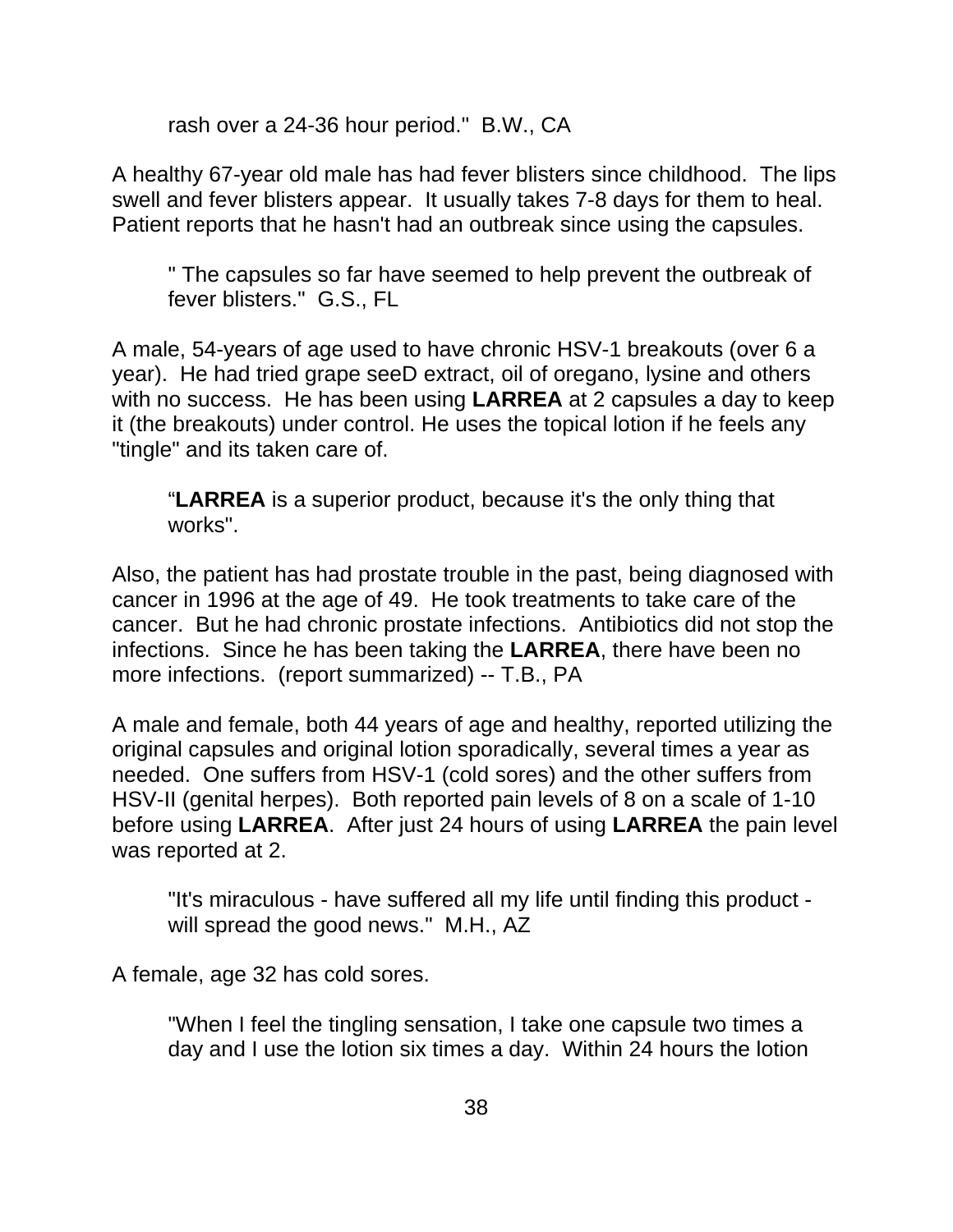provides immediate improvement, usually preventing the cold sore from forming completely. Pain goes from 7 on a scale of 1-10 to a 2 after using **LARREA**." D.E.

## **SHINGLES (HERPES ZOSTER)**

A 76-year old male suffers from herpes zoster (shingles).

"Experience "flu like" symptoms for 24 hours then skin blisters at 72 hours. Blisters from center front of chest all the way around to center of back (on right side) starting underneath (4" downward) right breast. Pain has continued for 6 months without any let up in the severity of the pain. Postherpetic neuralgia pain clear down to bone - nerve endings painful. I could not stand or walk erectly without severe pain. Pain was 10 on a scale of 1-10. Used Lidoderm patches which helped ease the pain as long as they were in place (approx. 12 hours) - but pain comes back with increased severity when patches are removed - stopped using the patches. Took 2 **LARREA** capsules daily for 3.5 days and application of lotion at same time I took the capsules. On the morning of the fifth day the pain was completely gone. The pain left in 72 hours." M.B.E., OK

A male, 55 years of age has herpes zoster (shingles) and possible candida yeast infection, which result in apparent skin rashes on the legs. The severity of pain reported before the use of **LARREA** was 7 on a scale of 1- 10. Within 1 week the patient reported an improvement in pain severity to a level of 1. Lesions cleared within 24 hours.

" Thank you so much for your help." A.A., QLD, Australia

A 66 year-old male has suffered since 1996 with herpes zoster on the right side of the head and eye and has post-herpetic neuralgia and lichenification. Before beginning a regimen of **LARREA** products, the patient reported pain was reported at a level 5 on a scale of 1-10 and lesion severity as 4. After using the **LARREA** capsules twice per day and topical lotion approximately 3 times a day for three weeks, the pain was reported at 0 to 0.25 and the lesion severity at 2.5. Results were noticed within 24 hours for the post-herpetic neuralgia and 3 weeks for the lesions.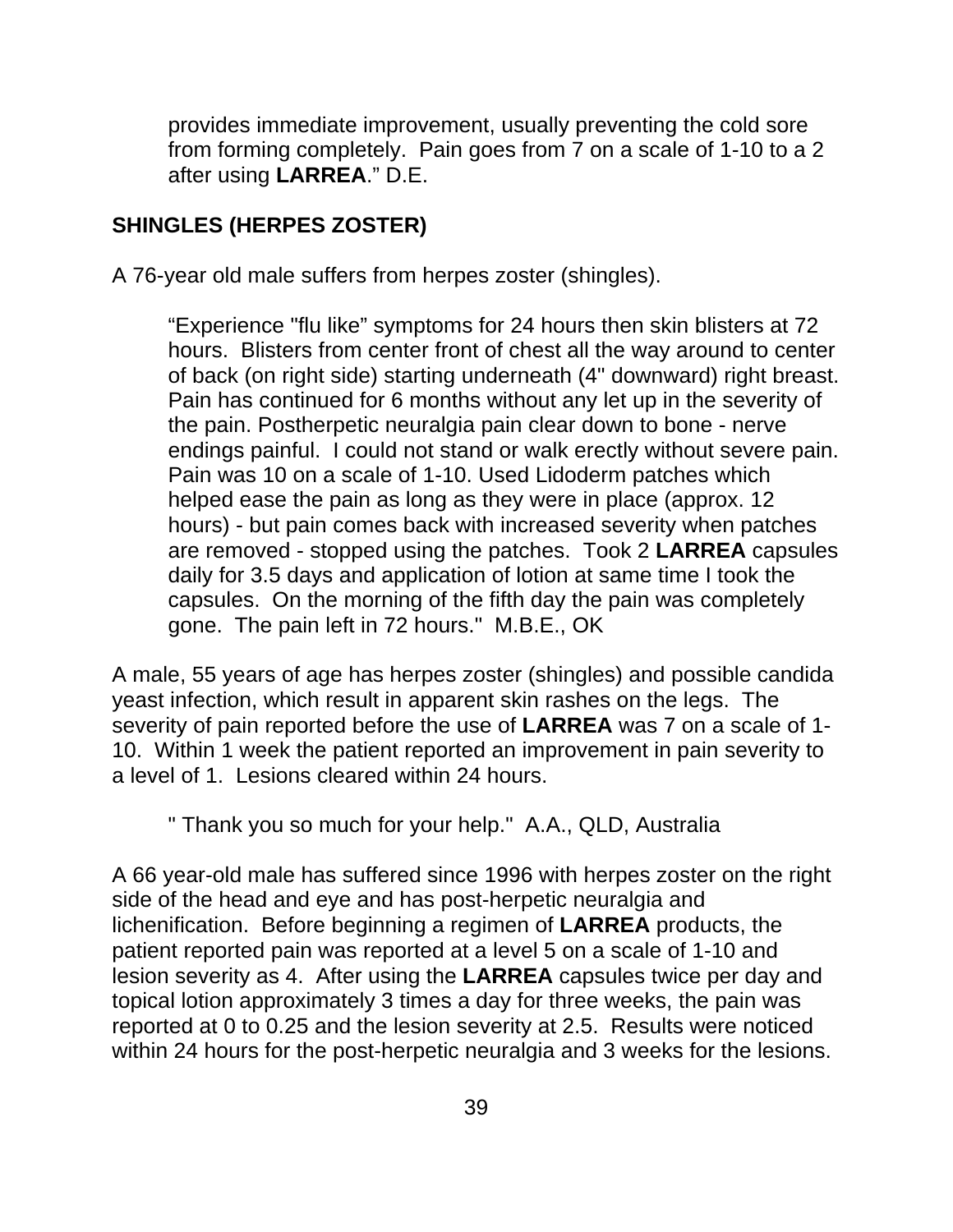"I recently purchased your capsules an ointment for my post-herpetic neuralgia which I have suffered from since an attack of herpes zoster in July 1996. There has also been a rash or lichenification since my shingles attack which resides on the right side of my head and eye. Your ointment provided immediate relief for my pain and my rash seems to be disappearing: the results are very encouraging." H.E., MA

A male, age 46 has bouts of shingles. Itching reported at an intensity of 10 before applying **LARREA** and reported as 0 after use of **LARREA**.

"Intense itching on inner thigh and rash with inflamed areas on the stomach. Almost immediately, itching lessened to point not noticed until waking from sleep, where it is only moderate, then disappears in the day after the ingestion of capsule. Immediate improvement -- it works. I can tell that the application is fighting off the virus." K.F.

## **GENITAL HERPES (HERPES SIMPLEX-2)**

A healthy female, age 35 years was diagnosed with herpes simplex II and has suffered for over 15 years. The condition seems now to have become herpes zoster; breakouts presently at the base of the spine. The patient is under a physician's care and has been instructed to take two **LARREA** capsules per day and apply the lotion as needed (2-4 times per day during outbreak).

"Breakouts appear just below the waistline in the form of blister patches. The pain is like glass growing out of the skin, but these products help so much!!! Immediate improvement (3 days) – thanx". C.S., CA

A 62-year old female suffers from herpes simplex and utilizes the **LARREA** capsules daily for prevention. She reported pain at a level of 8 prior to beginning **LARREA** and at a level of 2 after using it.

"It is wonderful. I'm so thankful." M.T., GA

Female patient, age 44 using **LARREA** capsules and topical lotion for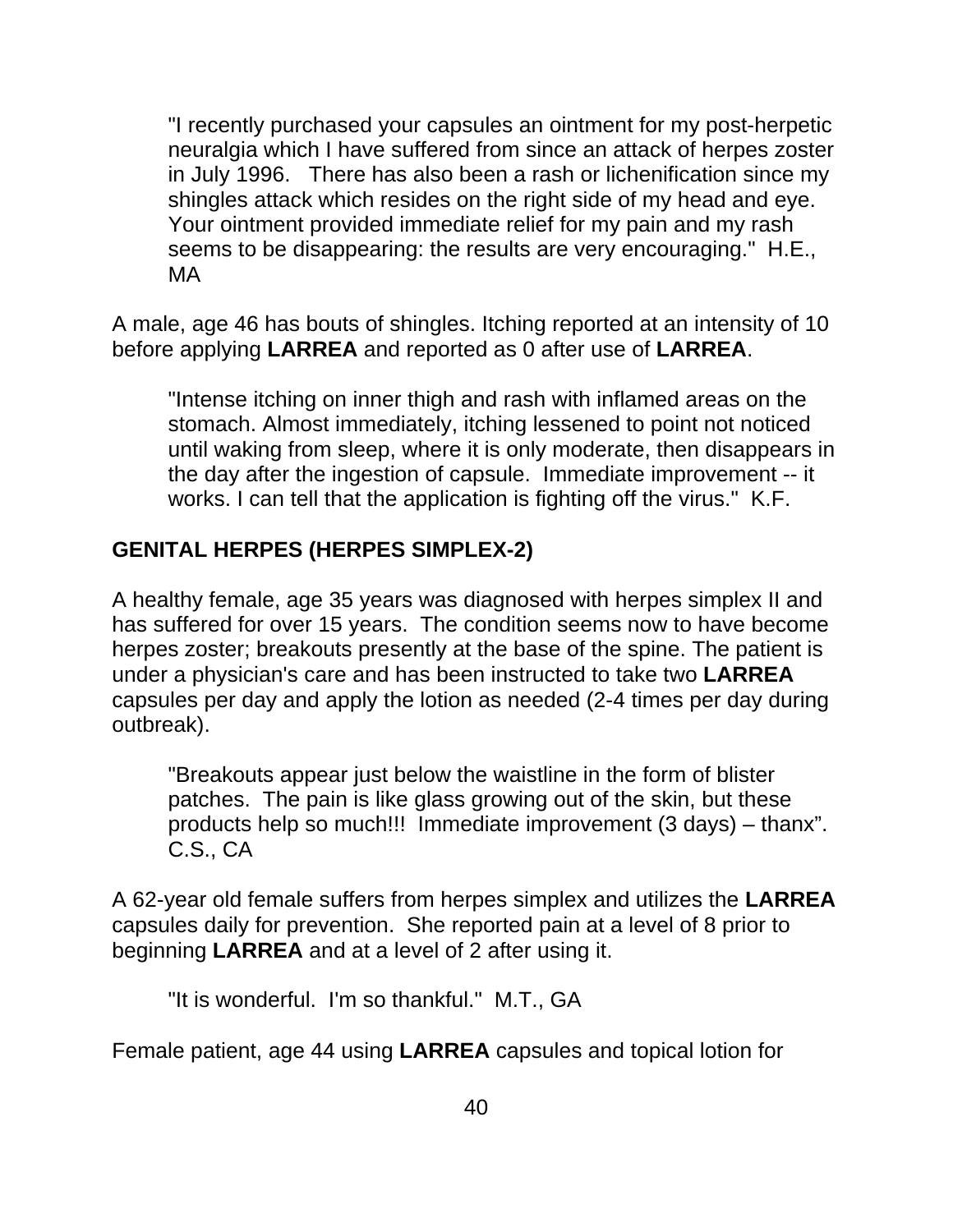herpes Simplex II (genital herpes) cervical lesions and thigh sores. The severity of the lesions and the pain was rated on a scale of 1-10 before treatment. The patient reported lesion severity at 9 and pain at level 3. Within one week of topical application and two weeks of the 2 capsules per day regimen the burning sensation on the cervix and the thigh pain were gone. Pain rated at 0 and severity of lesions rated at 3 after use of the **LARREA** products. M.A.W.

## **IMMUNE DISORDERS (LUPUS, MULTIPLE SCLEROSIS, ETC.)**

A female patient, age 49 was diagnosed in 1999 with Stiffman's Syndrome, a very rare auto-immune disease. Body stiffness required the patient to walk with a cane and seek various medical treatments to address the medical complications of the disease. The patient also suffers from herpes simplex infections on the lips. The patient reported a pain level of 8-10 before beginning a daily regimen of 2 **LARREA** capsules. After taking the pills for two and a half days, the patient reported walking without a cane and no pain (level 0 reported).

"I am climbing up on ladders and washing windows, my toes are relaxed and knee pain is gone. I have better balance. I am telling everyone who sees me walk that your miracle 12000 year old pill is a life saver. Thank you. I will stay on **LARREA**. Praise God!" J.A.R., WI

An immune compromised female, age 64 has a history of lupus.

"I suffer from an occasional, but severe body rash which - when treated with cortisone alone - lasts up to 8 weeks. The huge red splotches and sores sometimes burn and itch. They exist from the right side of the waist down to the thigh and up to the breast and around the back. The left side is the same but not as severe. On a scale of 1-10, when the condition gets out of hand the pain is rated at 7 and the lesion severity at 9. When using the **LARREA** spray several times a day, it takes about three days before I become comfortable. The rash "hit me" on the night of Aug. 12, shortly after midnight. I immediately began using the **LARREA** penetrating spray (several times during the night) and continued for the next week or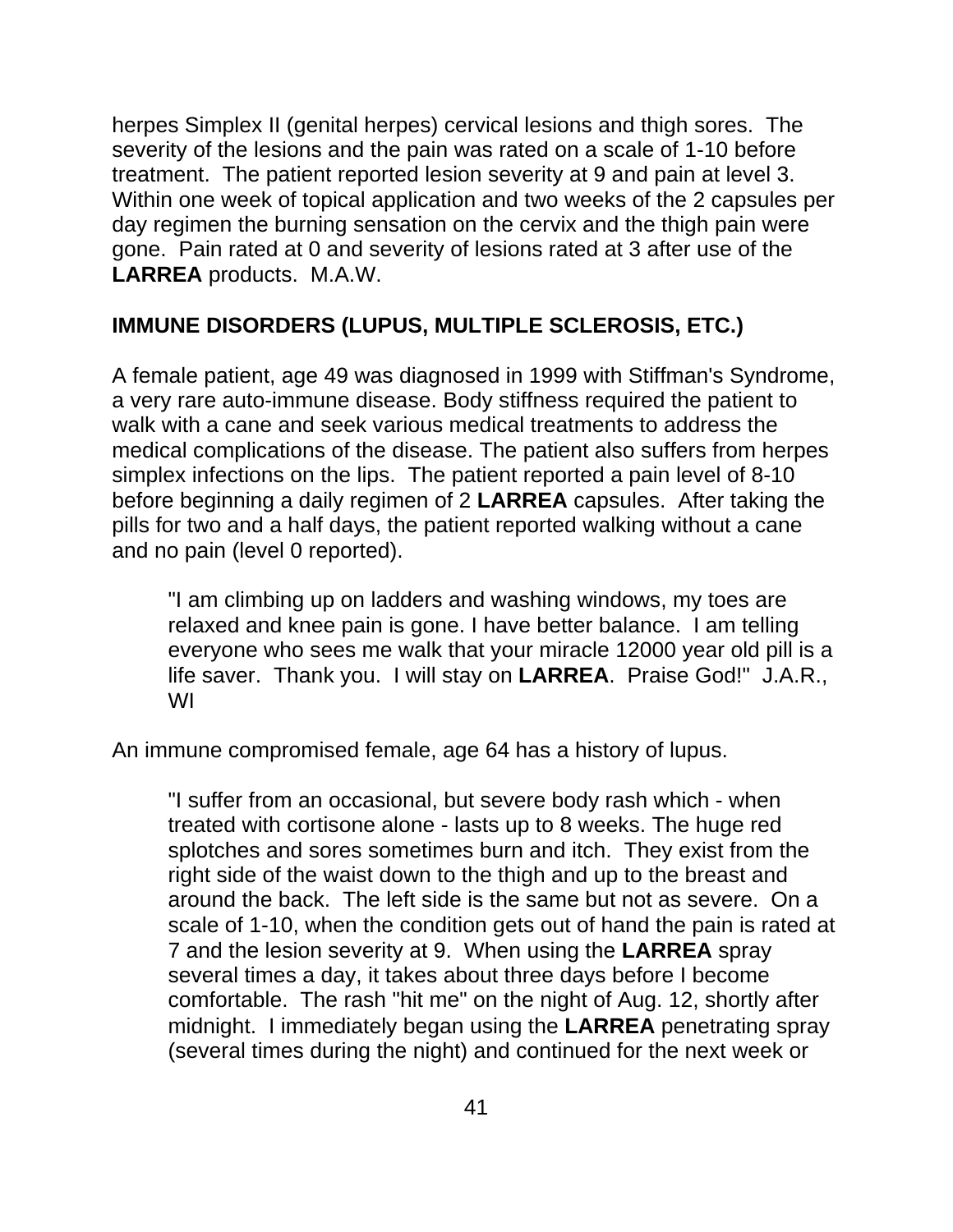so. Today is Aug. 22<sup>nd</sup> and I'm okay. Using no cortisone." M.H.

A 31 year- old female has multiple sclerosis and is under the care of a physician. Her doctor has recommended a daily regimen of 2 **LARREA** capsules per day and has been able to keep the case in remission.

"I now have no pain. When I feel weakness, **LARREA** improves my condition in 1-2 days (3 at the most). I feel that it maintains my health." D.K., WI

## **CHICKENPOX**

"I used **LARREA** topically for my son's chickenpox. I also gave him microhydrin. Except for the few blisters I missed the first day, after using the above regimen the outbreak was minimal and there was absolutely no itching, ever! I asked many people if they've known anyone not to have itching. In every case they looked at they had not heard such a thing. The ordeal was over inside a few days. The large eruptions so common with this illness mostly appeared like small mosquito bites." D.G.

## **NERVE CONDITIONS (TRIGEMINAL NEURALGIA)**

A female, age 70 has been diagnosed with trigeminal neuralgia which affects the right side of her face and forehead and around the eyes. She experiences burning pain and it is triggered by wind. She takes 2 **LARREA** capsules per day and found immediate improvement.

"At present I do not have the pain, but I have had the pain about every four months and lasted a long time. A neurologist diagnosed as trigeminal neuralgia and I was prescribed tegretol, but I really never had relief until I started with this treatment. I wish I had heard about **LARREA** approximately 7 years ago." O.C., TX

#### **SUMMARY**

*Treating Herpes Naturally* describes a powerful natural remedy for herpes infections, which comes from the creosote bush (*Larrea tridentata*),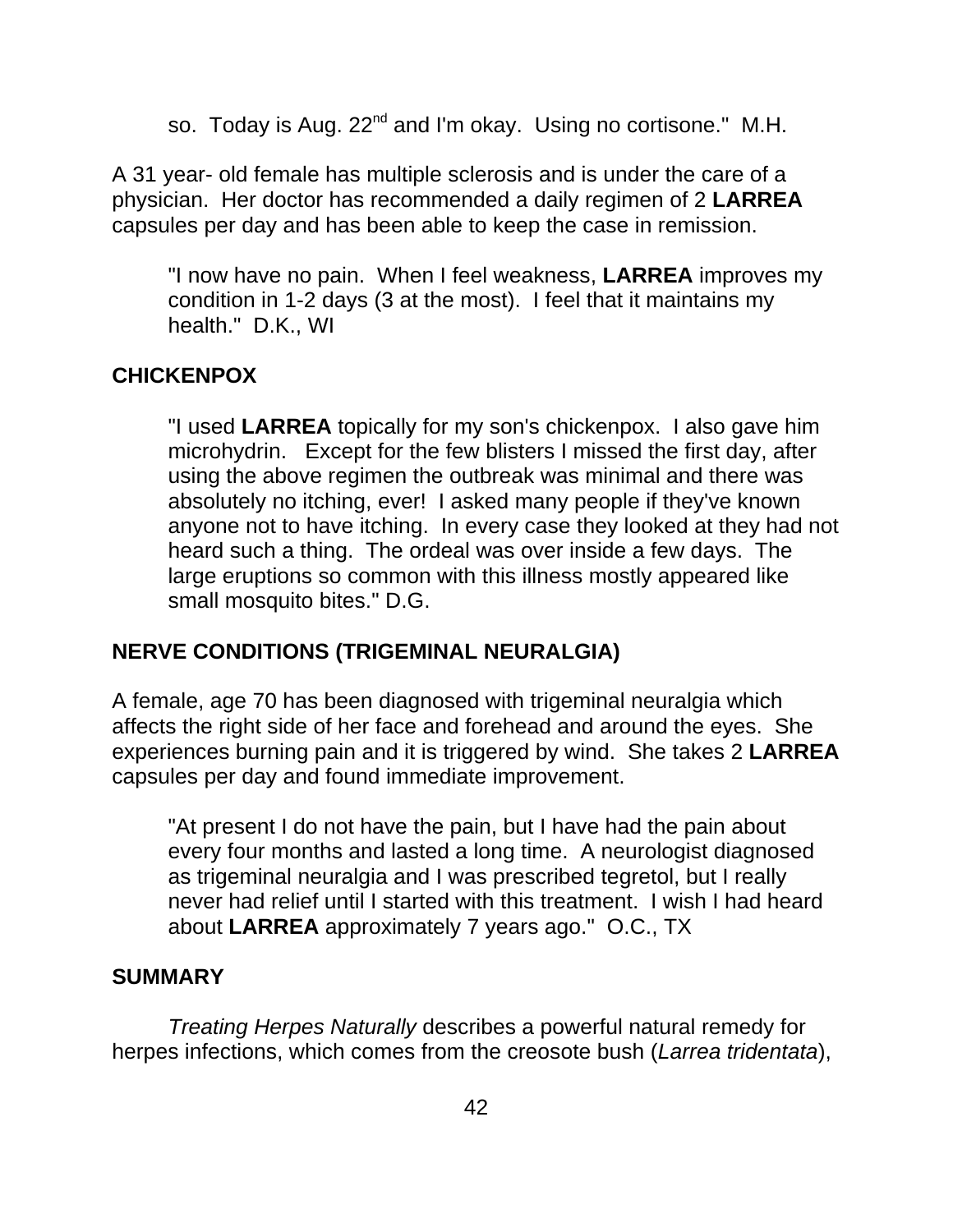a common desert shrub of the southwestern United States and adjacent Mexico. *Larrea* is remarkable for its ability to live for up to 12,000 years in a harsh environment and dominate its neighbors without being eaten and without being infected with some kind of fatal disease. The survival of this plant depends on a chemical arsenal to fend off its potential enemies, an arsenal that Native Americans have used in their folk medicine to fight off human disease.

The folk medical uses of *Larrea* have included the treatment of digestive disorders, rheumatism, venereal disease, sores, bronchitis, chickenpox, influenza, and the common cold. Thus, the observation that *Larrea* has antiviral activity against herpes (as chickenpox and possibly as sores) is centuries old. In more modern times, *Larrea* has been effective in treating arthritis, cancerous tumors, HIV, oral and genital herpes, shingles, Kaposi's sarcoma, impaired liver metabolism, dry skin, brittle hair and nails, and digestive disorders involving fats in the diet. Moreover, certain ingredients from the leaves of *Larrea* fight the damaging effects of oxidants, the deadly bleaching chemicals that our cells make when they become aged or diseased.

Herpes viruses inflict widespread suffering around the world. Some type of herpes virus will affect almost everyone during his or her lifetime. Herpes viruses cause many kinds of afflictions, including oral sores, genital sores, chickenpox, shingles, Kaposi's sarcoma, and Epstein-Barr syndrome. In all, there are at least nine types of herpes viruses that affect human health. Unfortunately, since these viruses are not alive, they cannot be killed or otherwise affected by antibiotics. Herpes viruses are particularly troublesome because we cannot rid our bodies of them. They mostly lie dormant in our nerve cells, blooming at different times, or sometimes not at all, depending on the strength of our immune system. Outbreaks can occur when the immune system is suppressed by physical or emotional stress that is caused by anxiety, smoking, poor nutrition, recreational drug use, hard exercise, injury, surgery, UV radiation from sunlight or from tanning booths, aging, and many other factors that are common in our modern times.

Scientists have collected different kinds of data recently that corroborate the folk medical use of *Larrea* against herpes. These data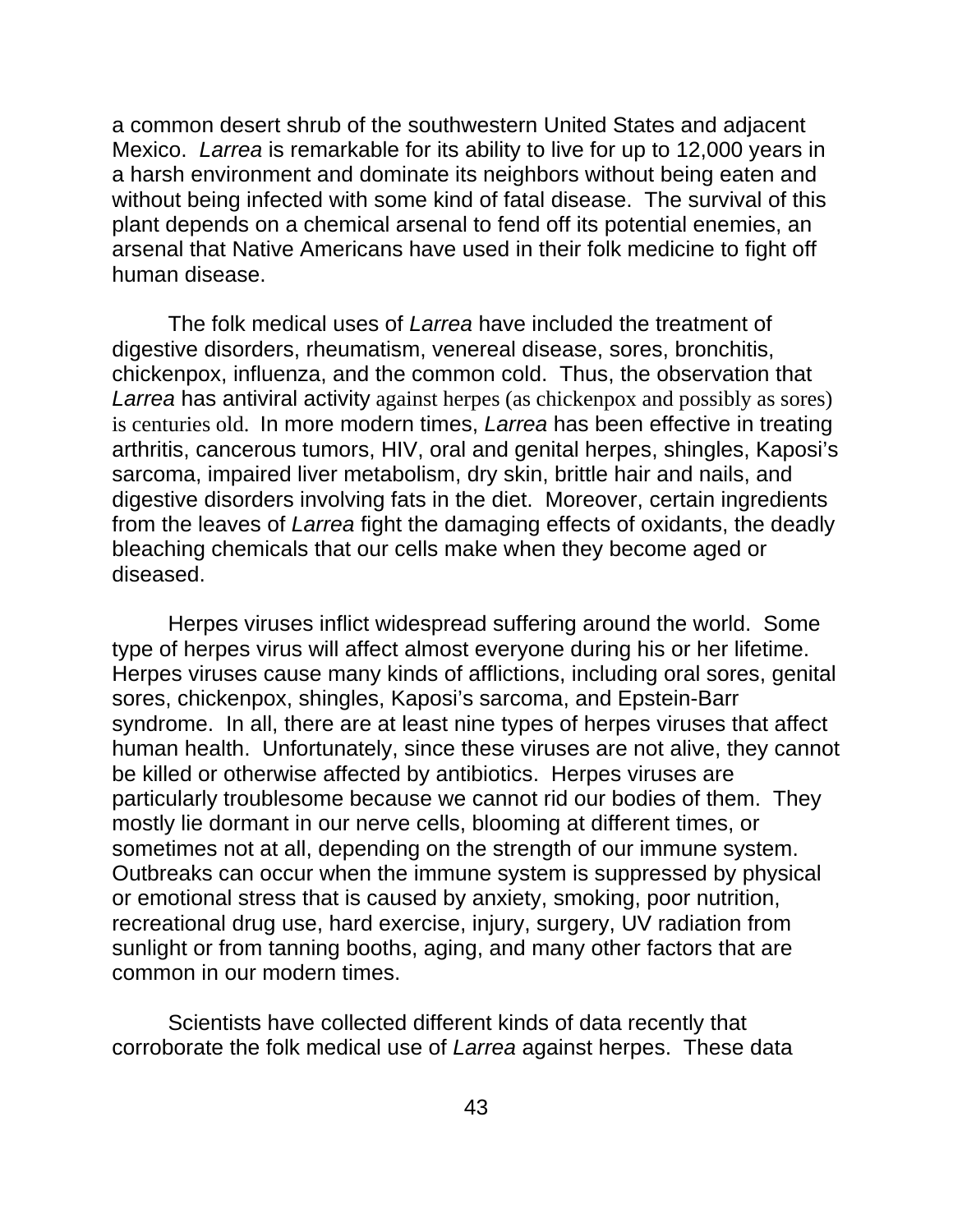come from clinical tests, from laboratory studies, and from biochemical comparisons with the chemicals of *Larrea* that are also found in other plants. *Larrea* has been found to produce flavonoids and lignans that have activities as antiviral compounds, as cellular enhancers, and as immunostimulants.

*Larrea* extracts applied topically have healed oral and facial blisters in less than 24 hours, where symptoms would normally last 3-7 days. *Larrea* preparations taken internally have reversed the symptoms of shingles and prevented recurrent outbreaks. *Larrea* extracts applied topically have reversed outbreaks of genital herpes within 48 hours. HIVpositive people have used *Larrea* extracts topically to shrink lesions caused by ongoing Kaposi's sarcoma on their feet or legs within 1-2 weeks of daily application. HIV-positive people have used *Larrea* both topically and internally to clear lesions from severe, ongoing cold sores, genital herpes infections, and shingles, and to prevent subsequent outbreaks. Recent studies have shown that *Larrea* extracts eliminated the growth of herpes viruses in cultured cells of humans and monkeys, whereas cells in cultures that were grown without *Larrea* extracts were destroyed by viral infection within 72 hours.

More than 200 tons of *Larrea* have been sold since 1975, with fewer than two dozen reports of potential side effects against liver function. Although this represents a very small fraction of the users of this plant, it suggests, at the very least, that people who already have liver problems should be cautious. If need be, such people should enlist the help of their health care practitioners to monitor their liver metabolism while using *Larrea* internally.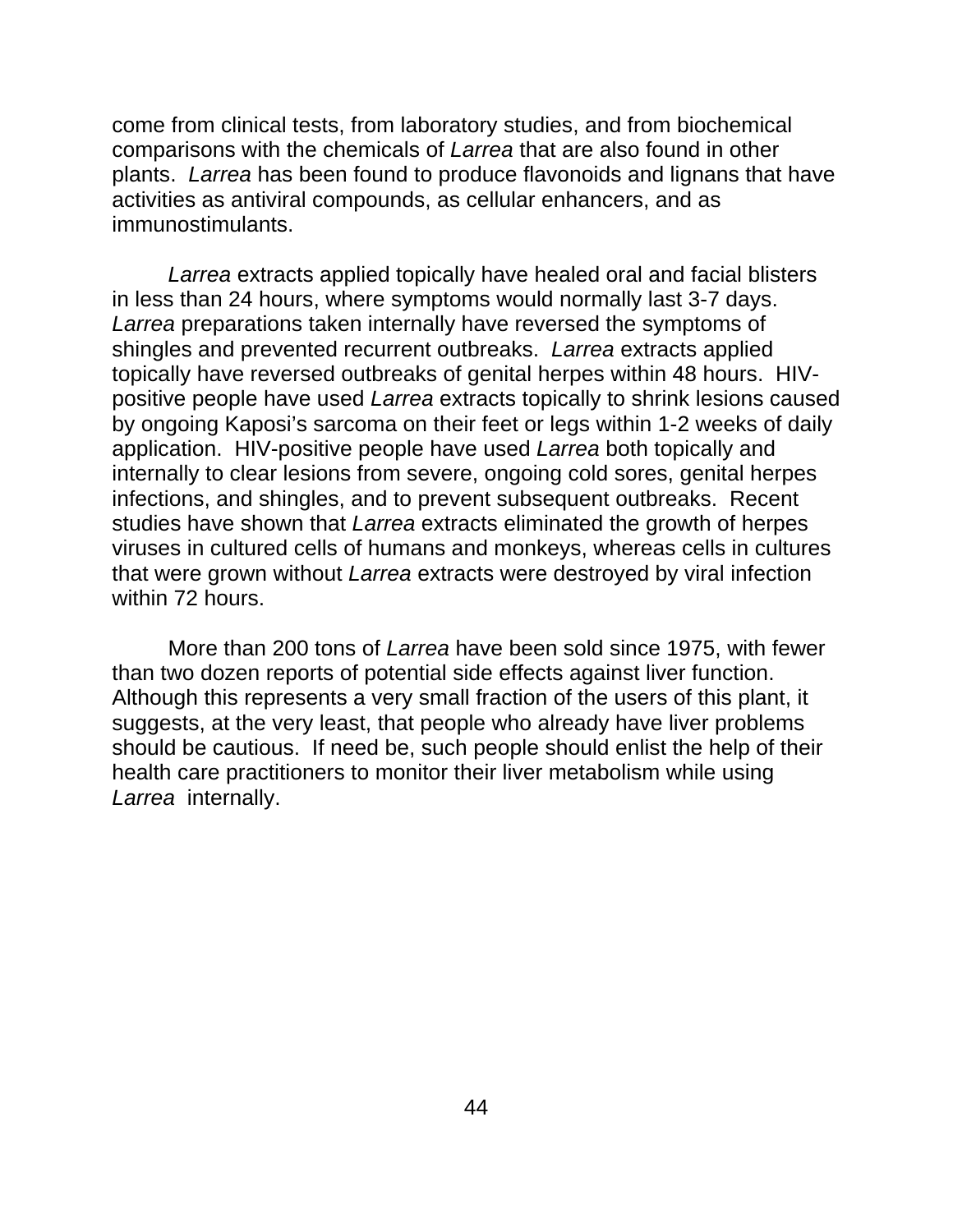#### **APPENDIX A: INFORMATION RESOURCES**

You can find dozens of books and thousands of journal articles about herpes at any university research library. The most informative sources of information for the public are available by phone or by Internet. The government-supported Center for Disease Control and Prevention in Atlanta offers updated information on the occurrence of many viral diseases in the U.S. The CDC's phone numbers for public inquiries are (404) 639-3534 and (800) 311-3435. This is the computer age, so you can also reach the CDC via Internet (http://www.cdc.gov).

If the CDC is too bureaucratic for you, your best recourse is to get onto the information highway and surf the Internet. By late 1996 a search using 'herpes' as the keyword on a major search engine found more than 15,000 documents; by early 1999 this had increased to over 105,000, and by the second half of 2003 it had reached more than 1 million. One of the best websites found by such searching is the Herpes Resource Center, which is hosted by the American Social Health Association. This site may be the most comprehensive information resource about herpes and related viruses nationwide, including self-help, dietary guidelines, advice, letters, and much more. You can see what this organization has to offer by phone (919/361-8400) or online at http://www.ashastd.org/stdfaqs/herpes.html.

For completeness, I suggest that you also visit the GlaxoSmithKline herpes page (http://www.herpeshelp.com/) to see what they've got to say. I also find it very instructive to check out patents of the drugs that I might be interested in, which you can do, too, at the U.S. Patent and Trademark Office online (http://www.uspto.gov/). Just for fun, you might try looking up the GlaxoSmithKline patents that I cited earlier, as well as the patent on the chickenpox vaccine, Varivax® (No. 4769239, "Vaccine against varicellazoster virus").

#### **APPENDIX B: IMPORTANCE OF PLANT NAMES**

Remedies from medicinal plants depend on the correct identification of the herbs involved, which puts a great deal of importance on the correct use of plant names. "Common" names, such as creosote bush, are the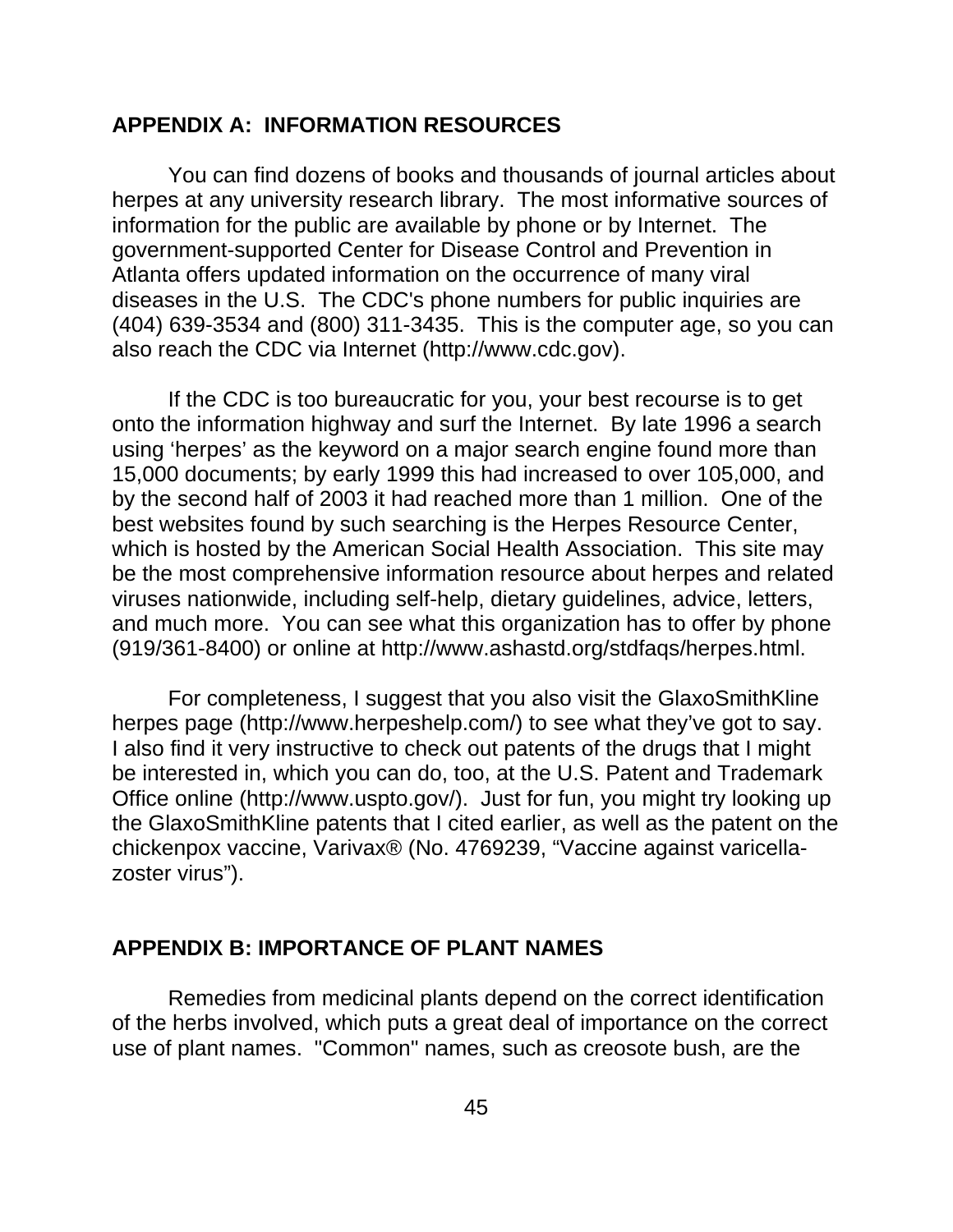unofficial names of plants; "scientific" names, such as *Larrea tridentata*, are their official names. Common names are informative and easy to remember: the common name of the creosote bush comes from the creosote-like resin on its leaves and stems. (True creosote comes from pine tar or coal or the inside of your chimney, but it has nothing to do with the creosote bush.) The main problem with common names is that any plant can have more than one common name, and any common name can refer to more than one plant. The creosote bush, for example, is also called greasewood, gobernadora, hediondilla, paloondo, and Kreosotstrauch. In addition, for some strange reason, some practitioners refer to it as chaparral tea, although "chaparral" means a thicket of shrubs of many different kinds of plants (creosote bush is not even one of them!). It is botanically incorrect to refer to the creosote bush as chaparral tea.

The multiple and sometimes incorrect uses of unregulated common names leads to confusion and misinformation, which can cause misrepresentation of medicinal plants. In contrast, the use of scientific names averts such problems because scientific names are unique: each kind of plant has only one scientific name and each scientific name can refer to only one kind of plant. Botanists must follow a strict code for naming plants scientifically, whereas no such code governs the use of common names.

As I mentioned before, the scientific name of the creosote bush is *Larrea tridentata*. The full name is italicized to emphasize that it is in Latin; all scientific names must be in Latin. Both parts of this name are essential for it to be unique, since there are other kinds of *Larrea* (such as *Larrea divaricata* of Argentina) and other kinds of *tridentata* (for example the sagebush, *Artemisia tridentata*).

It may seem a bit snobbish to use scientific names, but this is the best way we have to keep track of the 300,000 kinds of plants that have been discovered so far, without getting bogged down trying to decide which common names refer to which plants. This "name game" is especially important in medical botany: names like ginseng, hawthorn berry, feverfew, chamomile, cat's claw, and even chaparral, each refers to more than one kind of plant, sometimes including plants with little or no medicinal value.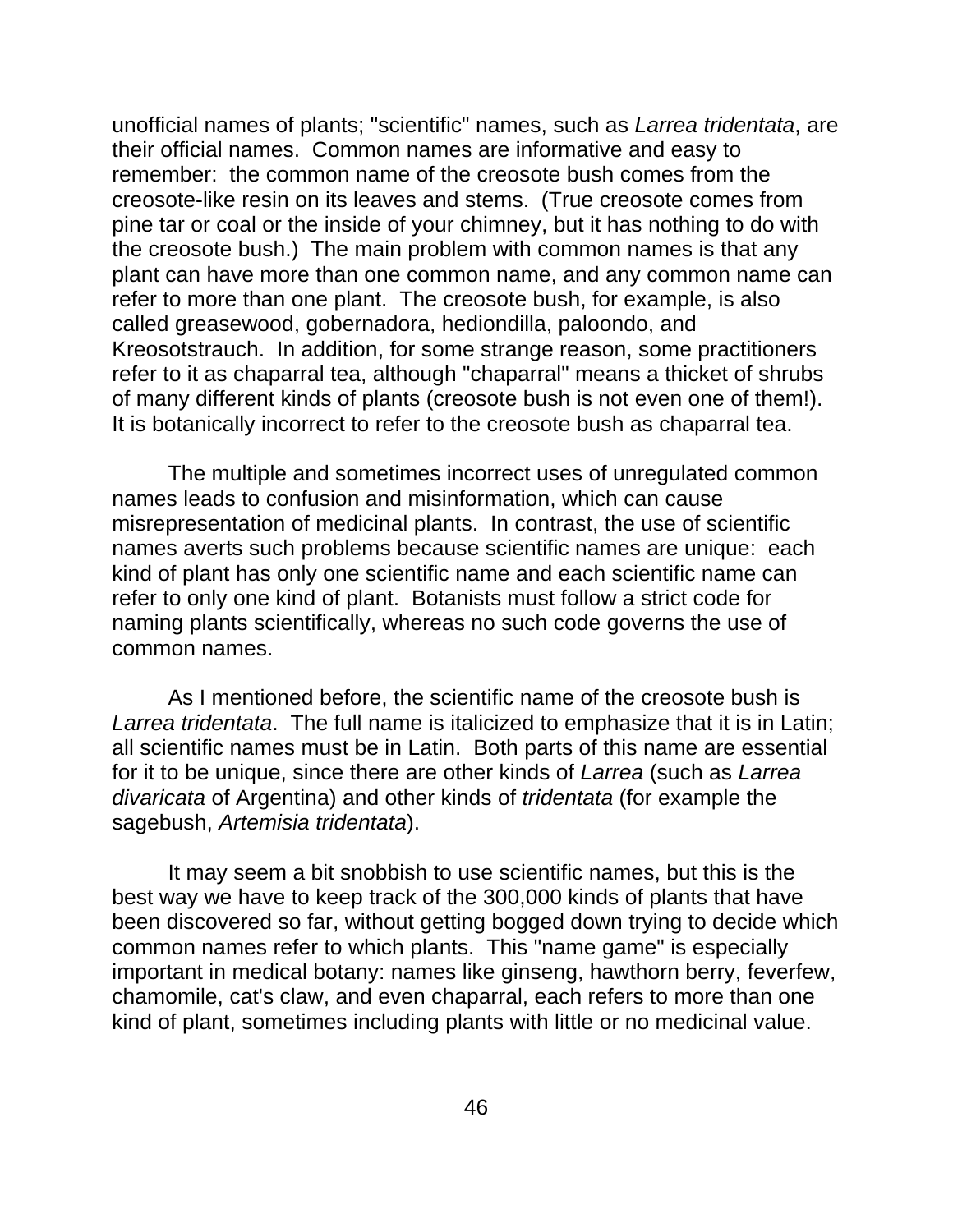## **APPENDIX C: NATIVE AMERICAN MEDICAL USES OF LARREA\***

Tribes with documented uses:

Arizona - Papago, Pima, Yavapai, Hualapai California - Coahuilla, Diegueno, Kawaiisu, Mahuna Nevada - Paiute, Shoshoni New Mexico - Isleta

Specific Native American uses of *Larrea*:

CHICKENPOX

Paiute - Infusion of leaves used as a wash for chickenpox.

## COLD MEDICINE

Cahuilla - Infusion of stems and leaves used for colds.

Hualapai - Infusion of leaves taken or leaves steamed for colds.

Paiute - Decoction or infusion of leaves taken as a cold medicine.

Pima - Decoction of plant resin taken for colds.

Shoshoni - Decoction of leaves taken for colds.

Yavapai - Decoction of leaves and stems taken for sore throat.

## SKIN DISORDERS

Cahuilla - Crushed leaf powder applied to sores and wounds.

Cahuilla - Decoction or poultice of leaves used on open wounds.

Isleta - Leaves used in shoes to absorb moisture.

Mahuna - Infusion of plant used for dandruff.

- Paiute Compound decoction of leaves with badger oil used as a salve for burns.
- Paiute Dried, powdered leaves sprinkled on sores.
- Papago Plant used for poisonous bites and sores.
- Papago Dried, powdered leaf rubbed on infant's navel to promote healing.
- Papago Poultice of chewed leaves placed on insect bites, spider bites, scorpion bites, snakebites and sores.
- Papago Poultice of dried, powdered leaves applied to infant's navel.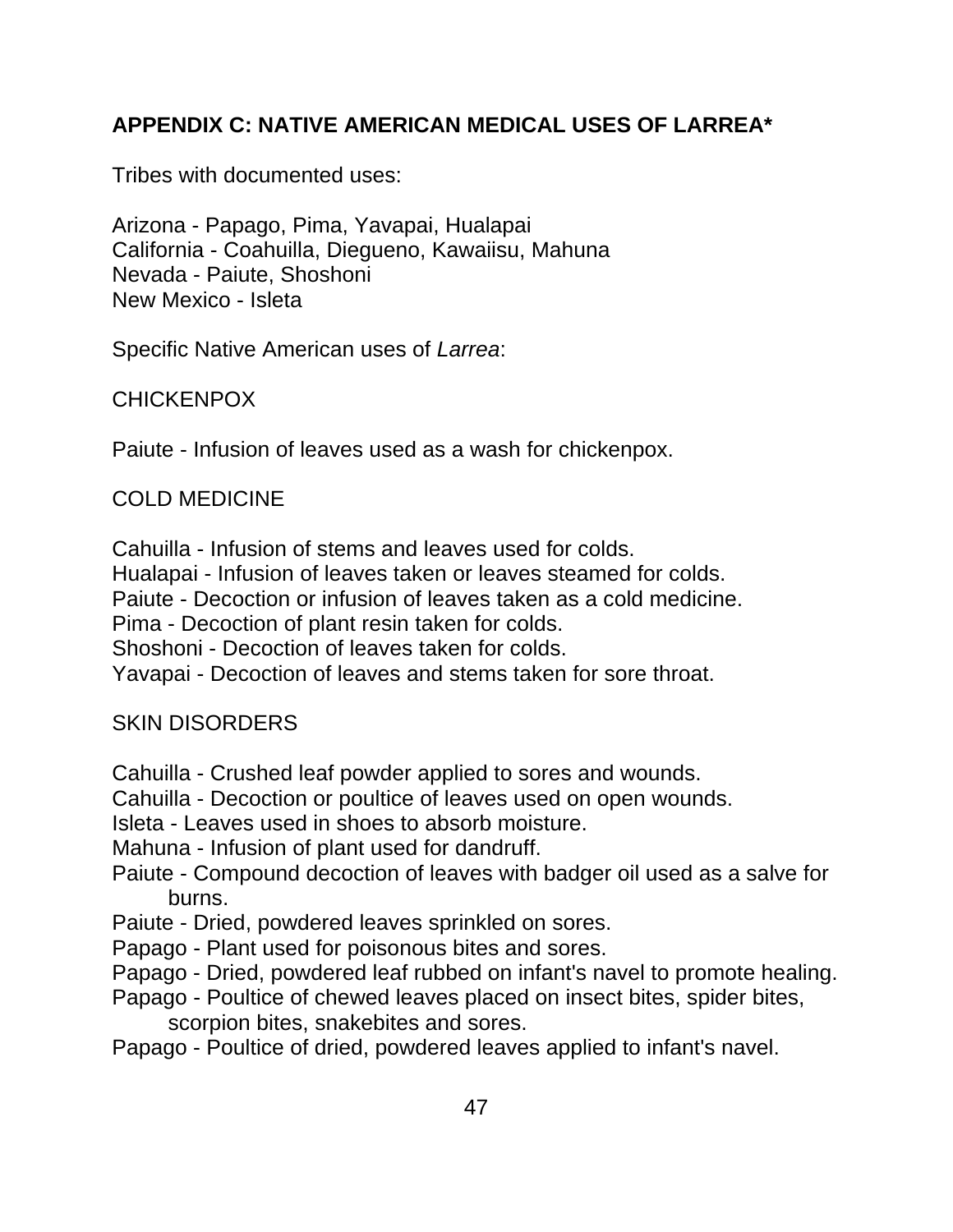Pima - Infusion of plant used as wash for impetigo sores or dandruff.

Pima - Poultice of leaves applied to scratches, wounds, sores and bruises.

Yavapai - Decoction of leaves and stems used as a wash for cuts and sores.

Yavapai - Dried, pulverized leaves used for sores.

ARTHRITIS, RHEUMATISM and PAINFUL JOINTS - EXTERNAL

- Cahuilla Plant made into liniment used by elderly people for swollen limbs caused by poor blood circulation.
- Diegueno Decoction of leaves used as a bath for rheumatism, painful arthritis, aching bones and sprains
- Kawaiisu Decoction of leaves used as a wash for sore and aching parts of the body.
- Kawaiisu Poultice of heated leaves applied to aching limbs.
- Isleta Decoction of leaves used as a body bath for rheumatism.
- Paiute Infusion of leaves used as a wash for rheumatism.
- Papago Plant used for stiff limbs.
- Papago Green branches laid on ashes, aching feet and stiff limbs held in smoke.
- Papago Smoke from smoldering green branches used for sore feet.
- Papago Poultice of heated branches applied for rheumatism.
- Papago Poultice of heated branches applied to joints.
- Pima Infusion of leaves taken for pain or used as bath and rub for rheumatic pains.
- Pima Poultice of heated branches and leaves applied for pain.
- Pima Infusion of leaves used as bath and rub or poultice applied to rheumatic pains.
- Yavapai Decoction of leaves and stems used as wash for rheumatism.

RHEUMATISM, PAIN, HEADACHE and FEVER - INTERNAL

- Paiute Decoction of leaves taken for bowel cramps.
- Pima Decoction of leaves taken as an emetic for high fevers.
- Pima Decoction of twigs taken for gas pains or headaches caused by upset stomachs.
- Pima Infusion of plant taken for rheumatism.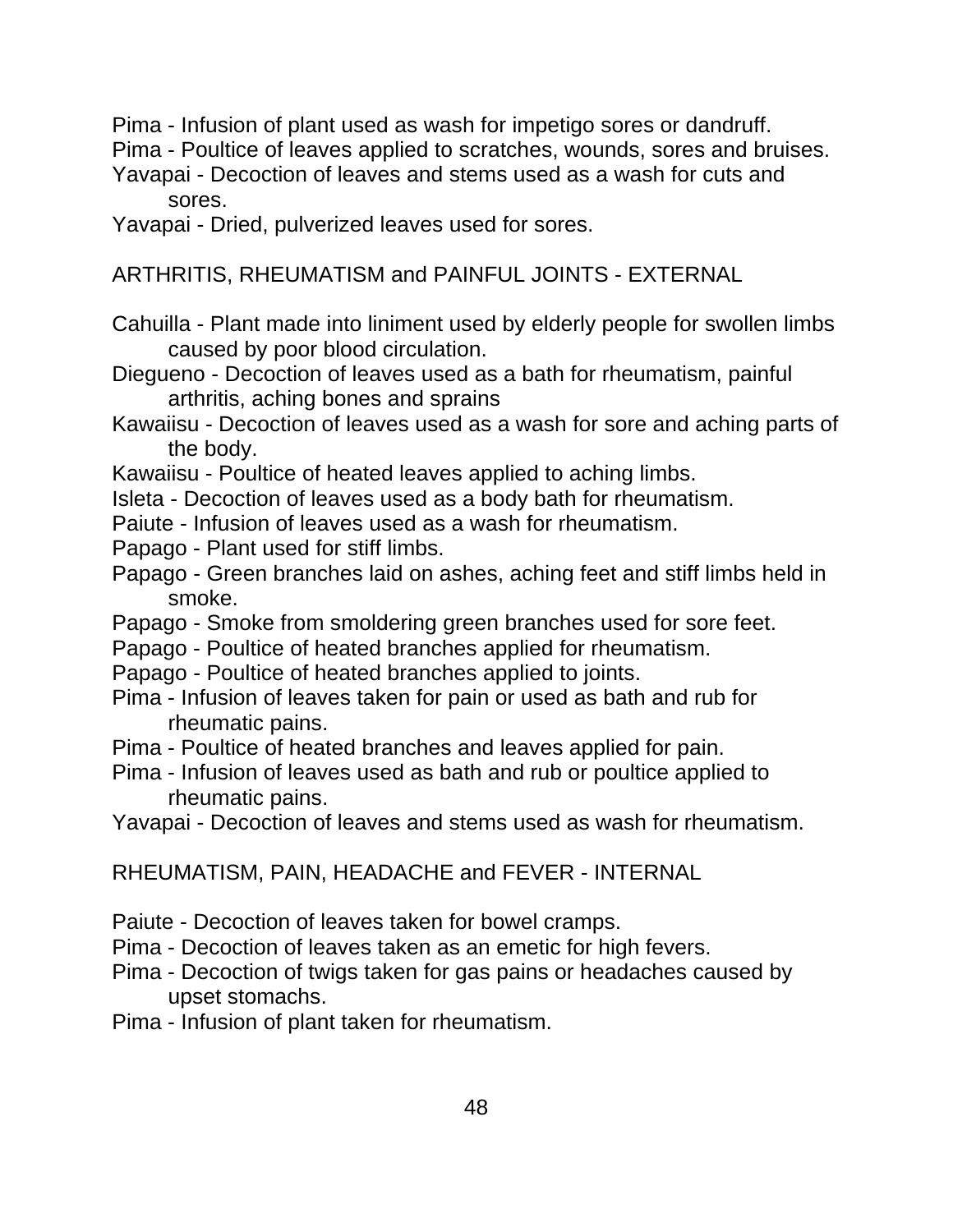## DISINFECTANT/ANTISEPTIC

Cahuilla - Decoction or poultice of leaves used to draw out poisons and for infections.

Hualapai - Infusion of leaves used as a disinfecting skin cleanser.

Isleta - Decoction of leaves used as a disinfectant.

Kawaiisu - Plant used for the antiseptic properties.

Mahuna - Infusion of plant used as a disinfectant and deodorizer.

ASTHMA, CONGESTION, CHEST INFECTIONS

Cahuilla - Infusion of stems and leaves used for chest infections.

Cahuilla - Infusion of stems and leaves used as a decongestant for clearing lungs.

Cahuilla - Leaves boiled or heated and the steam inhaled for congestion. Hualapai - Infusion of leaves taken or leaves steamed for congestion and asthma.

## BOWEL PROBLEMS

Cahuilla - Infusion of stems and leaves used for bowel complaints.

Coahuilla - Infusion of leaves taken for bowel complaints and consumption.

- Mahuna Plant used for stomach cramps from delayed menstruation.
- Paiute Decoction of leaves taken for bowel cramps.
- Pima Decoction of branches taken for gas caused by upset stomach or gas pains.
- Pima Plant gum chewed and swallowed as an antidysenteric and intestinal antipasmodic.
- Pima Decoction of plant taken for stomachaches and cramps.
- Pima Plant gum chewed and swallowed as an intestinal antispasmodic.

## ORAL RINSE, TOOTHACHE

- Pima Decoction of gum used as a gargle.
- Pima Infusion of plant held in the mouth for toothaches.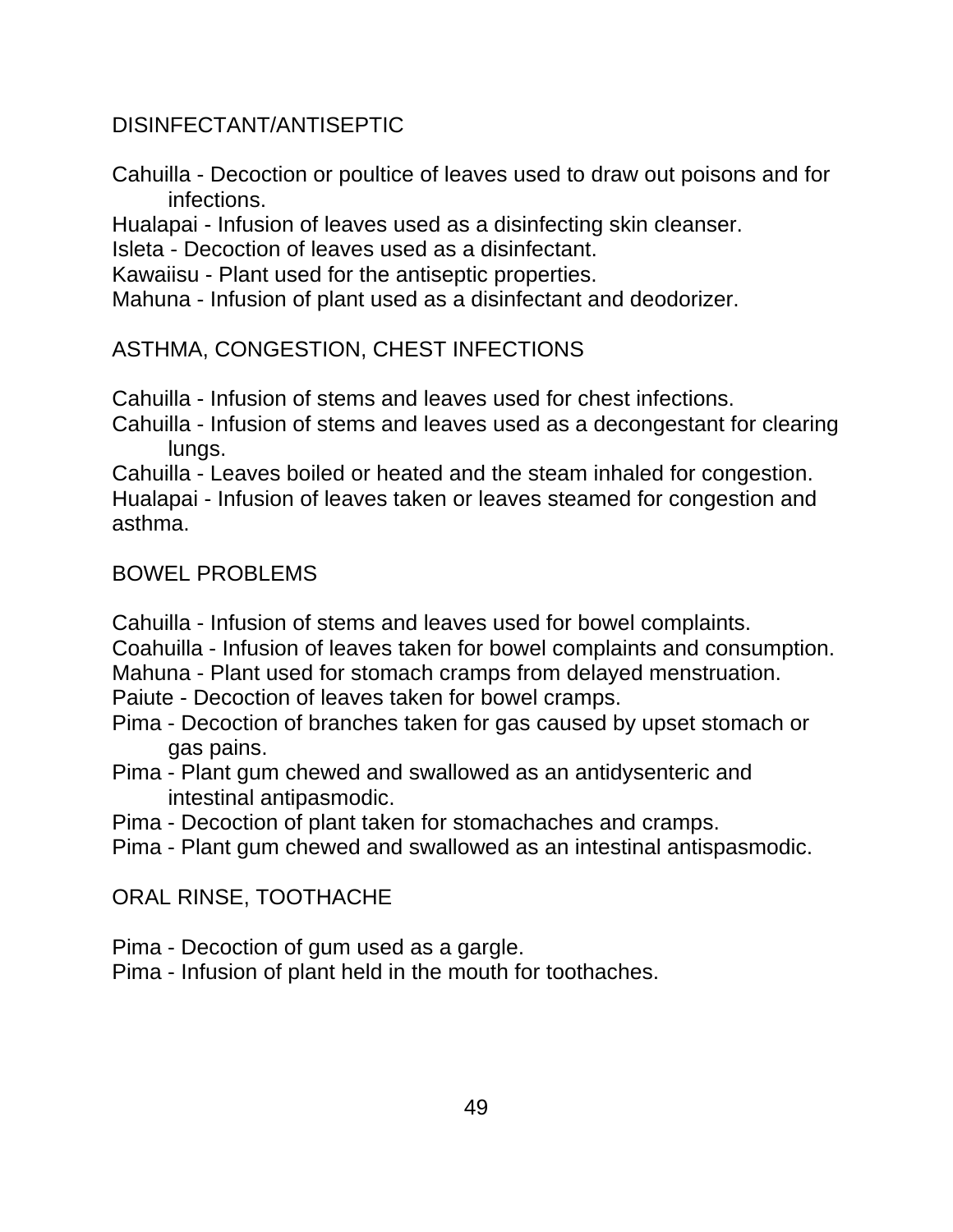## DIURETIC

Pima Drug - Infusion of leaves taken for dysuria (difficulty in passing urine). Shoshoni - Decoction of leaves taken to "stimulate urination."

## VENEREAL DISEASE

Paiute - Compound decoction of leaves taken for gonorrhea.

Shoshoni - Decoction of leaves taken for venereal disease.

Yavapai - Decoction of leaves and stems used as a wash for gonorrhea.

Yavapai - Whole leaves used on penis for gonorrhea.

## EMETIC

Cahuilla - Infusion of stems and leaves used, in heavy doses, to induce vomiting.

Papago - Decoction of leaves taken as an emetic.

Pima Drug - Decoction of leaves taken as an emetic.

Pima - Decoction of leaves taken as an emetic for high fevers.

## CANCER

Cahuilla - Infusion of stems and leaves used for cancer.

## GYNECOLOGICAL AID

- Cahuilla Infusion of stems and leaves used for stomach cramps from delayed menstruation.
- Papago Branches used as bed for women with menstrual cramps or after childbirth.

Papago - Infusion of leaves used on breasts to start milk flow.

Papago - Poultice of heated branches applied to facilitate childbirth.

TUBERCULOSIS

Coahuilla - Infusion of leaves taken for consumption and bowel complaints. Pima - Decoction of gum taken for tuberculosis.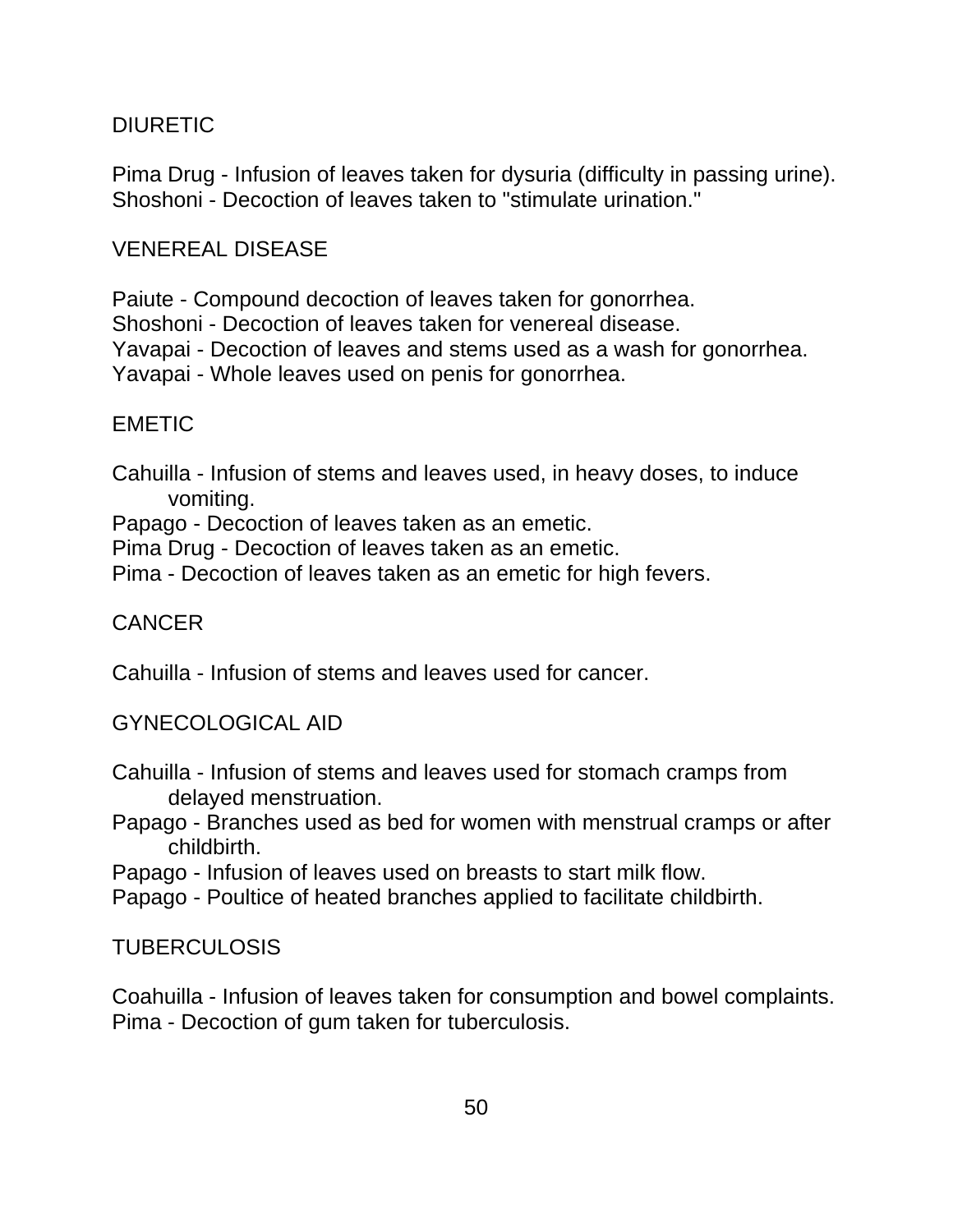## GENERAL MEDICAL USE

Pima - Plant used to cure everything.

Kawaiisu - Plant used for medicinal purposes.

Pima - Smoke from plant used for weakness and laziness.

Pima - Poultice of boiled leaves used for unspecified purpose.

Cahuilla - Infusion of stems and leaves mixed with honey and used as a general health tonic before breakfast.

Paiute - Plant used for many different illnesses and considered a "cure-all."

## **VETERINARY**

Coahuilla - Plant given to horses for colds, distemper or runny nose. Kawaiisu - Decoction of leaves used for collar sores on draft animals.

\*Compiled from information obtained at: http://herb.umd.umich.edu

## **APPENDIX D: RECENT U.S. PATENTS ON LARREA**

Author's Note: Larreacorp was granted priority status for their patent applications based on documented utility using *Larrea*-derived products to control secondary infections, caused by herpes viruses, in volunteer patients with full-blown AIDS. Larreacorp has licensed its patents to Larrea Biosciences in Houston, TX.

Target: Herpes Viruses

U.S. Patent 5,837,252 Issued 17 November 1998 to Larreacorp, Ltd.

Broad patent coverage of a method of treating herpes lesions and herpes viruses in humans using an effective amount of an extract of Larrea tridentata.

U.S. Patent 5,945,106 Issued 31 August 1999 to Larreacorp, Ltd.

Broad patent coverage for a method of treating herpes viruses and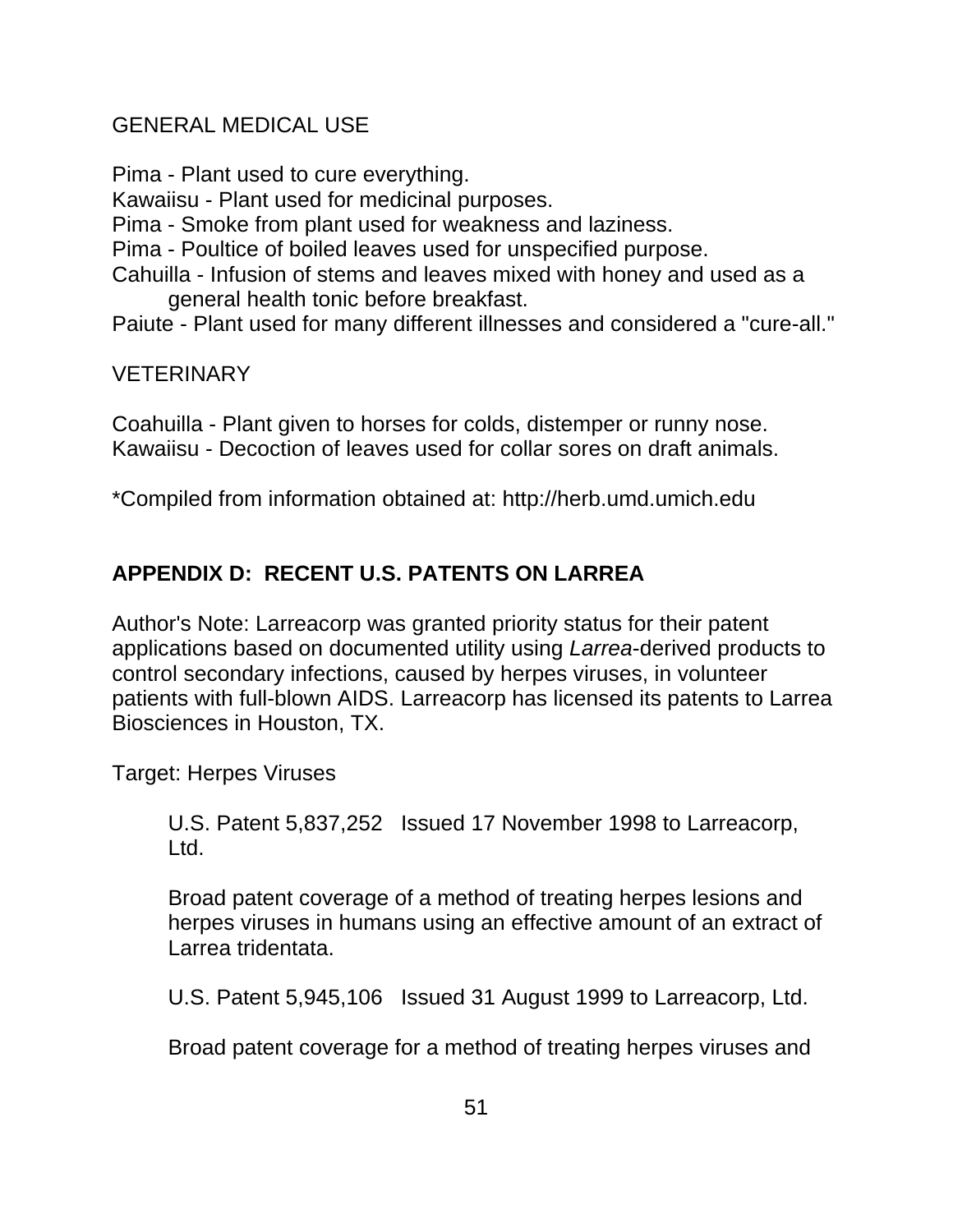symptomatic herpes virus lesions of the group: herpes simplex 1 (cold sores), herpes simplex 2 (genital herpes), varicella-zoster virus (chickenpox, shingles and post-herpetic neuralgia), human herpes virus 4 (Epstein-Barr virus, mononucleosis), human herpes virus 5 (cytomegalovirus), human herpes viruses 6 and 7 (roseoloviruses), and herpes virus 8 (Kaposi's sarcoma).

U.S. Patent 6,004,559 Issued 21 December 1999 to Larreacorp, Ltd.

Covers formulations containing *Larrea tridentata* as a herpes treatment agent.

Target: Inflammatory Diseases

U.S. Patent 6,039,955 Issued 21 March 2000 to Larreacorp, Ltd.

Involves treatment of inflammation and inflammatory disease. Specifically includes: asthma, psoriases, allergic rhinitis, rheumatoid arthritis, inflammatory bowel disease, inflammatory pain, cystic fibrosis, adult respiratory distress syndrome, glomerulonephritis, inflammation of the skin, virally induced inflammation and inflammation induced by any of contact allergens, ultraviolet light, and thermal exposure.

Target: Diabetes

U.S. Patent 5,827,898 Issued 27 October 1998 to Shaman Pharmaceutical Company

Involves methods for treatment of non-insulin-dependent diabetes mellitus, for reducing blood glucose levels, or hyperglycemia using compounds extracted from *Larrea tridentata*.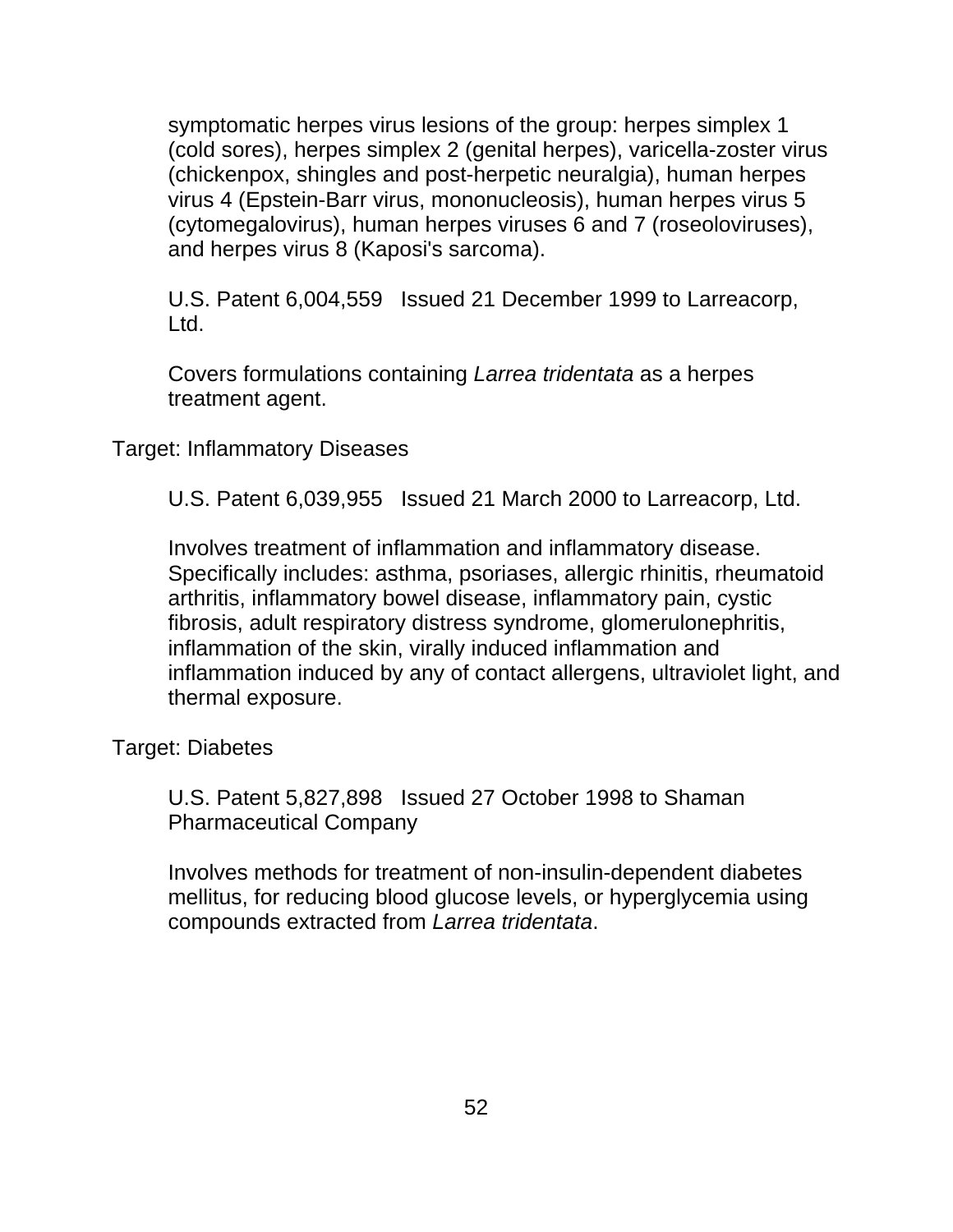## **BIBLIOGRAPHY**

- Amoros, M. and others. 1992. Synergistic effect of flavones and flavonols against herpes simplex virus type 1 in cell culture. Comparison with the antiviral activity of propolis. Journal of Natural Products 55: 1732- 1740.
- Baker, D.A. (ed.). 1990. Acyclovir Therapy for Herpesvirus Infections. New York: Marcel Dekker, Inc.
- Barringer, J.R. and P. Swoveland. 1973. Recovery of herpes-simplex virus from human trigeminal ganglions. New Engl. J. Med. 288: 648-650.
- Barrows, D.P. 1967. The Ethno-Botany of the Coahuilla Indians of Southern California. Banning CA. Malki Museum Press. Originally Published 1900.
- Bean, L.J. and K.S. Saubel. 1972. Temalpakh (From the Earth); Cahuilla Indian Knowledge and Usage of Plants. Banning, CA. Malki Museum Press.
- Castetter, E.F. and R.M. Underhill. 1935. Ethnobiological studies in the American Southwest II. The ethnobiology of the Papago Indians. University of New Mexico Bulletin 4(3):1-84.
- Challoner, P.B. and others. 1995. Plaque-associated expression of human herpesvirus 6 in multiple sclerosis. Proceedings of the National Academy of Sciences 92 :7440-7444.
- Clark, W.D. and others. 1997. Anti-herpetic activity of the creosote bush (*Larrea tridentata*). Conference Abstracts, Phytochemical Society of North America and Phytochemical Society of Europe, the Netherlands.
- Critchfield, J.W. and others. 1996. Inhibition of HIV activation in latently infected cells by flavonoid compounds. AIDS Research and Human Retroviruses 12: 39-46.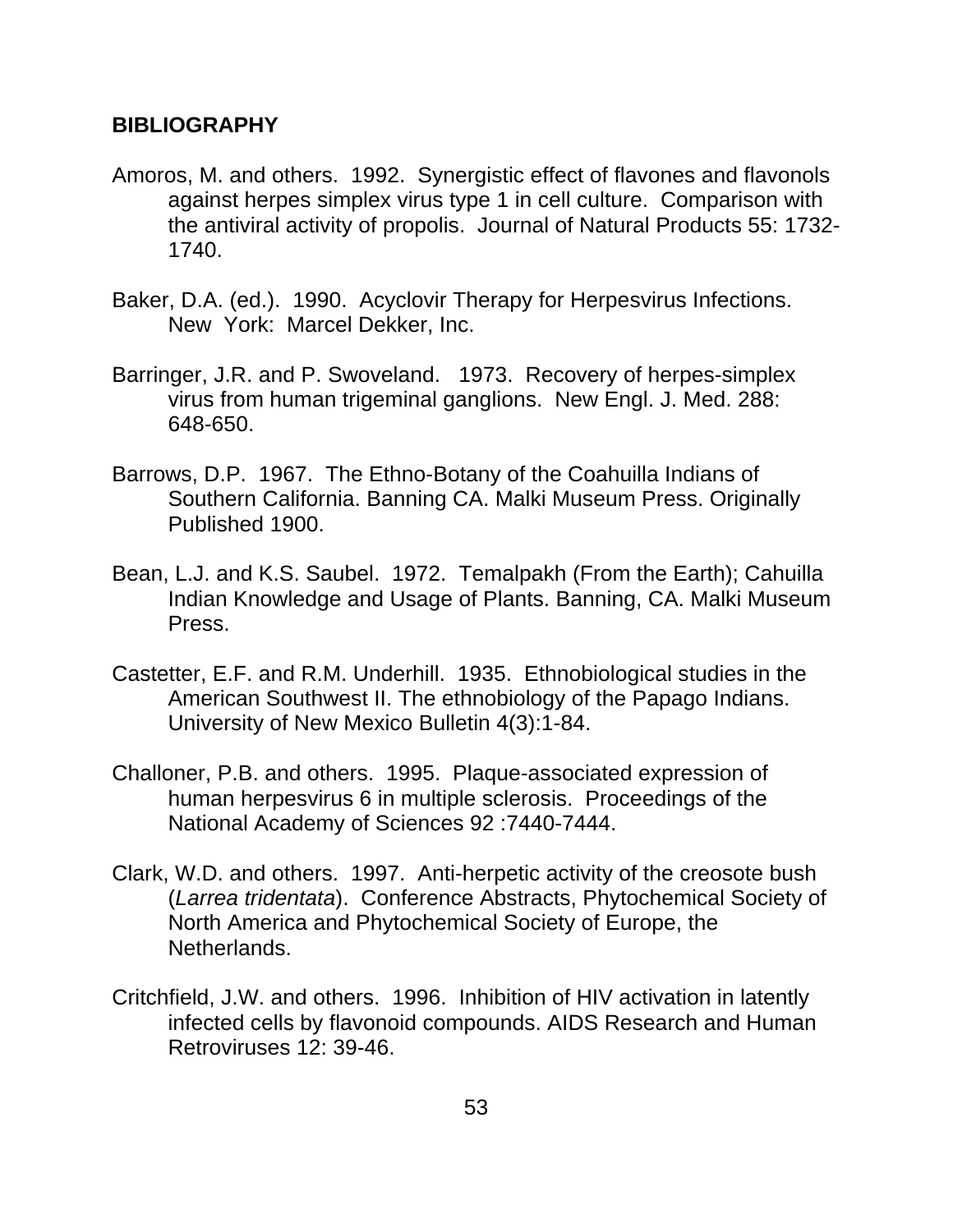Curtin, L.S.M. 1949. By the Prophet of the Earth. Sante Fe. San Vicente Foundation.

- Fan, H.Y., I.S.Y. Chen, N. Rosenberg and W. Sugden (eds.). 1991. Viruses that Affect the Immune System. Washington, D.C.: American Society for Microbiology.
- Gifford, E.W. 1936. Northeastern and Western Yavapai. University of California Publications in American Archaeology and Ethnology 34:247-345.
- Gilbert, S.C. 2002. Bell's palsy and herpesviruses. Herpes 9: 70-73.
- Glaser, R. and J.F. Jones (eds.). 1994. Herpesvirus Infections. New York: Marcel Dekker, Inc.
- Gnabre, J.N. and others. 1995. Inhibition of human immunodeficiency virus type 1 transcription and replication by DNA sequence-selective plant lignans. Proceedings of the National Academy of Sciences 92: 11239-11243.
- Gnabre, J.N. and others. 1995. Characterization of anti-HIV lignans from *Larrea tridentata*. Tetrahedron 51: 12203-12210.
- Gnabre. J.N. and others. 1996. Isolation of anti-HIV-1 lignans from *Larrea tridentata* by counter-current chromatography. Journal of Chromatography 719: 353-364.
- Gordon, D.W. and others. 1995. Brief Report: Chaparral ingestion; the broadening spectrum of liver injury caused by herbal medications. J. Amer. Med. Assoc. 273: 489-490.
- Hansen, H. zur. 1991. Viruses in human cancers. Science 254(5035): 1167-1173.
- Hedges, K. 1986 Santa Ysabel Ethnobotany. San Diego Museum of Man Ethnic Technology Notes, No. 20.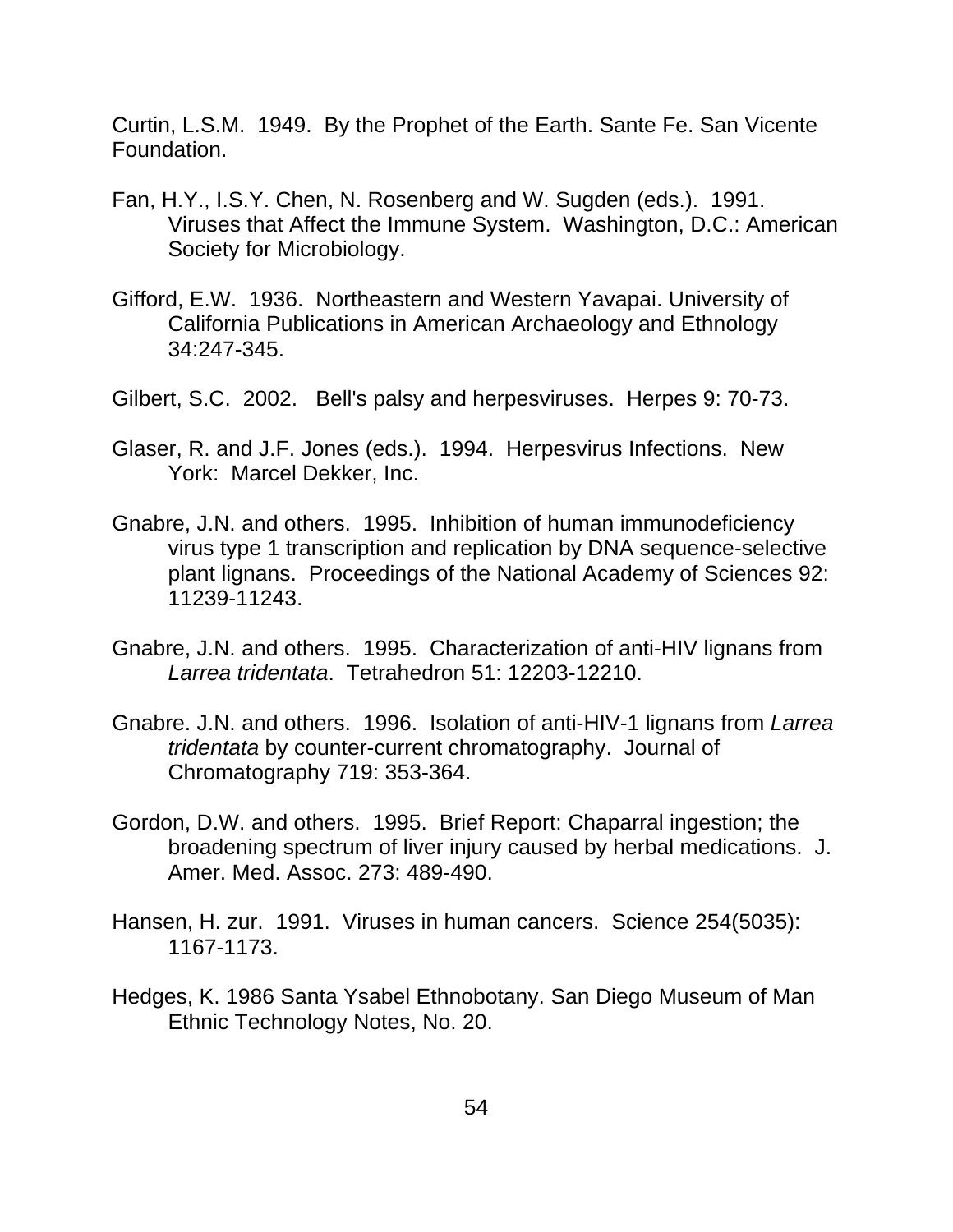- Heron, S. and E. Yarnell. 2001. The safety of low-dose *Larrea tridentata* (DC) Coville (creosote bush or chaparral): a retrospective clinical study. J. Altern. Complement. Med. 7: 175-185.
- Itzhaki, R.F. and others. 1997. Herpes simplex virus type 1 in brain and risk of Alzheimer's disease. The Lancet 349: 241-244.
- James, J.A. and others. 2001. Systemic lupus erythematosus in adults is associated with previous Epstein-Barr virus exposure. Arthritis and Rheumatism 44:1122-1126.
- Jones, V.H. 1931. The Ethnobotany of the Isleta Indians. University of New Mexico, Masters Thesis.
- Kaul, T.N. and others. 1985. Antiviral effect of flavonoids on human viruses. Journal of Medical Virology 15: 71-79.
- Kendall, T.J. and others. 1992. Cytomegalovirus and other herpesviruses: do they have a role in the development of accelerated coronary arterial disease in human heart allografts? J. Heart and Lung Transplantation 11(3 Pt 2): S14-20.
- MacRae, W.D. and G.H.N. Towers. 1984. Biological activities of lignans. Phytochemistry 23: 1207-1220.
- Moore, Michael. 1989. Medicinal Plants of the Desert and Canyon West. Santa Fe: Museum of New Mexico Press.
- Murphey, Edith Van Allen. 1990. Indian Uses of Native Plants. Glenwood, Ill. Meyerbooks. Originally published in 1959.
- Offerman, M.K. 1996. HHV-8: a new herpesvirus associated with Kaposi's sarcoma. Trends in Microbiology 4: 383-386.
- Physicians' Desk Reference®, 50th edition. 1996. Montvale, NJ: Medical Economics Co.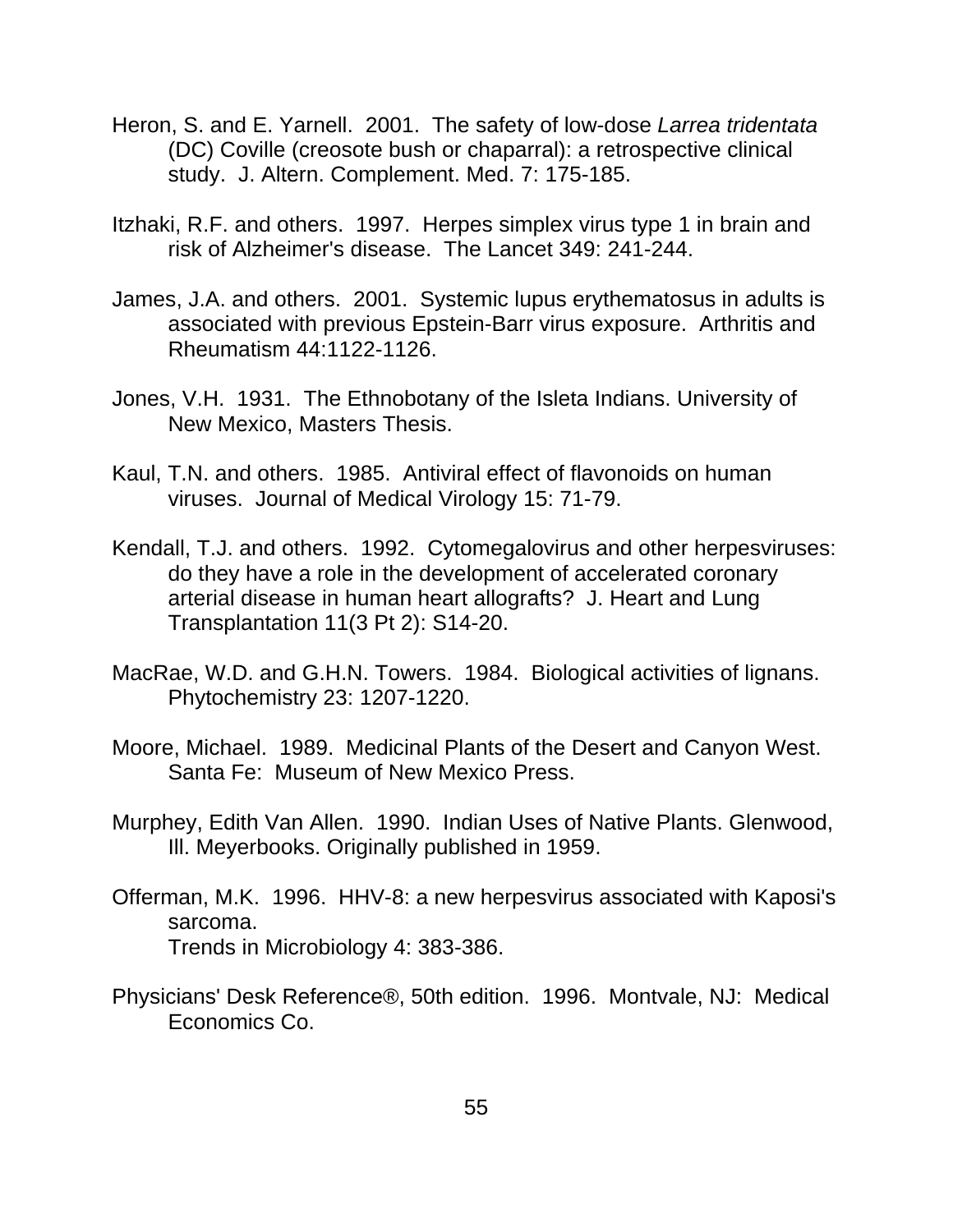- Roizman, B. (ed.). 1982. The Herpesviruses, Vol. 1 & 2. New York: Plenum Press.
- Romero, J.B. 1954. The Botanical Lore of the California Indians. New York. Vantage Press, Inc.
- Russell, F. 1908. The Pima Indians. SI-BAE Annual Report #26:1-390.
- Sacks, Stephen L. 1988. The Truth About Herpes, 3rd edition. Seattle: Gordon Soules Book Publishers, Ltd.
- Sobel, D.S. and T. Ferguson. 1985. The People's Book of Medical Tests. New York: Summit Books.
- Staal, F.J. and others. 1993. Antioxidants inhibit stimulation of HIV transcription. AIDS Research and Human Retroviruses 9: 299-306.
- Train, P., J.R. Henrichs and W.A. Archer. 1941. Medicinal Uses of Plants by Indian Tribes of Nevada. Washington DC. U.S. Department of Agriculture.
- Watahomigie, L.J. 1982. Hualapai Ethnobotany. Peach Springs, AZ. Hualapai Bilingual Program, Peach Springs School District #8.
- Watts, C. 1994. Final Report to the American Herbal Products Association. Special Counsel, Ford and Ferraro, LLP, Austin, TX
- Zigmond, M.L. 1981. Kawaiisu Ethnobotany. Salt Lake City. University of Utah Press.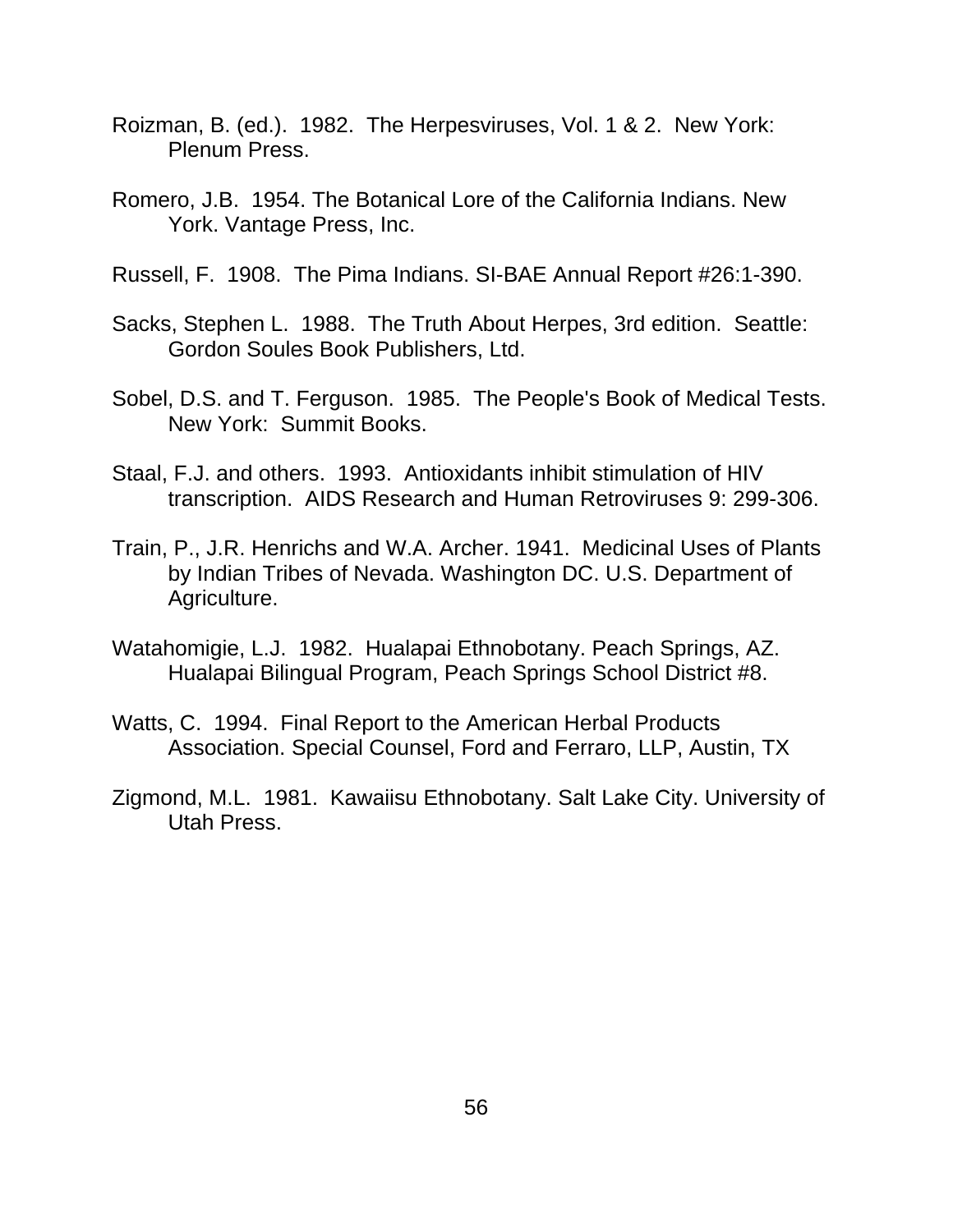### **ABOUT THE AUTHOR**



W. Dennis Clark earned his bachelor's degree in biological sciences at Sacramento State College, emphasizing plant classification and ecology, and his Ph.D. in botany at the University of Texas at Austin, specializing in plant chemistry. Dr. Clark was on the faculty of Plant Biology at Arizona State University, 1976-2006. He is currently Adjunct Professor at the Southwest College of Naturopathic Medicine in Tempe, AZ. He has also been a Research Fellow of the Alexander von Humboldt Foundation and the National Science Foundation and has held research appointments as Visiting Professor at the Institut für Pharmazeutische Biologie, Universität Heidelberg, Germany, and at the Department of Botany and Plant Sciences, University of California, Riverside. He has published numerous scientific articles on the chemistry, classification, ecology, and evolution of plants. His specialties are flavonoids, especially their functions in plants and their roles in medicinal plants, and the molecular evolution of genes that control their biosynthesis. Dr. Clark has been an educator for the past 35 years. During that time he has co-authored a best-selling college-level textbook on botany and taught courses in general botany, medical botany, plant chemistry, plant evolution, and the pharmacology of natural drugs.